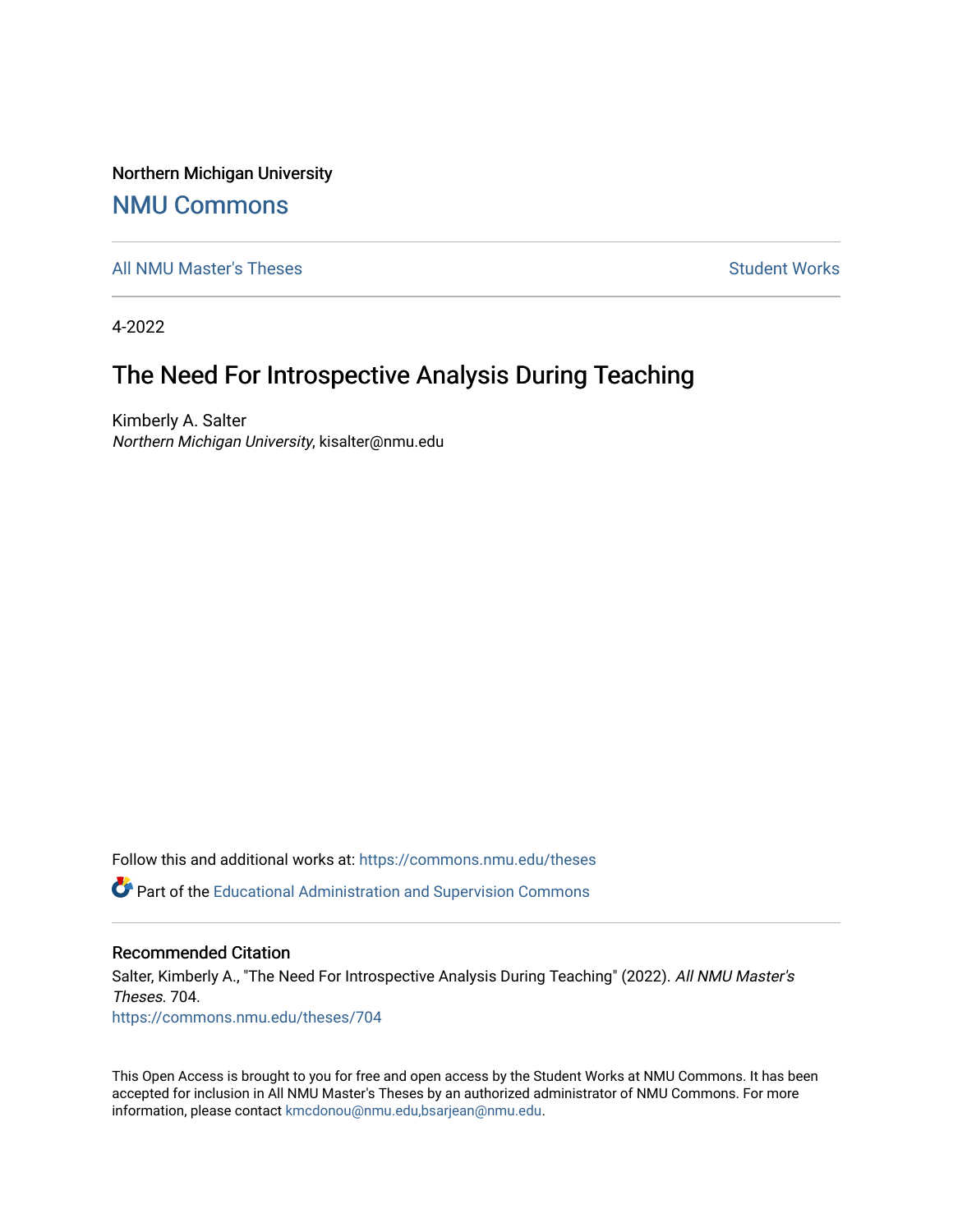## THE NEED FOR INTROSPECTIVE ANALYSIS DURING TEACHING

By Kimberly A. Salter

## THESIS

Submitted to Northern Michigan University School In partial fulfillment of the requirements For the degree of

## EDUCATION SPECIALIST

Office of Graduate Studies and Research March 2022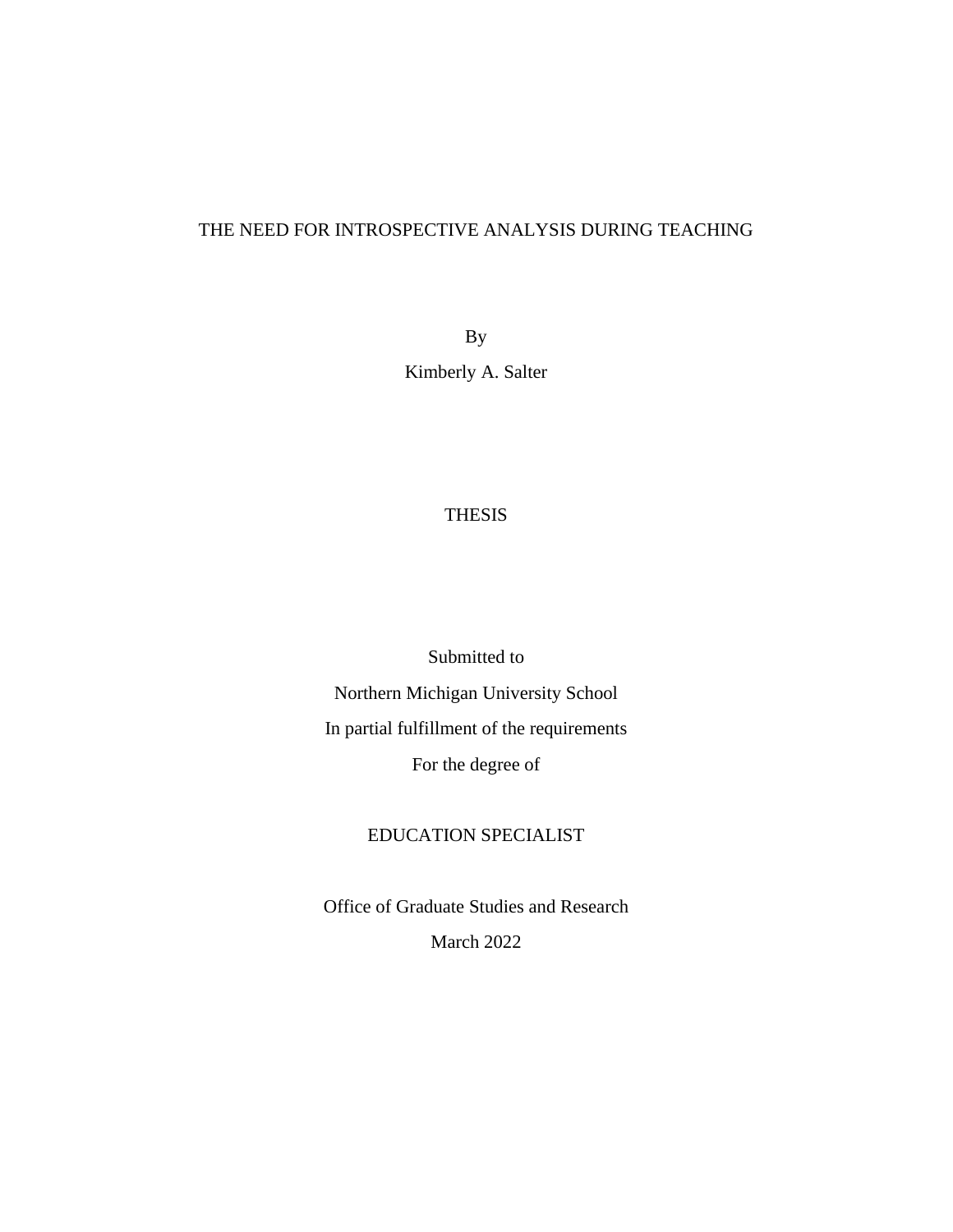## SIGNATURE APPROVAL FORM

## THE NEED FOR INTROSPECTIVE ANALYSIS DURING TEACHING

This thesis by Kimberly Salter is recommended for approval by the student's Thesis Committee and Department Head in the School of Education, Leadership, and Public Service and by the Dean of Graduate Education and Research.

Bethney Bergh

Committee Chair: Bethney Bergh, PhD

<u>kwico Bet</u>

First Reader: Jessica Betz, EdD

Joe Lubig

Department Head: Joseph Lubig, EdD

chade Eckof

Dr. Lisa Schade Eckert Dean of Graduate Education and Research

Date

03/21/2022

Date

Date

03/21/2022

03/24/2022

Date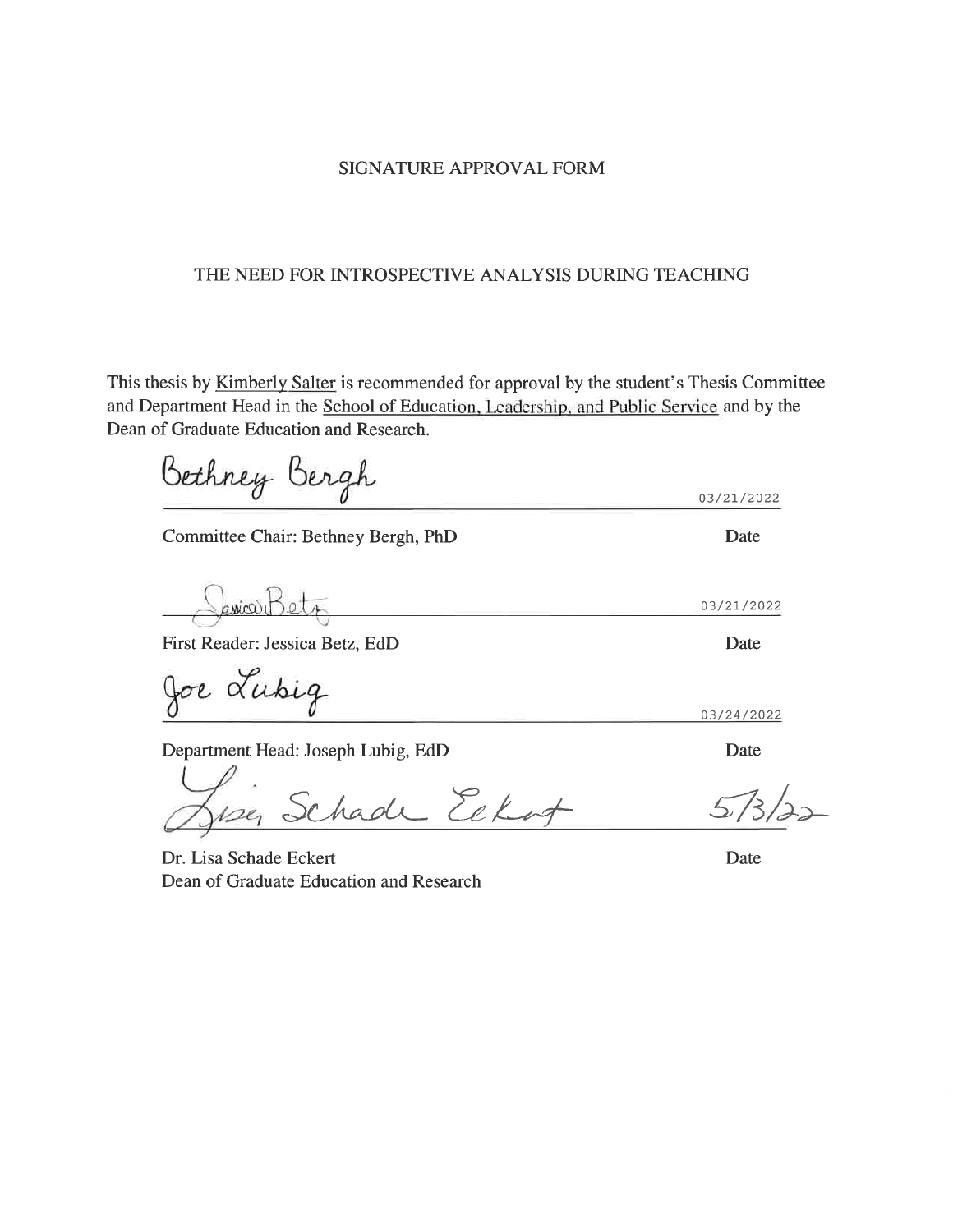Copyright by Kimberly A. Salter March 2022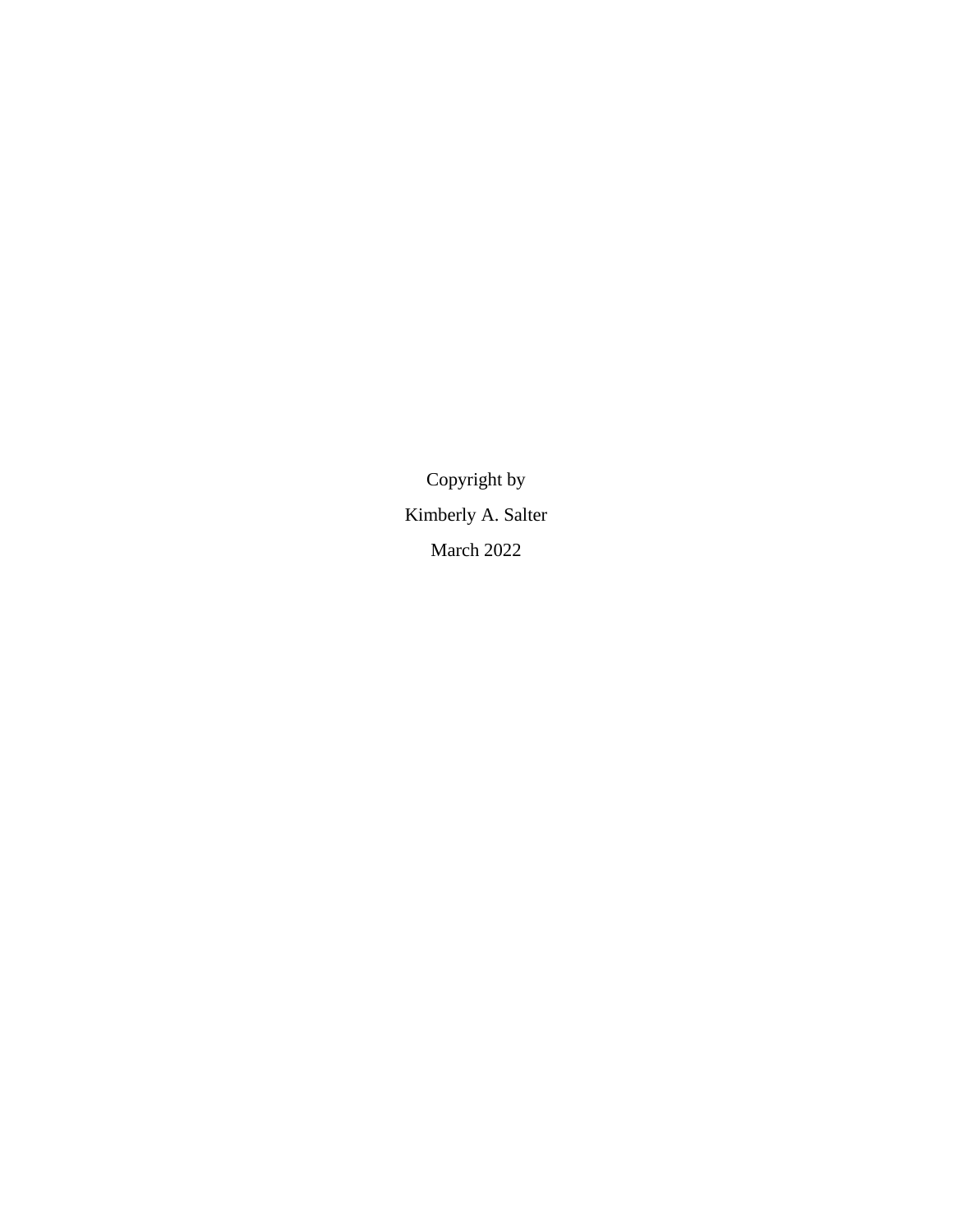## ABSTRACT

# THE NEED FOR INTROSPECTIVE ANALYSIS DURING TEACHING

By

Kimberly A. Salter

This qualitative, phenomenological research study was designed to study the impact reflection has on student teachers. This study examines how *and if* reflection changes teaching practice. Specifically, *how do student teachers use reflection to change practices during student teaching experiences?* "Critical reflection is the process by which adults identify the assumptions governing their actions, locate the historical and cultural origins of the assumptions, question the meaning of assumptions, and develop alternative ways of acting" (Cranton, 1996, p. 211). After conducting thorough interviews, the following themes emerged:

- 1. Time
- 2. Perspective
- 3. Reflective Process

With the findings of this study, teacher education programs and schools alike will understand the dynamics of reflection, the difficulties that arise, and the need for creating sound reflective practices, which will support the continuing efforts of reflection in order to change teaching practice.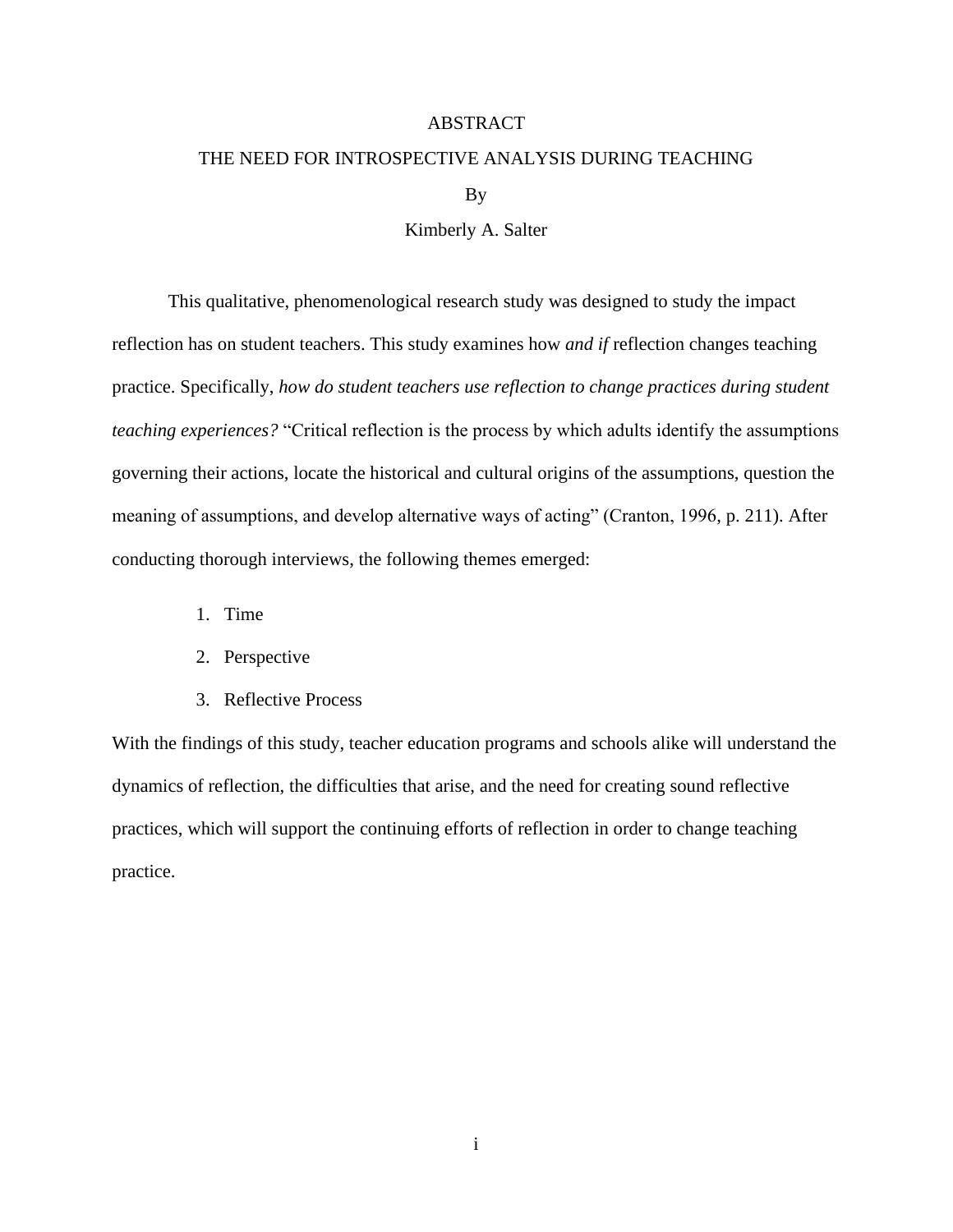#### ACKNOWLEDGMENTS

First, I would like to express my sincere gratitude to my husband Rob for his unwavering love and support throughout my career, along with my parents, and extended family members. Without, I would not be the person I am today.

To Dr. Joe Lubig, thank you for being instrumental in furthering my education. I remember the exact time we discussed the Education Specialist degree, which paved the way to continuing my educational journey. Your inspiring words were the catalyst and your enthusiasm is beyond infectious.

To Dr. Bethney Bergh, thank you for your unwavering support, guidance, and constant encouragement throughout the Education Specialist program at Northern Michigan University and my research. You have been a constant spark and advocate for which I am eternally grateful.

To Dr. Jessica Betz, thank you for your continued work in education, feedback, and being a member of my thesis committee. Your support is greatly appreciated.

To my professors in the School of Education, Leadership, and Public Service at Northern Michigan University, thank you for your time and knowledge that has supported me on my educational journey. Northern Michigan University has made a profound impact on my thinking as an educator.

This thesis follows the format prescribed by the Publication Manual of the American Psychological Association (APA), Seventh Edition.

ii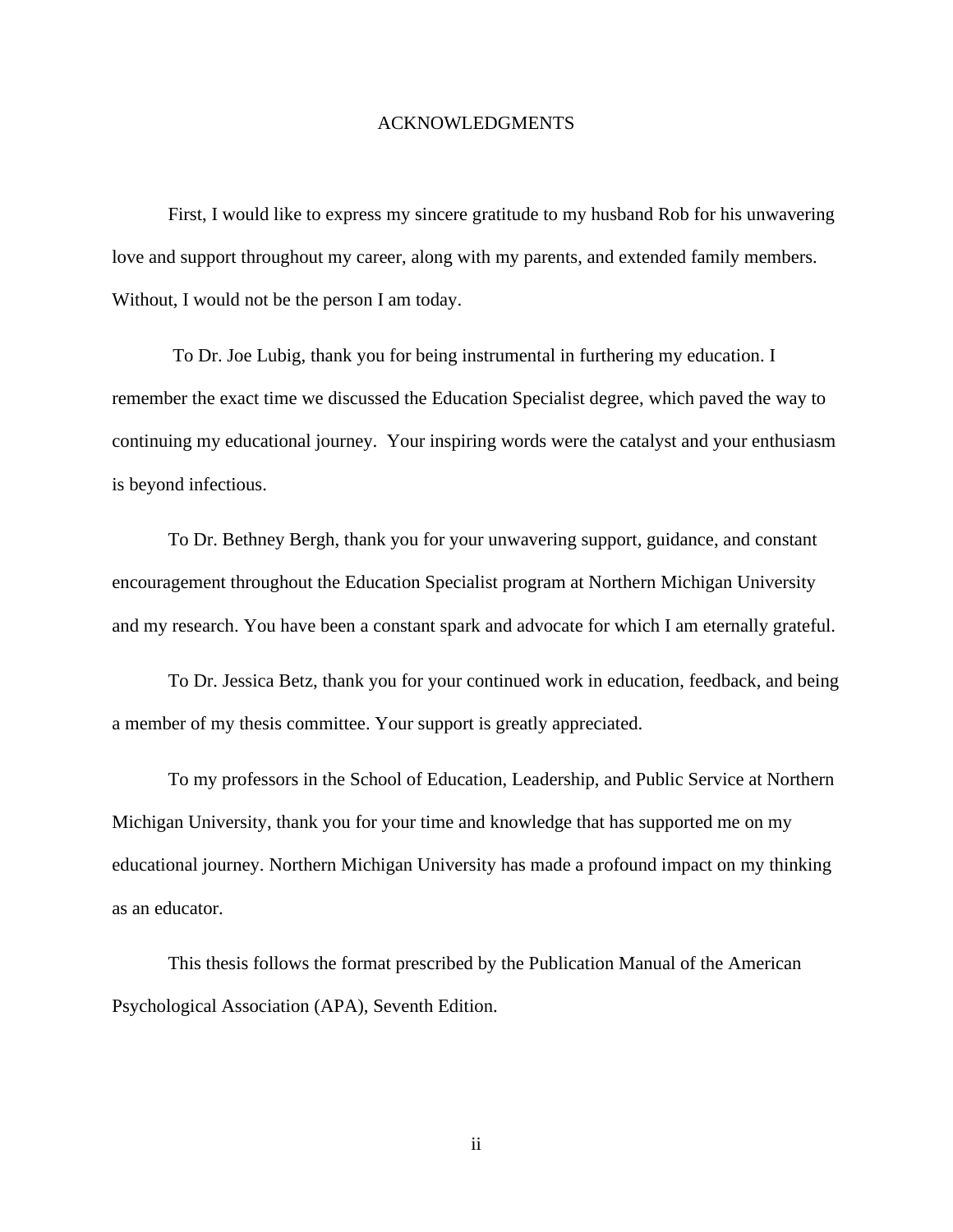## TABLE OF CONTENTS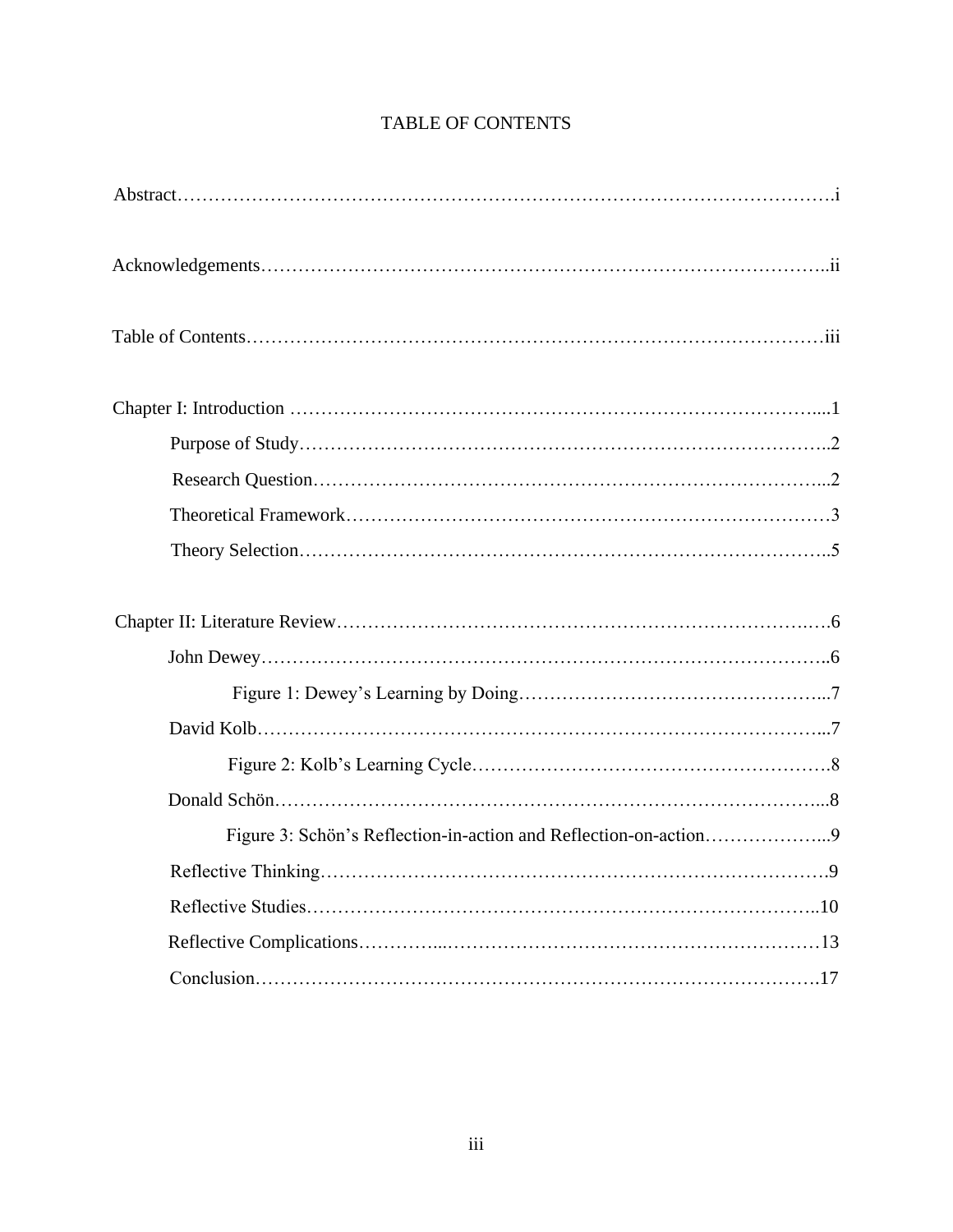| 37         |
|------------|
| Appendices |
|            |
|            |
|            |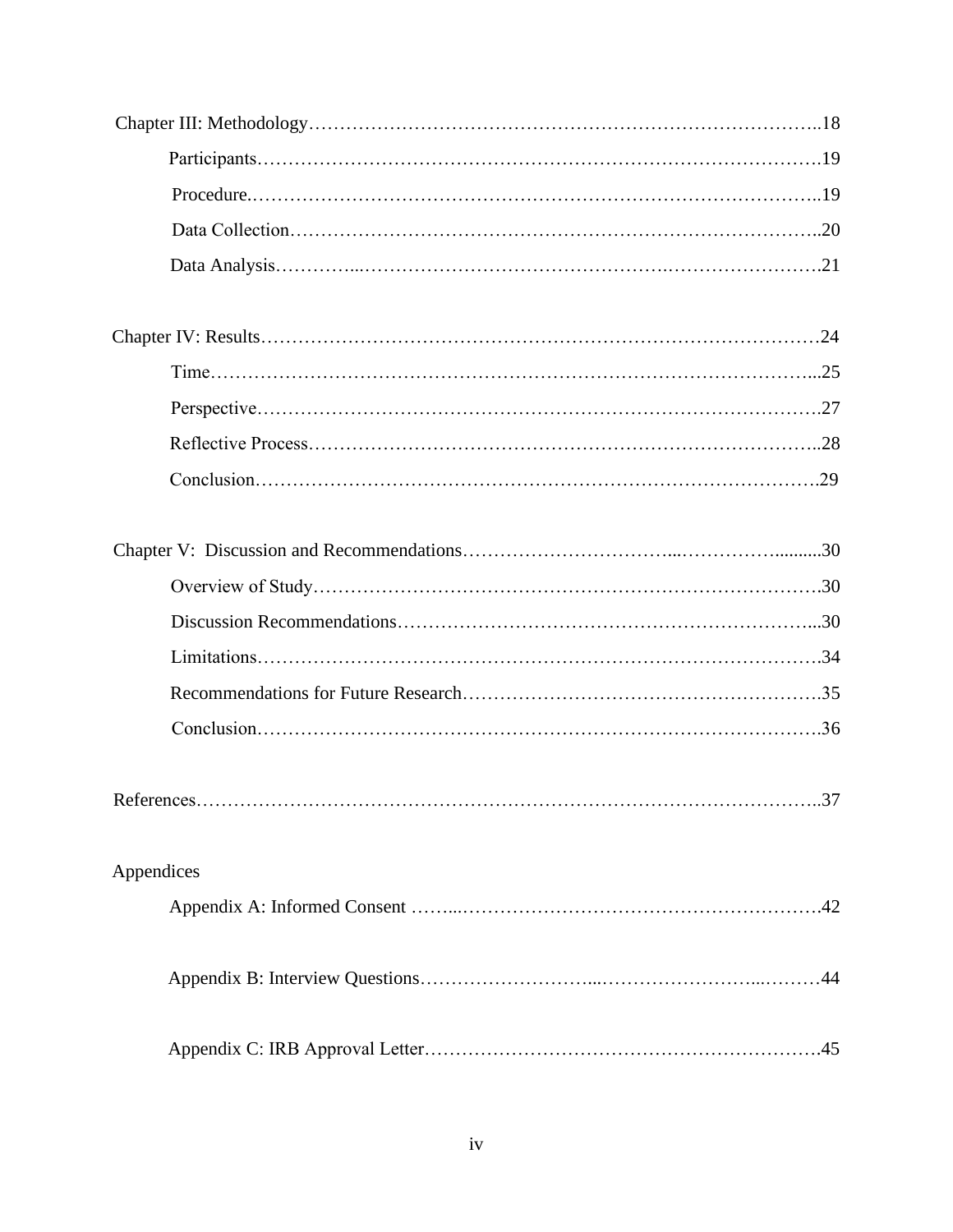#### **CHAPTER I: INTRODUCTION**

Teacher reflection continues to be an essential part of educational literature and is fundamental to education because it allows us to rethink our practice, develop our skills, and review our effectiveness. In general, reflection has multiple meanings. Merriam Webster defines reflection as, *consideration of some subject matter, idea or purpose*, while Oxford defines reflection as, *careful thought about something, sometimes over a long period of time*. Without reflection, our learning becomes stagnant. Many reflection cycles exist within education, but what would happen if we taught the process, then used our learnings to incite change continuously? For example, one 3-step process is: (1) Describe what occurred, (2) Analyze the experience; *What were the implications of the lesson, test, etcetera* and (3) Take action; *How will the informational data be used to inform next steps and what is the action plan moving forward?* Breaking down the process will help student teachers and current teachers by understanding the steps needed, being able to reflect more mindfully and intentionally, thus hopefully producing change in practice. For example, if one reflects upon how students will be graded, technically one is reflecting with regard to classroom procedures, which does not necessarily equate to critical reflection where a change of practice will occur for the duration. Rather than think of reflection as informal, we must be intentional by progressing forward with our learning. As we reflect, what thoughts does it conjure? What emotions percolate to the surface? Then, what do we do with this data to invoke change? More recently, critical reflection has been recommended as a means of incorporating issues of equity and social justice into teaching thinking and practice (Howard, 2003). As Shankman states (2015),

Make reflection a habit. In addition to seeking feedback, we also have many opportunities to learn more about ourselves through reflection. These opportunities are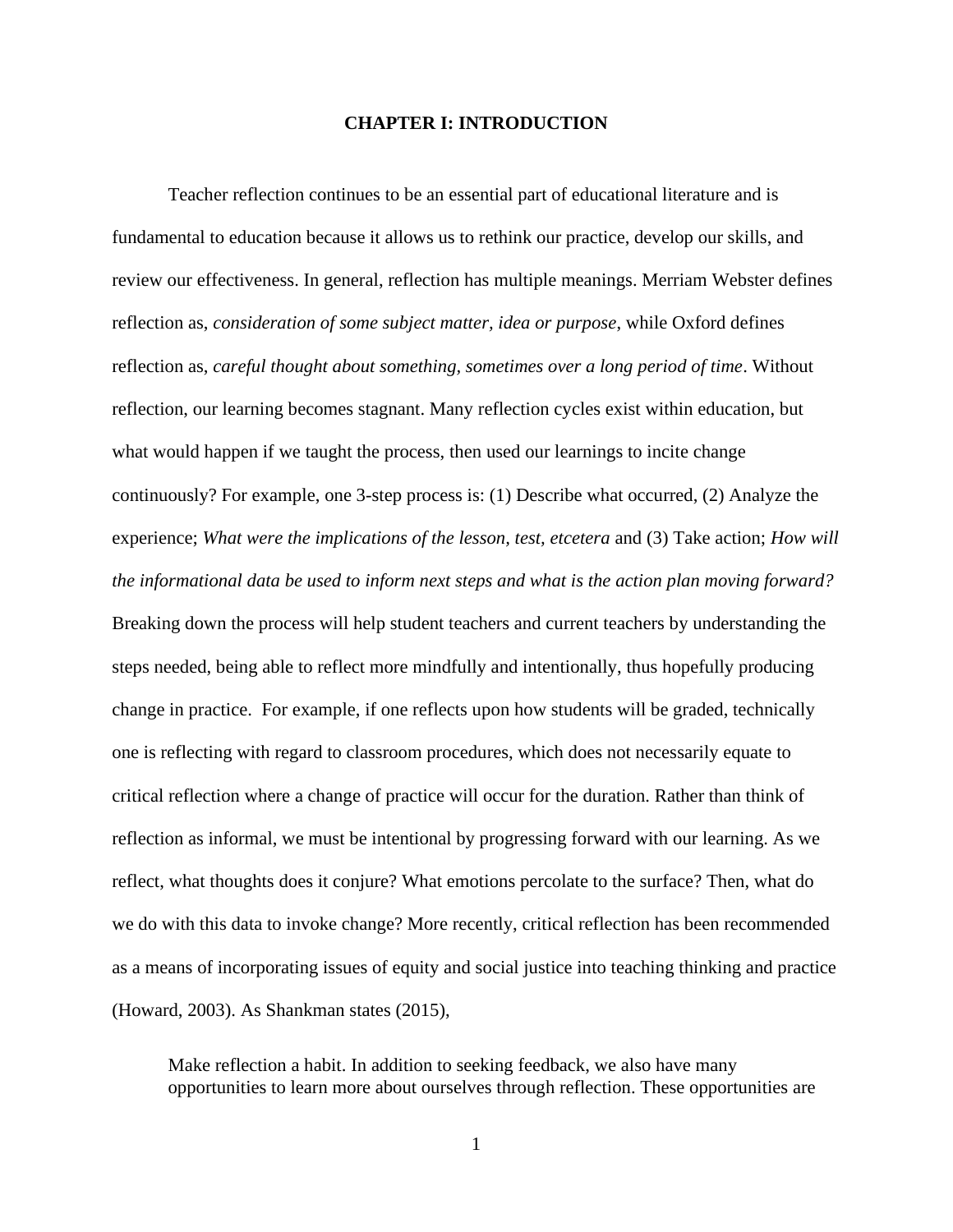occasions for enhancing our self-understanding; however, we often miss these moments. We are too busy or we dwell on situations rather than seek to learn from them. (p. 24)

Reflection gives permission to push our thinking deeper by understanding the inherent need we have as humans to learn and invoke change. Reflective teaching involves examining one's underlying beliefs about teaching, learning and alignment with actual classroom practice before, during, and after a subject or course is taught. While reflection is needed, how do we reflect, utilize our learnings, and then make changes? More importantly, how does reflection change teaching practice?

#### **Purpose of Study**

The purpose of this study is to learn how reflection changes teaching practice, thus supporting teaching outcomes. "Critical reflection is the process by which adults identify the assumptions governing their actions, locate the historical and cultural origins of the assumptions, question the meaning of assumptions, and develop alternative ways of acting" (Cranton, 1996, p. 211). With the findings of this study, educators will understand current needs, be able to develop reflective practices and protocols to support ongoing instruction, which in turn, will support new and veteran teachers by fundamentally changing how we reflect, along with changing outcomes. Rather than being an informal task without structure, we will be able to create guidelines that will support teacher reflection and ongoing professional growth.

#### **Research Question**

*How do student teachers use reflection to change practice during student teaching experiences?* 

Teachers are often asked to be reflective but what occurs during and after reflection? In order to decipher data, we must first learn vital answers to the following questions: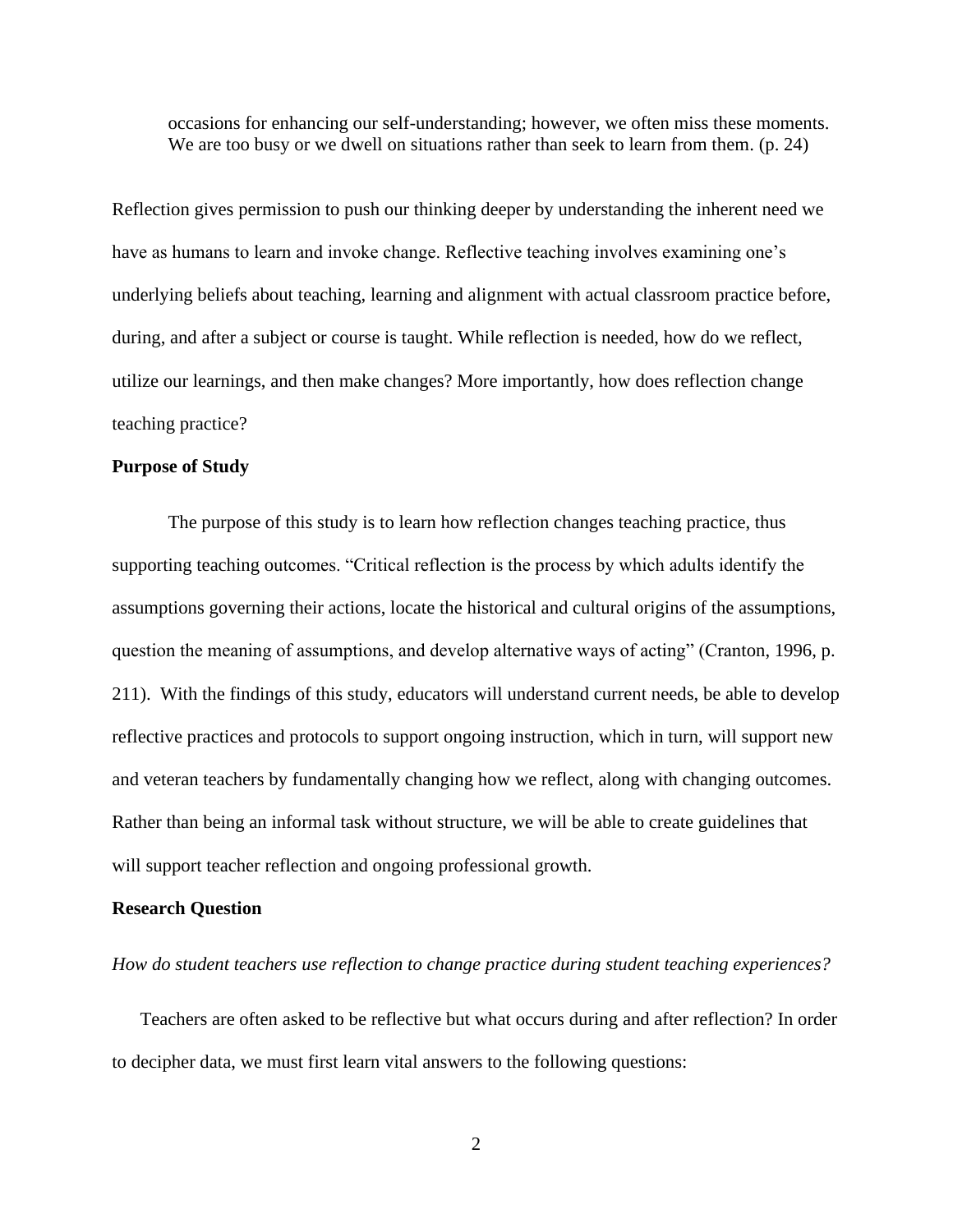- 1. Does reflection change a specific teaching practice?
	- *a.* How do we know?
	- *b.* What procedural changes occur?
	- *c.* What is the evidence?
- 2. What is the science behind reflection?
- 3. How can reflection be tracked effectively in order to proactively change teaching practices?

## **Theoretical Framework**

Several theories are noteworthy. In order to select an appropriate framework, additional research was conducted to fully understand the dynamics of each and to select the best framework for this study. The following theories are to offer a brief overview.

## *Theory of Reflection*

The theory of reflection is a fundamental skill for learning, which first arose from the writings of John Dewey, who defined reflection as "active, persistent and careful consideration of any belief or supposed form of knowledge in the light of the grounds that support it and the further conclusive to which it tends" (Dewey, 1933, p. 6). Many believe Dewey to be the founder of reflection. His five-stage process of reflective thinking continues to be utilized to this day in various professions:

- 1. Identify and Define the Problem
- 2. Analyze the Problem
- 3. Establish Criteria for Solutions
- 4. Generate Possible Solutions
- 5. Select the Best Solution

The theory of reflection, coupled with the process, can ignite the intentionality, while creating meaningful reflections in the classroom.

## *Transformative Learning Theory*

Mezirow's transformative learning is defined as "an orientation which holds the way

learners interpret and reinterpret their sense experience, which is central to making meaning and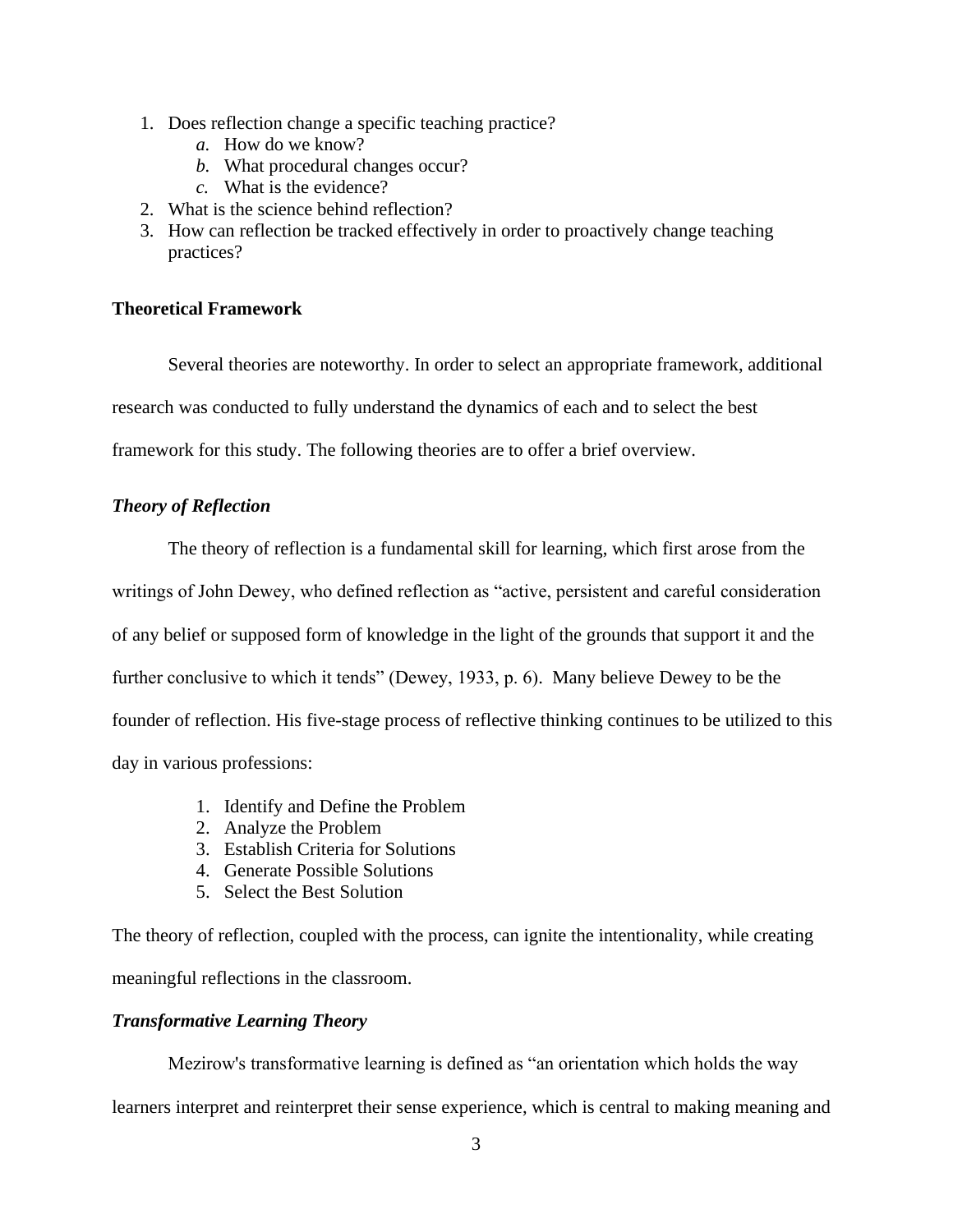hence learning" (WGU, 2020, p.2). Simply, transformative learning is the idea that learners who are acquiring and absorbing new information are also evaluating their past ideas and understanding, by modifying their beliefs as they obtain new information through critical reflection. It goes beyond simply acquiring knowledge and dives headfirst into how learners find meaning in their lives. Mezirow found that critical reflection and critical review could lead to a transformation of their understanding. In order to teach for transformation, we need to recognize the various facets of the process. Mezirow (1991) sees transformative learning as a primary goal of all adult learning, which is at the core of this study. Transformative learning is not a linear process, yet there is some progression to it, perhaps spiral-like (Cranton, 2000), which is exactly the focus. Creating opportunities for student teachers to progress as they reflect and ultimately change their teaching practice is crucial.

#### *Cognitive Theories*

Cognition is the process of organizing and making meaning of experience. "Cognitive Learning Theory is largely based on the work of Jean Piaget, who rejected the idea that learners are passive and simply react to stimuli in the environment" (Padgett, 2020, p. 1). Padgett further states that instead of focusing on observable behavior, cognitive theory attempts to explain how the mind works during the actual learning process. Cognitive developmental theories further address the emerging nature of concept formation, reasoning, and problem solving. They examine the increasingly complex structures that support changing and thinking about *multidimensional* problems with possible outcomes. In these theories, knowing is not a constant state. Rather, knowing is an active process of achieving equilibrium through continuous interactions between the person and the environment.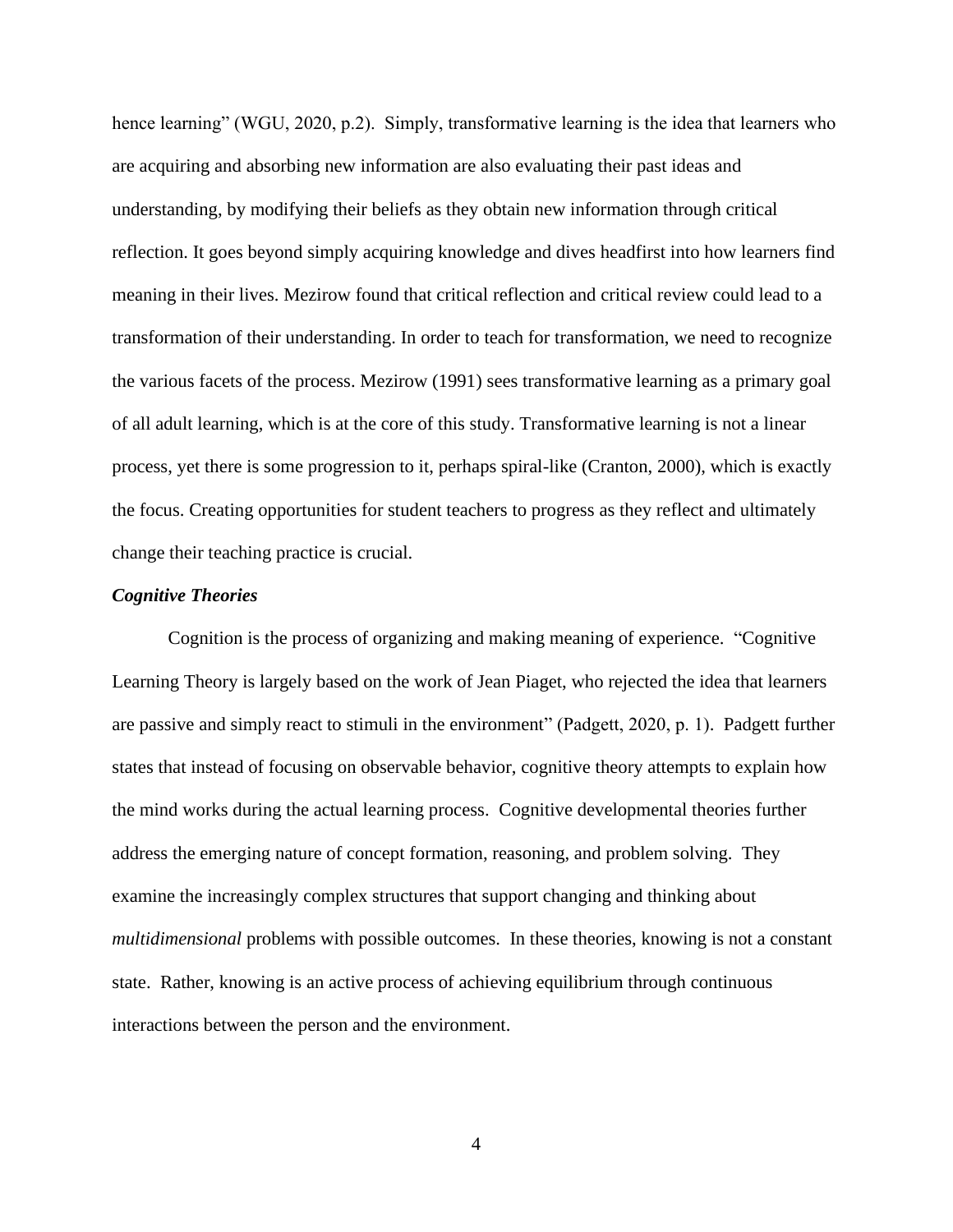## **Theory Selection**

After careful review and studying the various theories above and others at length, this study will use the transformative learning theory, due to the nature of this research and the need for critical reflection. This study will ideally decipher how reflection changes teaching practice. By using transformative learning theory as the theoretical framework, it will showcase how student teachers transform their thinking via reflection and during their transformation how reflection changes their teaching practice. While transformative learning is not necessarily linear (Cranton, 2000), the end goal for this research is that it will foster change through continuing transformation.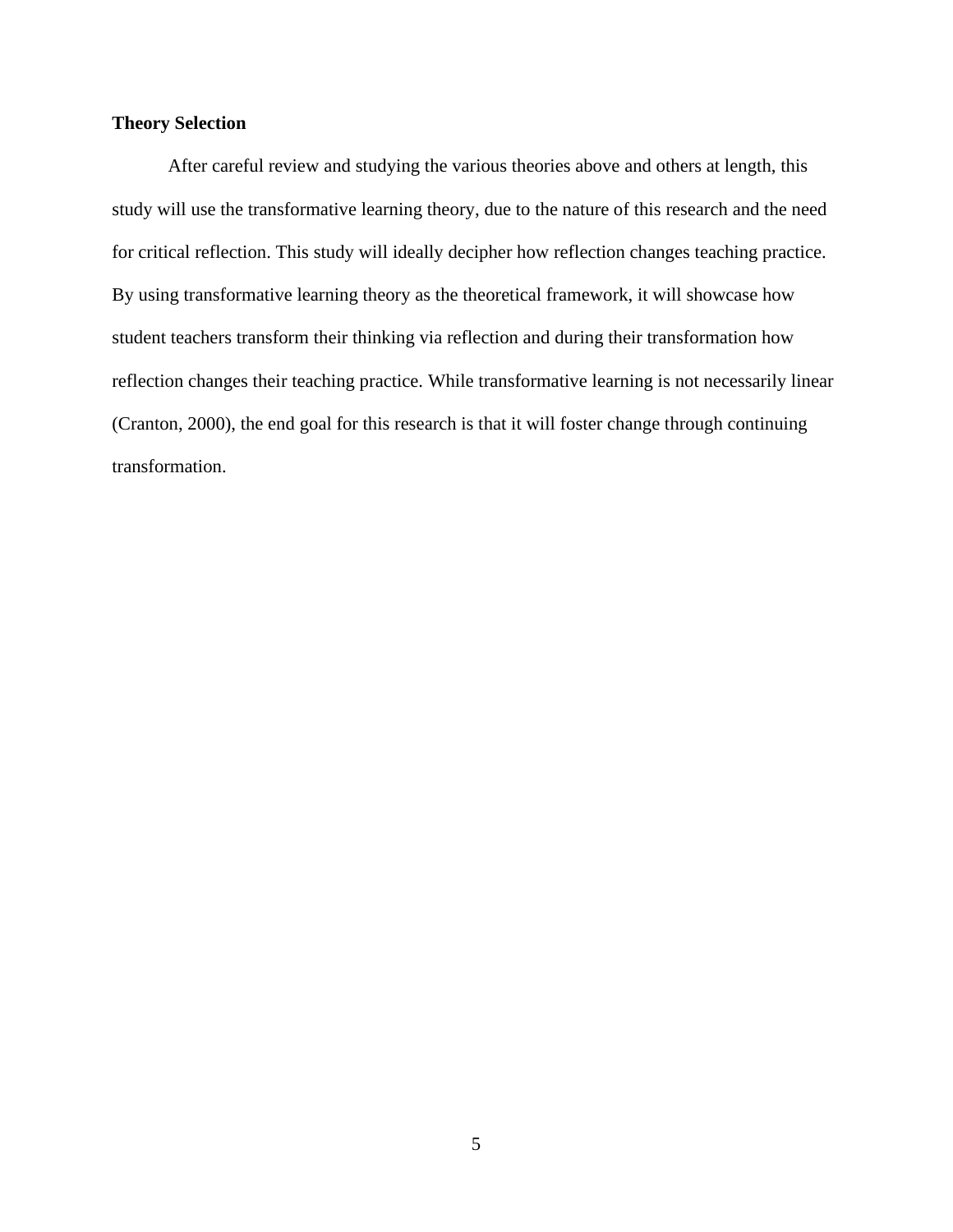#### **CHAPTER II: LITERATURE REVIEW**

In educational literature, reflection has been cited multiple times as a means to selfregulate our ability to change practice in order to change our outcomes. "The roots of reflective teaching are historically evident in the works of John Dewey (1933, 1938), who maintained that reflection is an important aspect of learning from experience" (Shandomo, 2010, p. 103). Two other key learning theorists David Kolb and Donald Schön also believed that reflection is a fundamental component in learning and development. The purpose of this literature review is to briefly learn about the three leading theoretical perspectives, examine the existing research regarding reflection and whether in fact reflection produces change in practice, along with noting potential challenges.

#### **John Dewey**

John Dewey (1859 – 1952) was a strong proponent for educational reform. His belief was students learn best when they learn by doing. With regard to personal learning, he is thought to be the founder of reflection. Dewey believed that reflection was not merely passive, but rather deliberate and an active process. It is actively thinking about learning. In Dewey's words it is an "active, persistent and careful consideration of any belief or supposed form of knowledge in the light of the grounds that support it, and further conclusions to which it leads" (Dewey, 1933, p. 118). His research in *Experiential* and *Inquiry Based Learning* was extensive and particularly helpful in delving deeper into the relationship amongst experience, reflection, and learning. Utilizing John Dewey's principles during student teaching will support the need for ongoing reflection, which may invoke change in teaching practice. The following figure showcases a sliver of John Dewey's complex research. Figure 1 is Dewey's conceptual model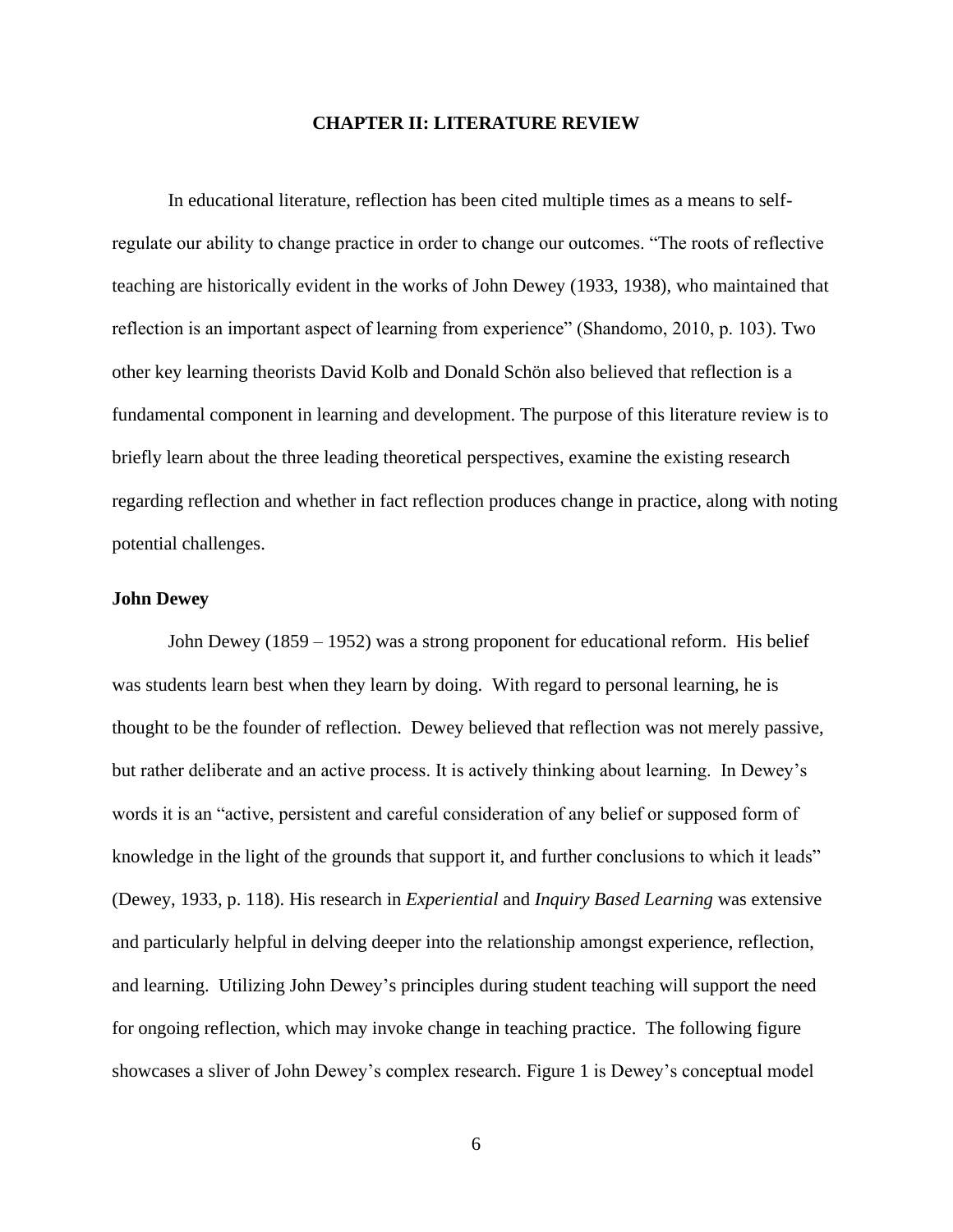for learning by doing, also known as experiential learning. First, an experience occurs by which one can observe and reflect upon in the present. For example, when students are actively engaged in a lesson activity, they are *learning by doing*. Thereafter, opportunities for discussion and interaction will support learning and can then be connected and applied to other subjects and situations based upon the new learning. Likewise, student teachers can gather information daily based upon individual learning, thereafter reflecting, and creating change in teaching practice.

*Figure 1: John Dewey's Learning by Doing*



Note: John Dewey's conceptual Learning by Doing model. Reprinted from *Teaching of operational excellence in Moroccan universities and high schools,* by Elouarat et al., (2011).

#### **David Kolb**

David Kolb (1939 -), elaborated upon the process that Dewey constructed. He created Kolb's *Theory of Experiential Learning*, which defined the four stages of learning from experience. Specifically, concrete experience, reflective observation, abstract conceptualization, and active experimentation. For Kolb, learning is a cycle that enables and fosters additional learning. "Learning is the process whereby knowledge is created through the transformation of experience" (Kolb, 1984, p. 38). Without the learning cycle, one becomes trapped in the experience, rather than having the ability to gain newfound understanding. His work created a presentation of the reflective approach (Kolb, 1984). Utilizing David Kolb's theory during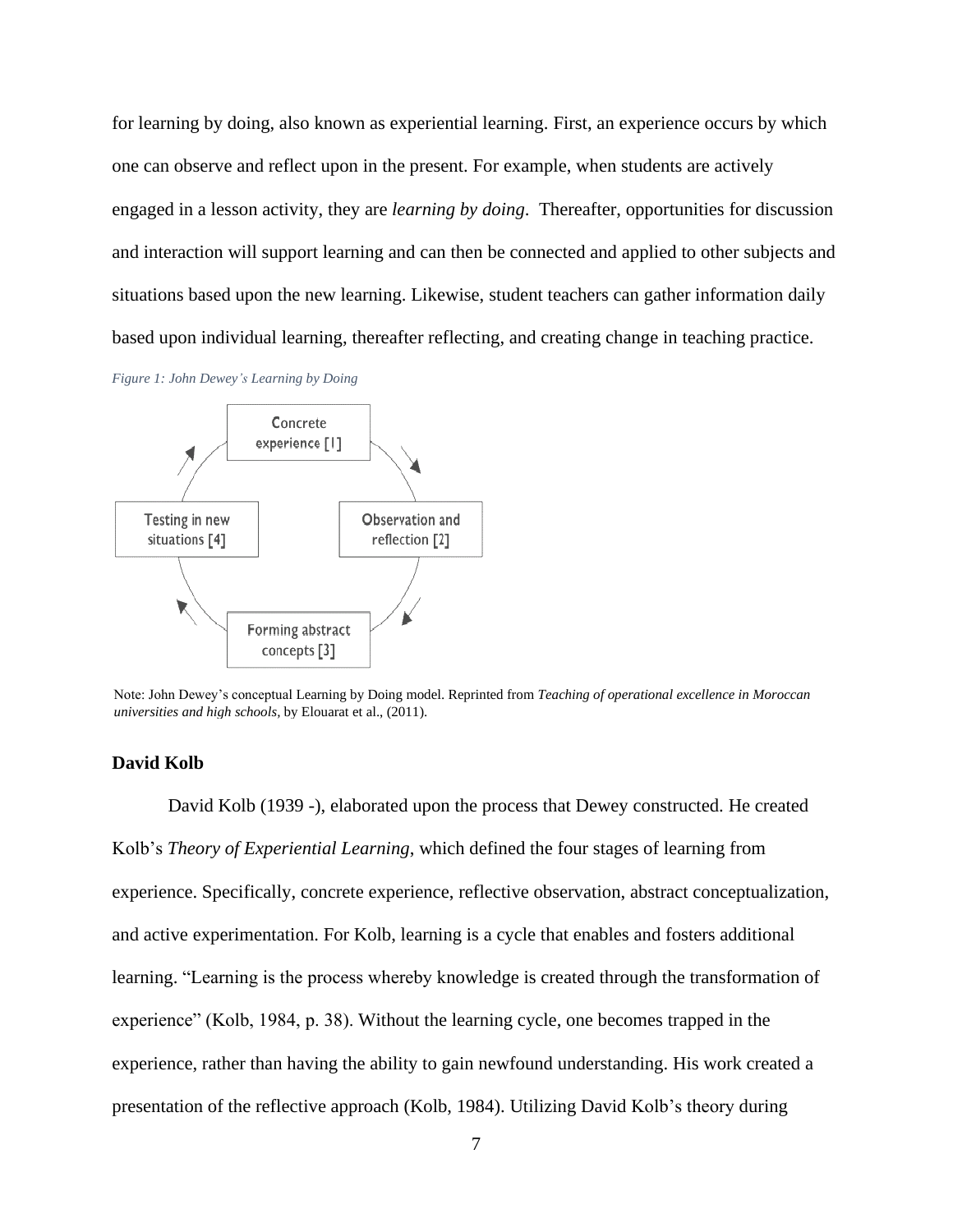student teaching, enables teachers to continually learn, while reflecting. This act will engage student teachers in a learning cycle that will ideally become habitual over the course of their career. Figure 2 showcases Kolb's experiential learning cycle. Kolb's experience-based learning model is built upon the idea that learning preferences can be described along two continuums: active experimentation vs. reflective observation and abstract conceptualization vs. concrete experience (Kolb, 1997). "According to Kolb, learners perceive and process information in a continuum from concrete experience, reflective observation, abstract conceptualization, and active experimentation" (Concrete/Reflective/Abstract/Active, (n.d.).

web.cortland.edu/andersmd/learning/kolb.htm).

*Figure 2: Kolb's Learning Cycle*



**Kolb's Learning Styles** 

Note: Kolb's Learning Cycle. *Concrete/Reflective/Abstract/Active-David Kolb, (n.d.).* Reprinted from web.cortland.edu/andersmd/learning/kolb.htm

#### **Donald Schön**

Donald Schön (1930 – 1997) was interested in how and when professionals use reflection to build upon their prior knowledge. In addition, he was one of the early contributors to cognitive design theory. His initial work in 1983 was geared toward educators and guided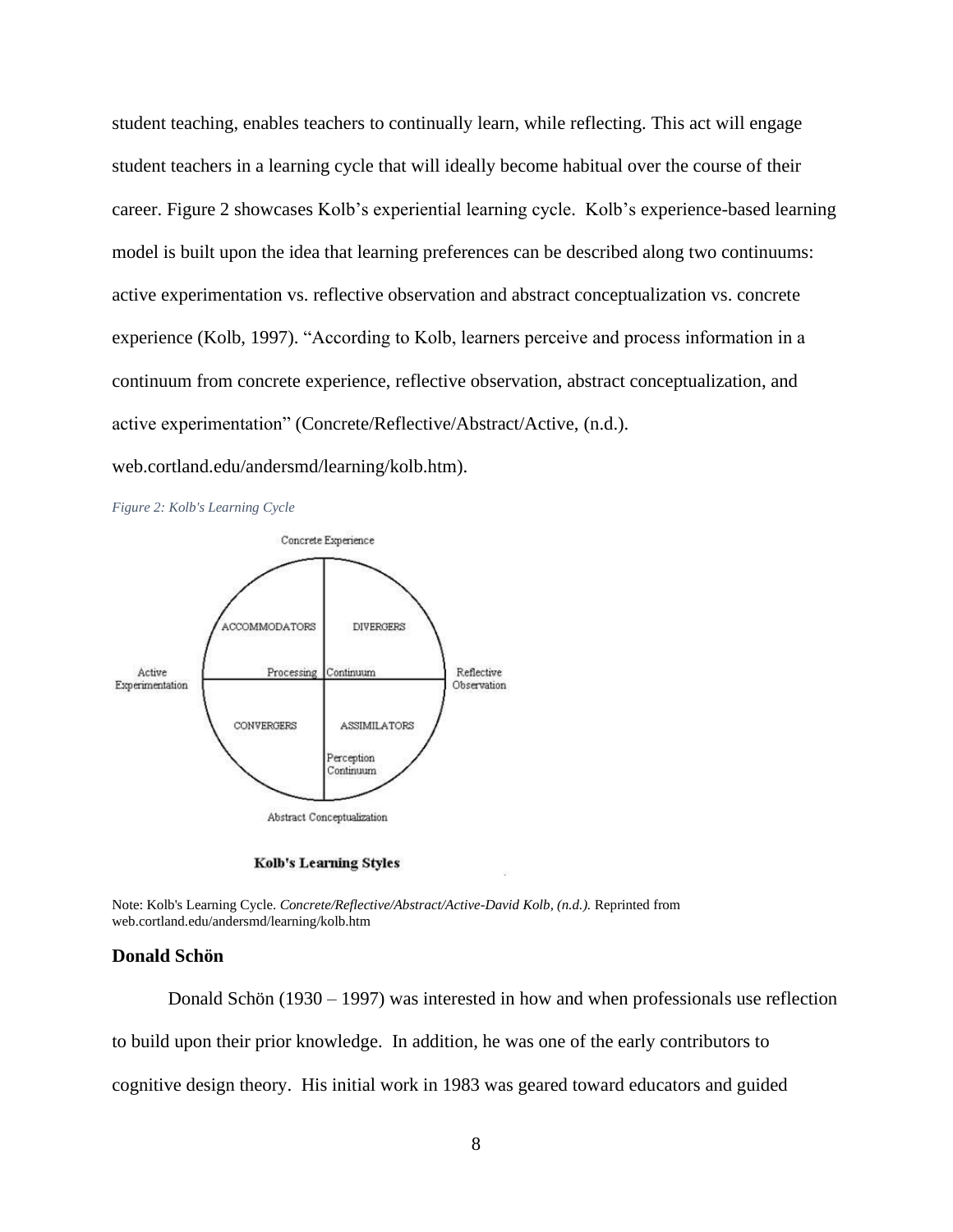educators to use journal writing as a forum for reflection. He believed that while reflective practice may be used in textbooks, it does not equate to being used in daily practice. Schön (1991) stated, "Reflective practice is a type of practice through which an individual comes to know about the implicit knowledge and learning based on their experiences" (p. 18). Further, he described two processes that contribute to the development of expertise: *reflection-in-action* and *reflection-on-action*. While engaged in an experience it is known as *reflection-in-action*, whereas after an experience, *reflection-on-action*, allows educators to develop practices that will support decision making (Schön, 1991). Figure 3 showcases Schön's model. Utilizing Donald Schön's research during student teaching, will allow both types of reflection to occur, during and after lessons. His research may support teacher actions, both during and after, and potentially change teaching practice.

*Figure 3: Schon's Reflection-in-action and Reflection-on-action*



Note: Donald Schön's Reflection-in-action and Reflection-on-action from The good, the bad, and the ugly. A model for reflective teaching practices in coaching pedagogy, by Gordan, E. (2016). *Strategies*. 30.10.1080/08924562.2016.1251866

## **Reflective Thinking**

Being reflective and reflective thinking are fundamentally different. While one can reflect

upon a day in their mind, critical reflection involves reflective thinking.

Reflective thinking is a multifaceted process. It is an analysis of classroom events and circumstances. By virtue of its complexity, the task of teaching requires constant and continual classroom observation evaluation, and subsequent action. To be an effective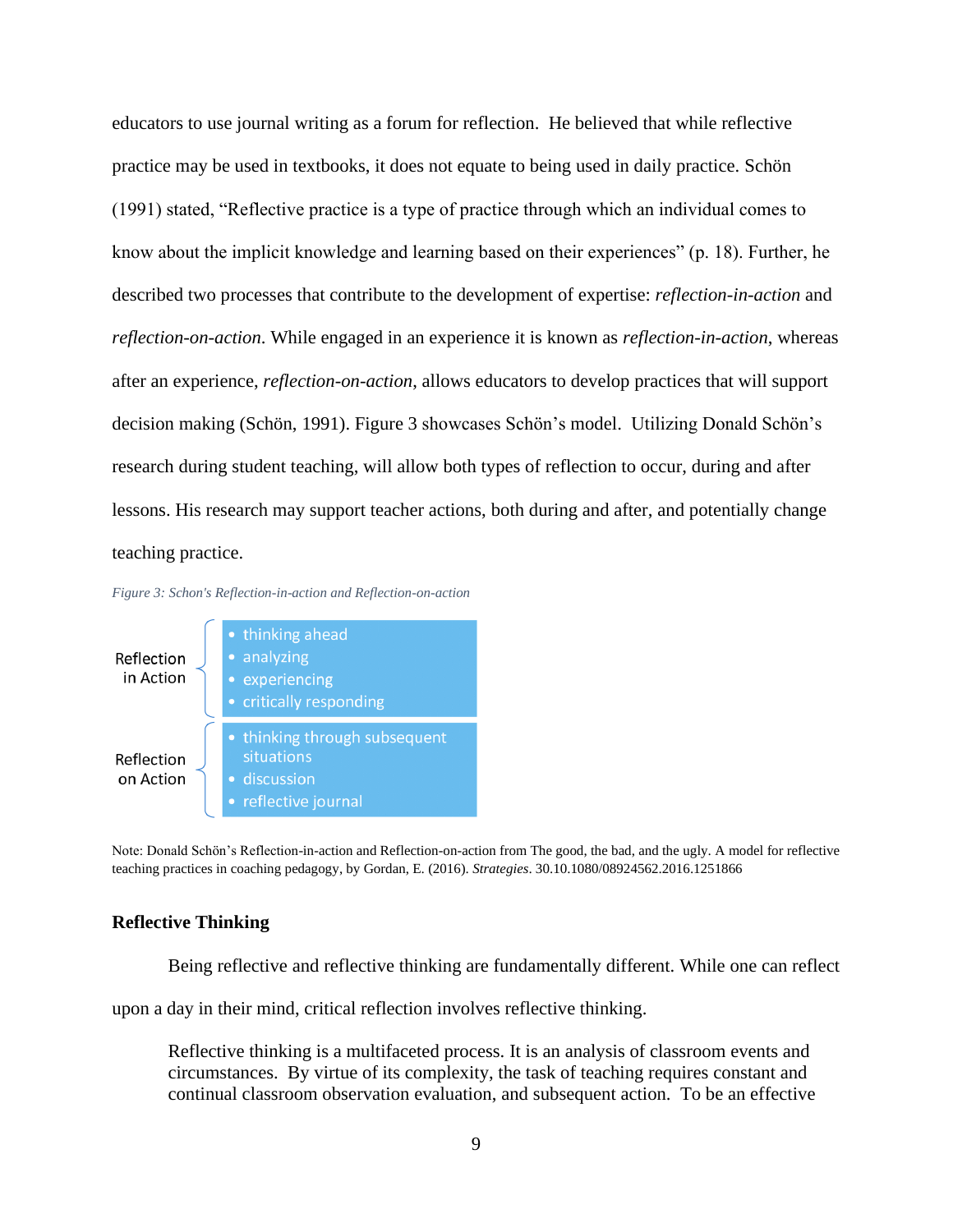teacher, it is not enough to be able to recognize what happens in the classroom. Rather, it is imperative to understand the "why's", "how's," and "what if's" as well. This understanding comes through the consistent practice of reflective thinking. (McKnight, 2002, p. 1)

Ultimately, reflection occurs in a cycle of action, reflection, and action. Dewey, Kolb, and Schön included reflection in at least one step in their theories. For all three, reflection is not separate from an experience, rather it is a part of the cycle of learning and experiencing. Dewey described aspects of reflection, while Kolb described phases and Schön divided reflection into two parts. All included experience as a measurement of reflection, in order to apply learnings towards further experience.

#### **Reflection Studies**

There are several studies that connect the power of reflection to teaching practice. However, only a very few provide reflection findings that change a specific practice. For example, Tillema (2000) had 36 student teachers from two teacher training colleges in the Netherlands participate in a self-directed learning study. One group contained 23 student teachers named the *reflection immersion* group  $(R - I)$ , while the other group had 13 and was named the *immersion reflection* group  $(I - R)$ . The seminar encouraged student teachers to use self-regulated learning and thinking and treated reflective learning as the medium for practicing self-directed methods. Further, the seminar was divided into three parts: a three-month reflection period that allowed student teachers to become familiar with self-directed learning, a threemonth immersion period, during which student teachers were supervised while teaching, and a three-month follow up period of practice teaching being further observed and interviewed. The data implied that student teacher's beliefs differ. The *reflection immersion* group (R – I) produced an increase in the level of reflection. The change most noted was student teachers previously held beliefs, prior to seminar. By reflecting first, they were able to work within teams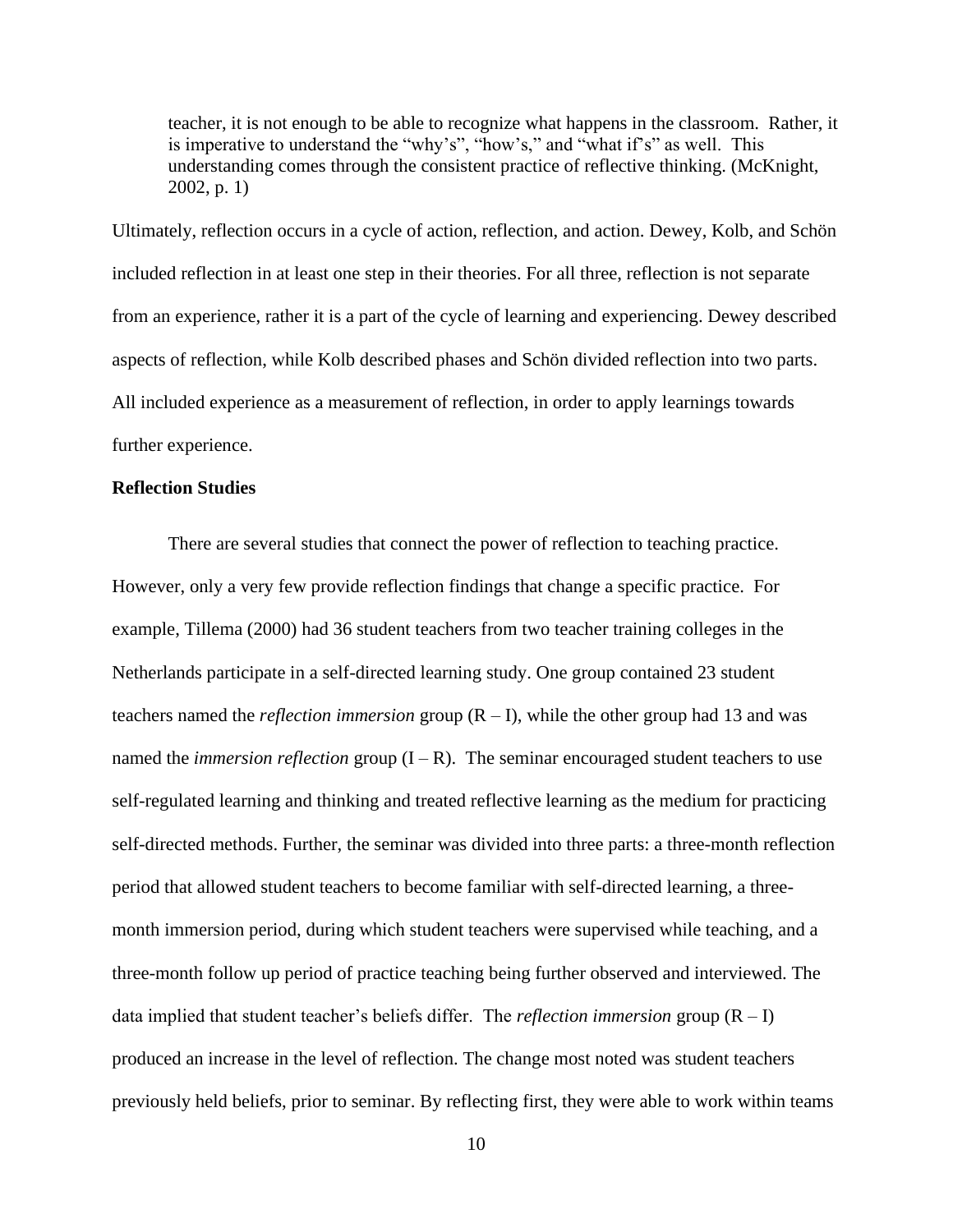to discuss their thinking and findings, which also led to a more positive experience, whereas the *immersion reflection* group  $(I - R)$ , had less favorable reflection results (Tillema, 2000). Could this be due to the fact that being immersed in teaching first, without having an opportunity to reflect, jaded their beliefs?

Whereas Schön distinguishes between *reflection-in-action* and *reflection-on-action* as previously discussed, he further states "some of the most interesting examples of *reflection-inaction* occur in the midst of a performance and can be described by phrases like thinking on our feet, suggesting that we can think about something while doing it" (Schön, 1983, p. 54). Likewise, van Manen (1991) defines *reflection-in-action* as an active or interactive reflection, which "allows us to come to terms with the situation or problem with which we are immediately confronted. This *stop and think* type of reflection permits us to make decisions on the spur of the moment" (p. 512). This makes one wonder, since *reflection-in-action* happens in real time, which potentially reduces the chance of forgetting what actually occurred, how will it foster change in teaching practice?

Since this study will learn about participants' reflection habits and how reflection supports changes in teaching practice, the focus is *reflection-on-action*, which gives teachers an opportunity to reflect upon particular events, strengths, weaknesses, and whether they used appropriate teaching strategies and methods. In this scenario, new learning may still occur and teachers may gain personal knowledge about their overall experience (Çimer & et al., 2013).

Anna Freese (2006), using self-study methodology, conducted a study with Ryan, who began as a pre-service teacher and followed his growth and development over a 2-year period. His honest reflections are what originally created the study, which closely examined the process of learning to teach and how reflection plays a starring role. After all, developing reflective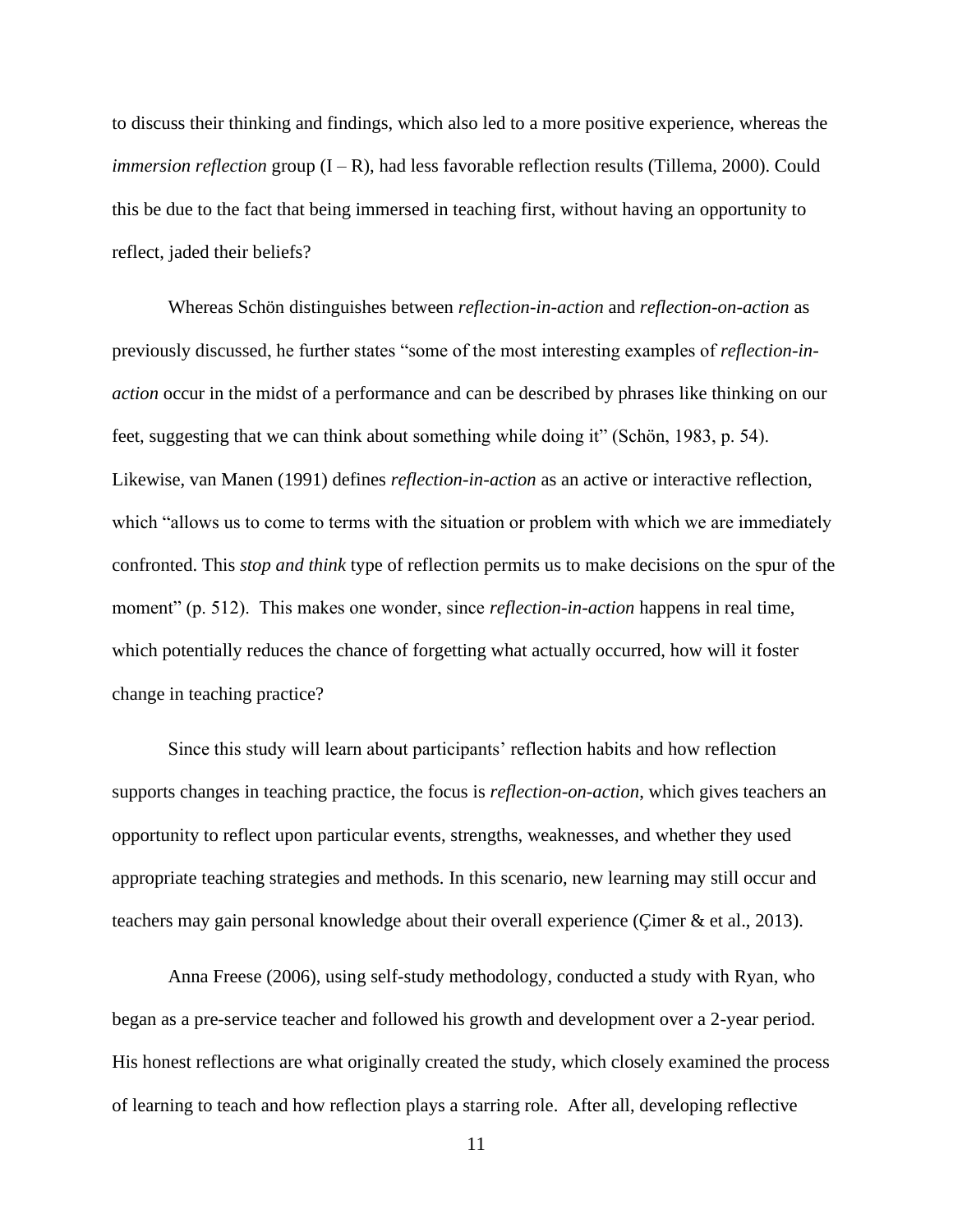teachers has led to research that not only focuses on the teacher as a researcher, but as an inquirer into his own practice (Freese, 2006). Further, Cochran-Smith (1991) argues it is important for students who are becoming teachers to participate in reflective conversations with others about the process of teaching and learning. The honesty that occurred between the student and Dr. Freese validated the interpretations of others may be inaccurate. Instead, we must find ways to increase student awareness about themselves and inquire into their teaching. The challenge is to ensure we nurture, so that resistance or defensiveness does not creep into the process of reflection. This begs the question, how are supervisors and school site mentors assigned to student teachers? Obviously, this is critical in order for student teachers to evolve and become their best version. It also makes one wonder, what are the guidelines of becoming a supervisor or mentor? Does each university and school select their own criteria? Would it be beneficial for a standard to exist? Rather than years of service that many schools use by default, perhaps a better question might be what emotive qualities does the supervisor or mentee possess?

Interestingly, attitude and the will to be open-minded played a role in Ryan's growth. In the beginning, he was closed, not willing to delve deeper into his experiences to make changes. As time progressed, dialogue journals, videos, and reflections were all used to facilitate continued dialogue between Ryan and Dr. Freese. After the study, the following themes emerged: "fear, responsibility, contradictions between his beliefs and practices, and closedmindedness" (Freese, 1006, p. 110). Fear set in and Ryan became a prisoner of his own thoughts. He exhibited a "fear of failure" and spoke of his "fear of idiocy" (Freese, 2006, p. 111). In addition, Ryan was unable to be accepting of his personal problems. His personal responsibility was nil. Not to mention, another factor was the contradiction between his beliefs and his teaching practice. Wiggins and Clift (1995), discuss how "contractions occur when student teachers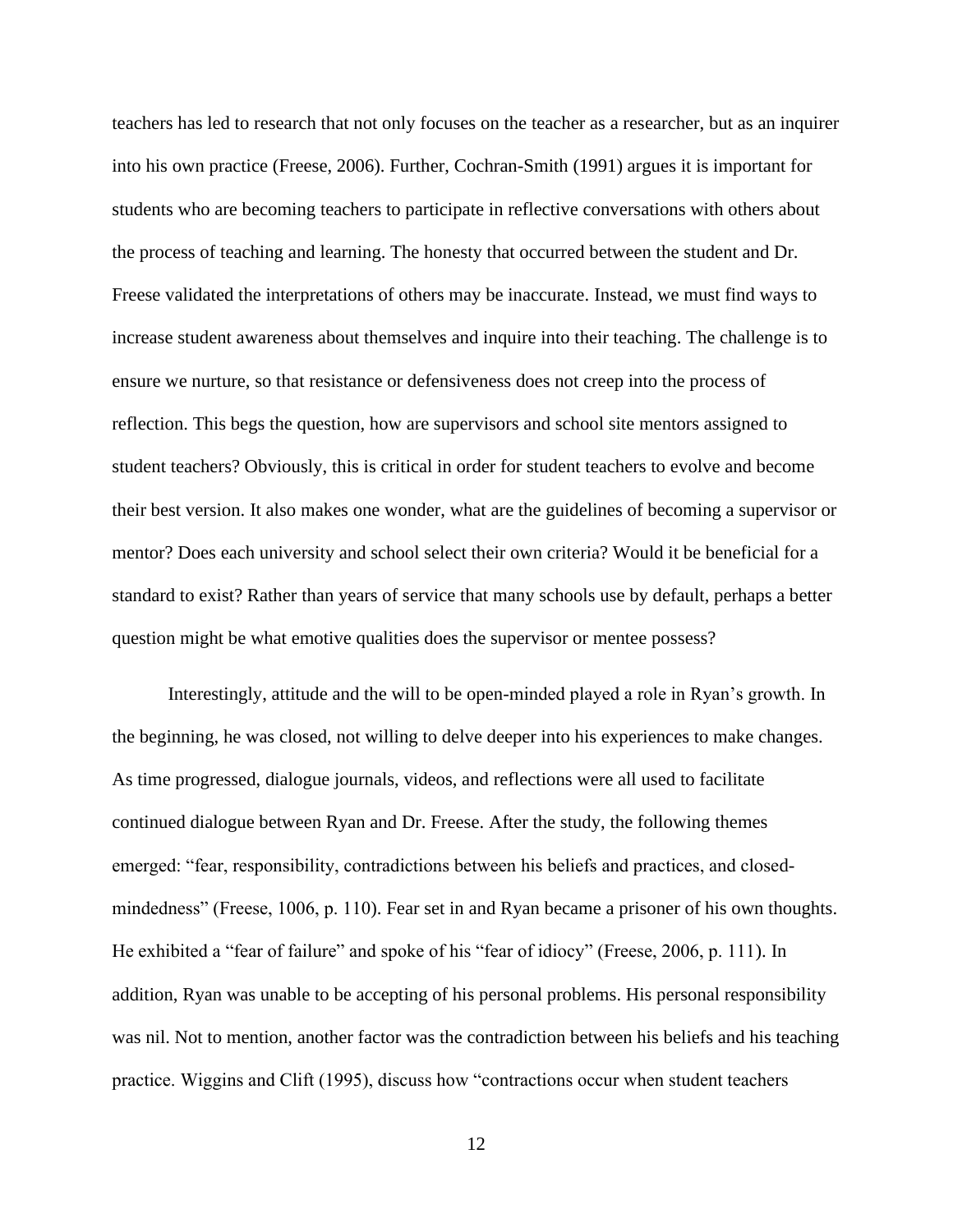verbalize certain beliefs but they do not apply the beliefs in their own classroom" (p. 10). Finally, close mindedness reared its ugly head. Ryan was honest by sharing that he relied on what he was taught and was not open to taking risks. This is also an eye-opening result. Teaching in general is specific, especially with Common Core State Standards, but there is autonomy in how a lesson can be taught based on the nature of those enrolled and their current knowledge. Why are teachers not feeling equipped to take risks? Is this due to site expectations or an internal belief?

Ultimately, time was the catalyst for change, as well as strengthening Ryan's confidence. He was able to integrate strategies from other teachers that were in line with his beliefs and found a balance in his teaching (Freese, 2006). At the end of the study, Ryan was able to critically reflect upon his prior educational experiences, which proved to be a significant factor in his personal and professional growth. He was able to reframe and reconstruct his experiences in order to see things differently. As educators, we must keep in mind that Ryan's ability to morph took time; it occurred due to his 2-year commitment to self-study.

#### **Reflection Complications**

One complication with reflection is the lack of sophistication a student teacher may have as a learner. "When confronted with the task of reflection, student teachers often feel unable to reconcile their own beliefs with what is experienced during their practice teaching" (Sugrue, 1997; Edwards & Collison, 1996; LaBoskey, 1997, p. 226). Often student teachers will feel trapped and believe that their own beliefs are not appropriate or they may not be able to cope with reality, which in turn, could create unfavorable effects upon building their own reflective system (Sugrue, 1997). Knowing this information helps this study because of an awareness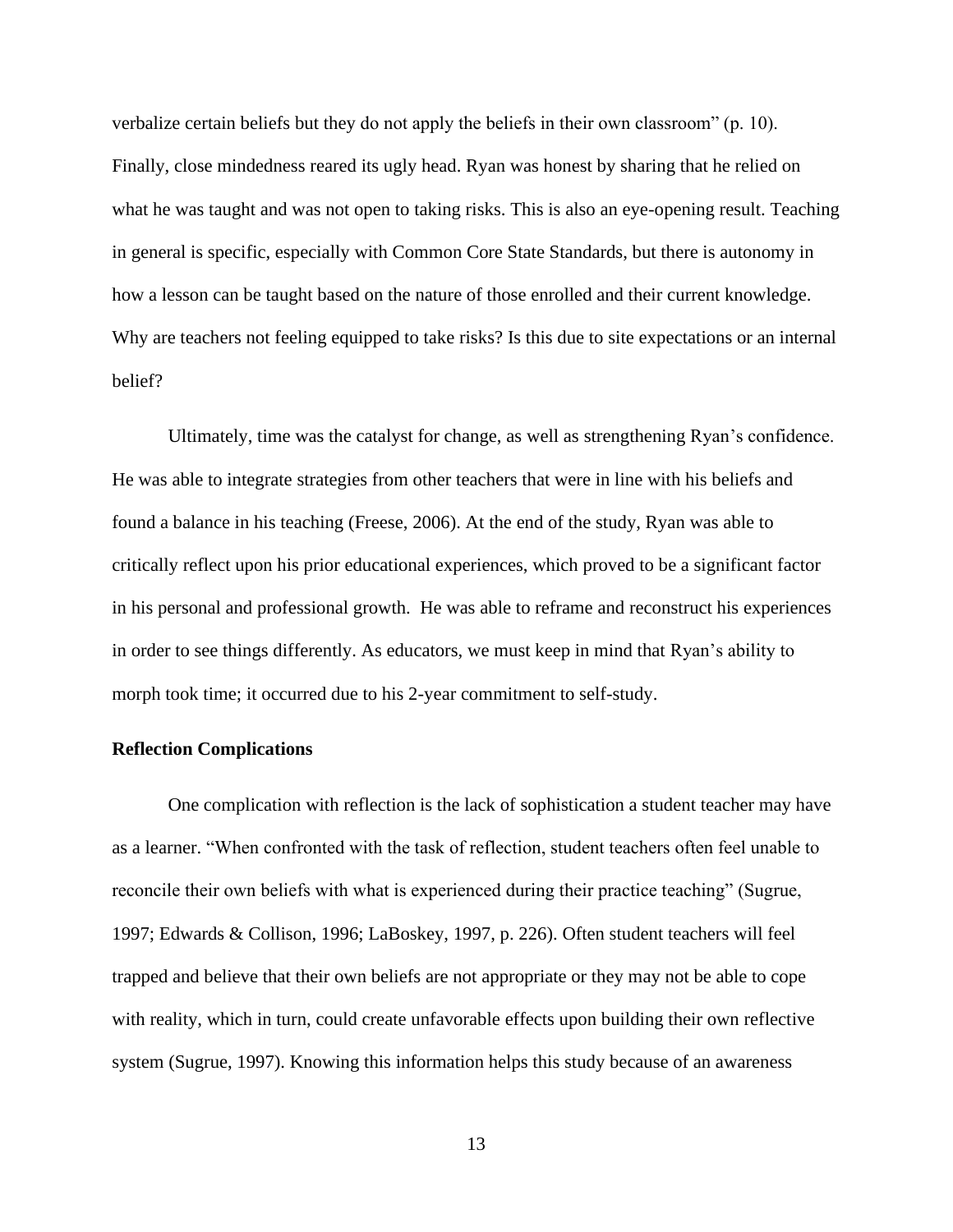brought to the forefront. Since belief patterns are often found in the student teacher's own past perspectives as a learner, this will be reflected in the final session questions.

Another possible complication is the reflective process. When are student teachers taught the reflective process or types of reflective questions to ask while reflecting? For example, Ryan and Cooper (2006) suggest the following six reflective questions:

- 1. What am I doing and why?
- 2. How can I better meet my students' needs?
- 3. What options are available?
- 4. How can I encourage more involvement or learning on the part of the students?
- 5. Have I considered my own values as a professional and my comfort level in acting on those values?
- 6. What conscious choice can I make to make a difference?

However, what is seemingly missing is the action step. How does one move from the reflection process to specific and measurable outcomes? While research exists supporting various styles of reflective questions, student teachers must be made aware of not only the *how* but the *why*. Not to mention, in order to answer reflective questions effectively and promote change, one must have opportunities to do so, which brings another potential complication. Time.

Ironically, first year university students struggle due to a lack of time management. Van der Meer (2010) states, "One of the central issues is whether universities acknowledge a role in helping students to get used to learning and teaching environments that are different from those at high schools" (p. 778). This continues into the realm of student teaching. How much time do student teachers receive and devote for purposeful and meaningful reflection, including planning? Research supports that time is critical for school reform. One study found "that most teachers receive approximately 45 minutes of planning time per day in their contract hours, with a range from 12 to 80 minutes for elementary teachers and 30 to 96 minutes for secondary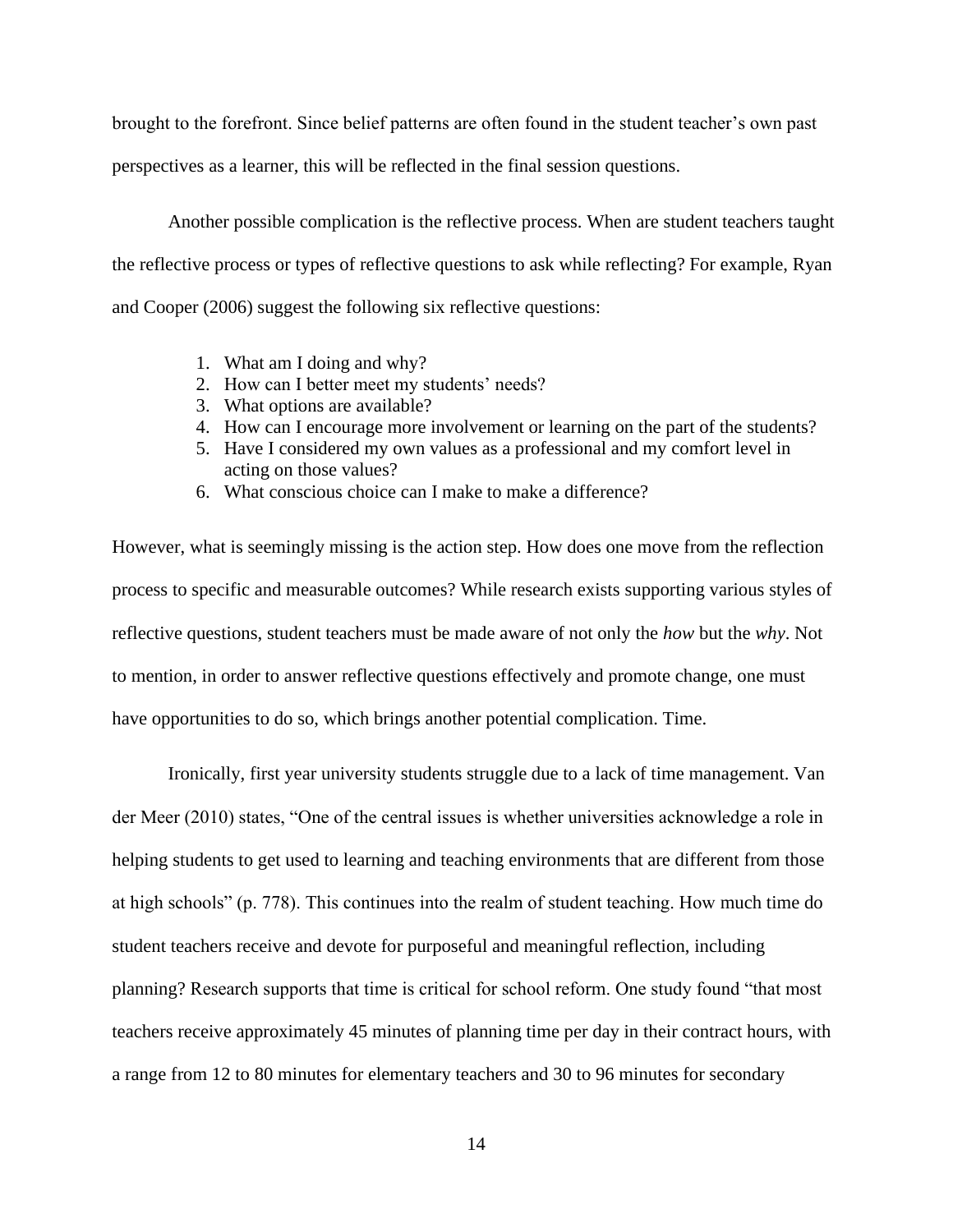teachers" (NCTQ, 2012). With this time allotment, are teachers truly apt to plan effectively based upon individual student and classroom needs? Schools must devote specified time for intentional planning including teaching *how*, to allow for reflection and planning to occur with colleagues, as well as individually. Planning has a direct effect on the quality of teaching because it allows teachers to prepare. For example, without proper planning one may not have time to:

- Review the lesson prior to and know what items are needed
- Locate manipulatives that would support concrete learning
- Reflect upon a lesson and make necessary changes for instruction

These missed opportunities over time, will not only affect student learning but also create a habit of not integrating reflection. "After teaching a full day, grading assignments, providing feedback to students and families, meeting with colleagues and then preparing for the next day, it can be challenging to find time or head space for reflection" (Kamal, 2020, para.1).

Additionally, lesson planning confines, coupled with time can be a difficult task for student teachers to navigate. "The use of the dominant linear model, which begins with the specifications of objectives and ends with a lesson evaluation" is outdated (John, 2006, p. 483). While numerous attempts have been made to reform education, John (2006) suggests "an increasing emphasis on the importance of competence on the part of student teachers in the skills of curriculum design and lesson planning" (p. 484) are needed. Several lesson plan templates exist, while many textbooks and curricula offer premade lesson plans that many teachers use, due to lack of time spent planning individually. Why, then, is the dominant linear model so popular? It is structured and allows one to follow based upon content taught. John (2006) further suggests, "Student teachers need to know how to plan in a rational way before they develop more complex lesson structures and become adept at juggling curricular elements" (2006, p. 487). This is an important concept for student teachers to gain and practice, however there are other lesson plan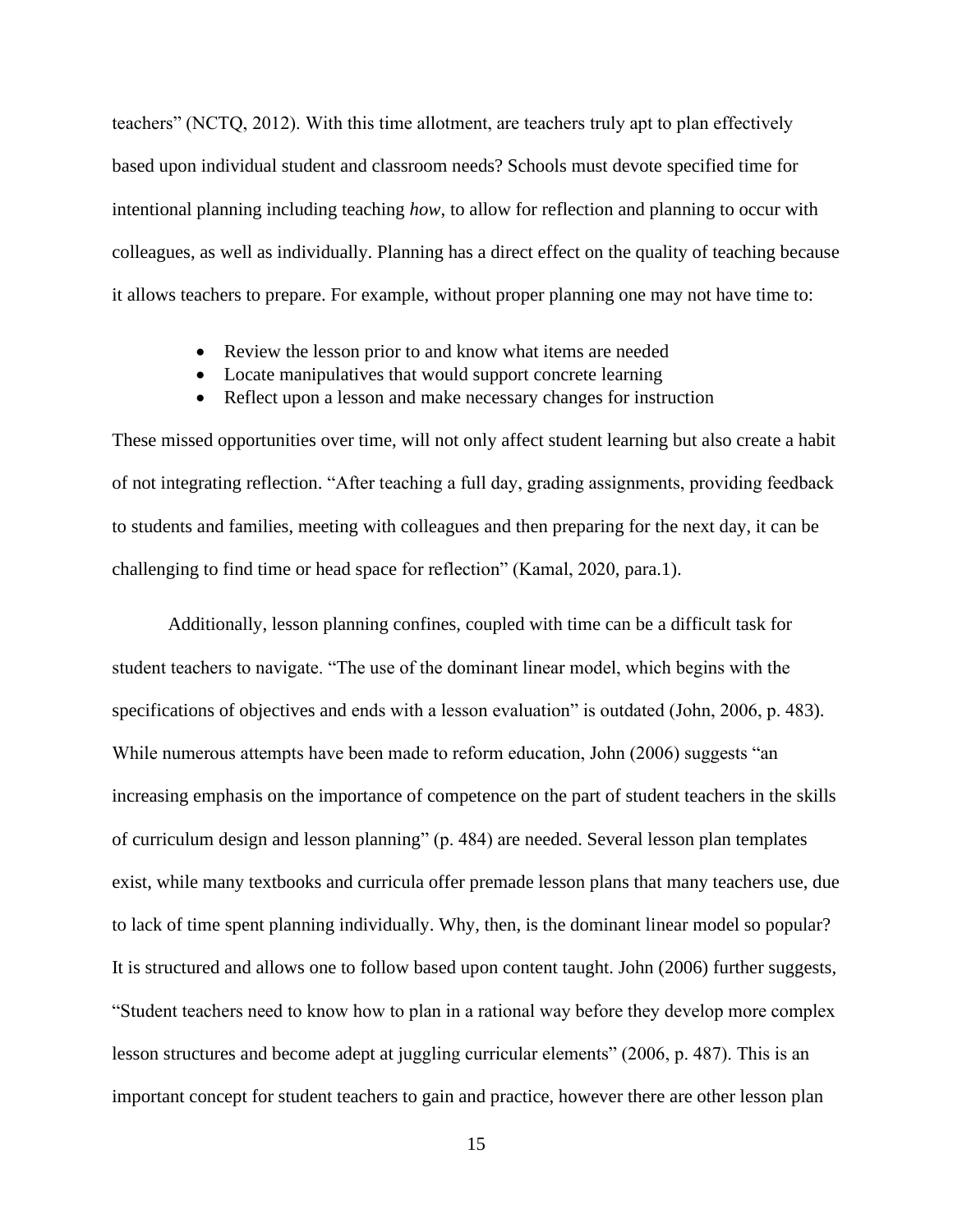models that can be considered, such as the organic model or the interactional method, which may not necessarily be shared nor taught in higher education programs. Organic involves, "starting with activities and the ideas that flow from them before assigning objectives", while the interactional method "allows the learning to be embedded in the processes of interaction" (John, 2006, p. 488). Giving teachers choice will expand upon their creativity and further allow each to select which makes the most sense. Similar to math, there are various ways to learn multiplication, yet not all use the same method.

As teachers begin their career, they need to learn how to prioritize, manage, and devote time for reflection. Since reflection directly supports planning, schools must develop schedules that allow for uninterrupted preparation. However, too often, teachers are pulled away from their planning time to cover classes or attend administrative student meetings. This time must be nonnegotiable allowing student teachers, and current teachers, to plan accordingly. In order to do so, creative thinking may be in order. Merritt states, "Some districts have added more planning time for teachers in response to the demands of unions and teacher leaders. Late arrival and early release times can provide teachers with common planning time for PLC (professional learning community) work" (2016, p. 34). There are schools within Michigan that have adopted this model and philosophy. For example, the Mason Public School district, located in Mason, Michigan follows a late start Wednesday schedule. This provides teachers time to meet in PLCs for an hour before students arrive. "Parents have the option of registering for free before-school care on Wednesday mornings where students can participate in computer activities, independent reading, math games, and homework help led by paraprofessionals who work at the schools" (Merritt, 2016, p. 34). For schools that already include this critical time, direct coaching and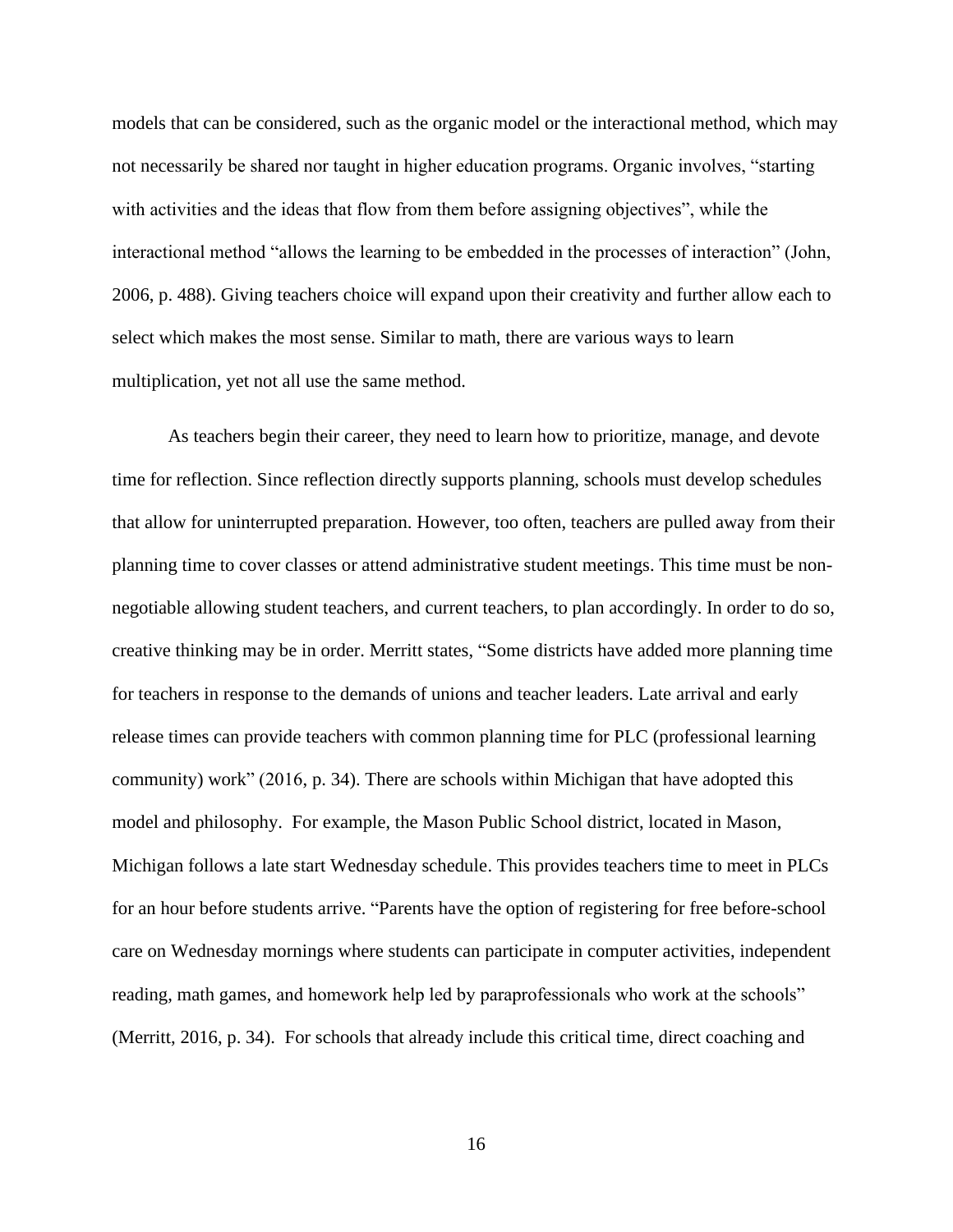support are needed to ensure that all teachers understand the gravity of time management, coupled with planning and reflection.

## **Conclusion**

The research regarding reflection in teaching; specific to changing teaching practices are few. While this literature review provides evidence of the three leading researchers, the power of reflection, along with possible challenges it is with great enthusiasm this study will showcase not only the power of reflection but how reflection can invoke change in teaching practice. The purpose of this research is to enhance the existing literature, support new and veteran teachers with understanding the dynamics of reflection, develop vital reflective processes, which includes the variable of time in order to support students and schools, thus inducing long-term changes.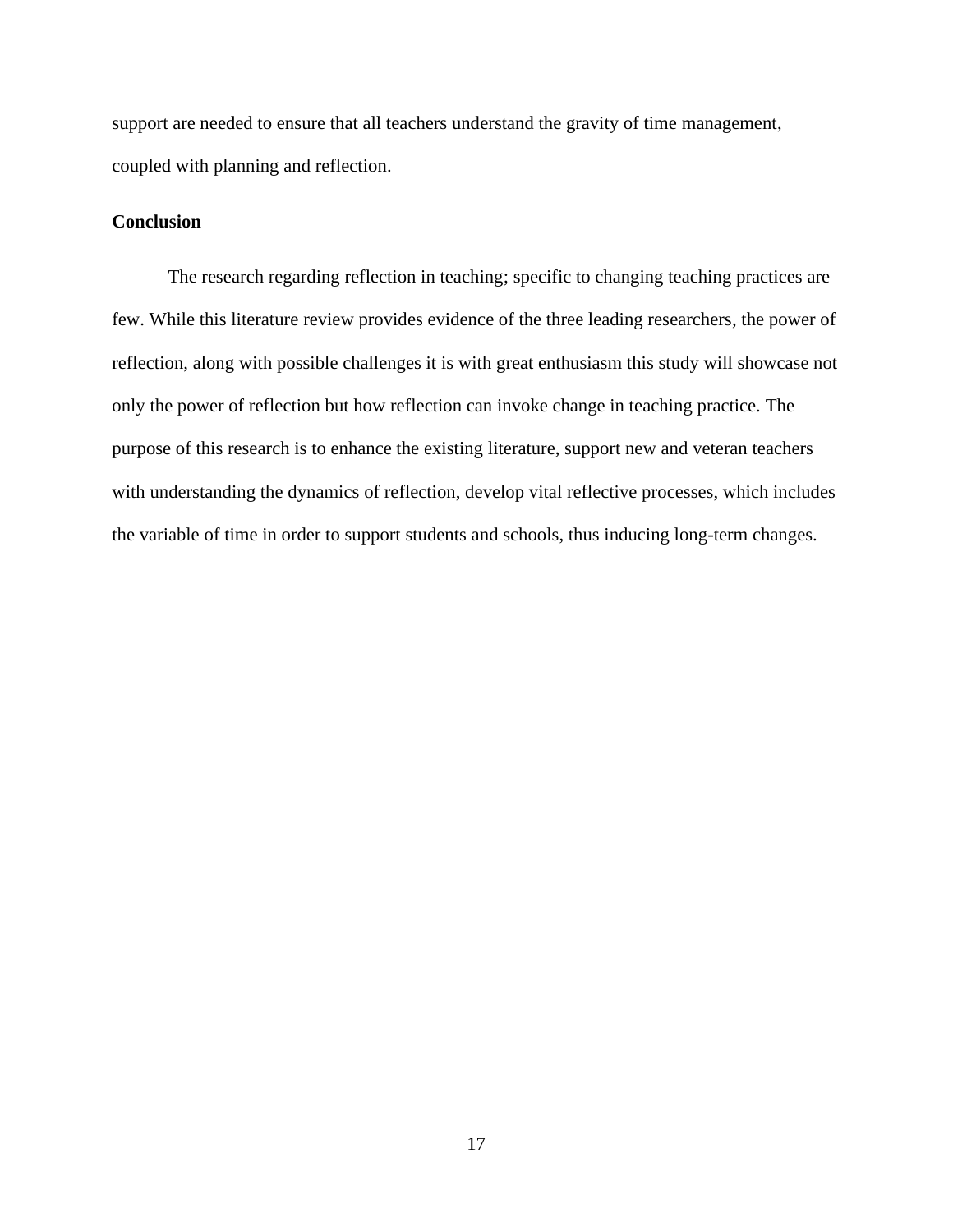#### **CHAPTER III: METHODOLOGICAL DESIGN**

The methodology selected for this study is qualitative, descriptive phenomenology, which refers to the study of personal experience. This requires a description or interpretation of the meanings of phenomena experienced by participants. The term phenomenology comes from the Greek 'phainein', which means 'to appear'. Phenomenology was first used by Immanuel Kant in 1764 and is the study of experiences ranging from perception, thought, memory, imagination, and emotion, which has evolved into a process that seeks reality in individuals' narratives of their lived experiences of the phenomena (Cilesiz, 2009; Husserl, 1970; Moustakas, 1994). The aim of phenomenological study is to understand and describe a specific phenomenon in depth. Hegel described the phenomenological approach as conscious knowledge associated with saying what is perceived, sensed, and known from the person's experience (Moustakas, 1994). Max van Manen (1990) stated,

The essence of a phenomenon is a universal which can be described through a study of the structure that governs the instances or particular manifestation of the essence of that phenomenon…A universal or essence may only be intuited or grasped through a study of the particulars or instances as they are encountered in lived experiences (p. 10).

Therefore, the reasoning for using a descriptive phenomenological approach is to understand and describe a specific phenomenon in depth, which in this case is reflection, and "reach the essence of participants lived experience of the phenomenon" (Arslan & Yildirim, 2015, p. 3).

Reflection is an aspect of teaching. While we are aware of the term, what does reflection entail and how often does reflection occur? The research in this study will guide and explain how *and if* reflection changes teaching practices. Since phenomenological research studies the lived experiences of participants, purposive sampling will be used. Padilla-Díaz (2015) states, "Purposive sampling is characterized by the incorporation of specific criteria met by the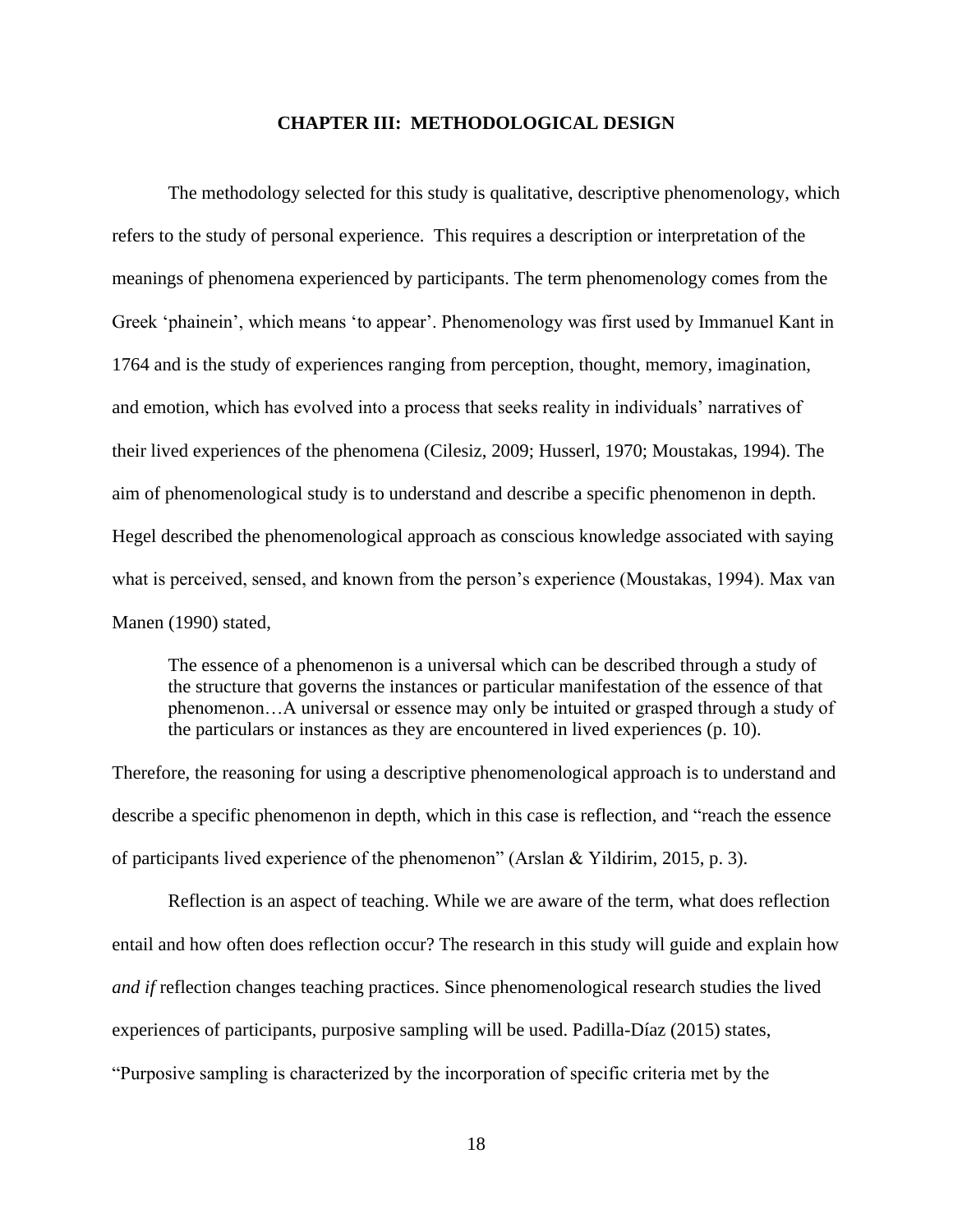participants at the moment of selection" (p. 104). Further, Polit and Beck define purposive sampling as a "selection of participants based on the researchers' judgement about what potential participants will be most informative" (p. 226). The purpose of sampling is to learn information from those sampled and apply the information to conduct further research when applicable. In this study, the sampling will be student teachers.

#### **Participants**

For this research, Northern Michigan University student teacher candidates enrolled in the Fall 2021 program, were asked to participate in this study. The researcher is a Northern Michigan University field supervisor. The five student teachers assigned to the researcher were asked to participate. If students chose not to participate it did not affect their standing, nor was it included in this research. While Creswell (1998) recommends it is typical to study 3-15 participants, Morse (1994) suggests at least six. However, with a caseload of five student teachers the outcome was dependent on whom chose to participate.

#### **Procedure**

To identify participants, an email was sent to the five student teachers being supervised in Fall 2021, which met Creswell's criteria. Further, five had to suffice, since the researcher was assigned five student teachers. If five did not choose to participate, then a minimum of three was acceptable as per Creswell (1998).

Once the researcher received approval from the International Review Board (See Appendix C), five participants were invited to participate in the study via email. In order to ensure ethical research, informed consent was used (See Appendix A). This allowed for participants to understand why they were participating in this study along with the purpose, procedures, and voluntary nature of research participation, which includes confidentiality.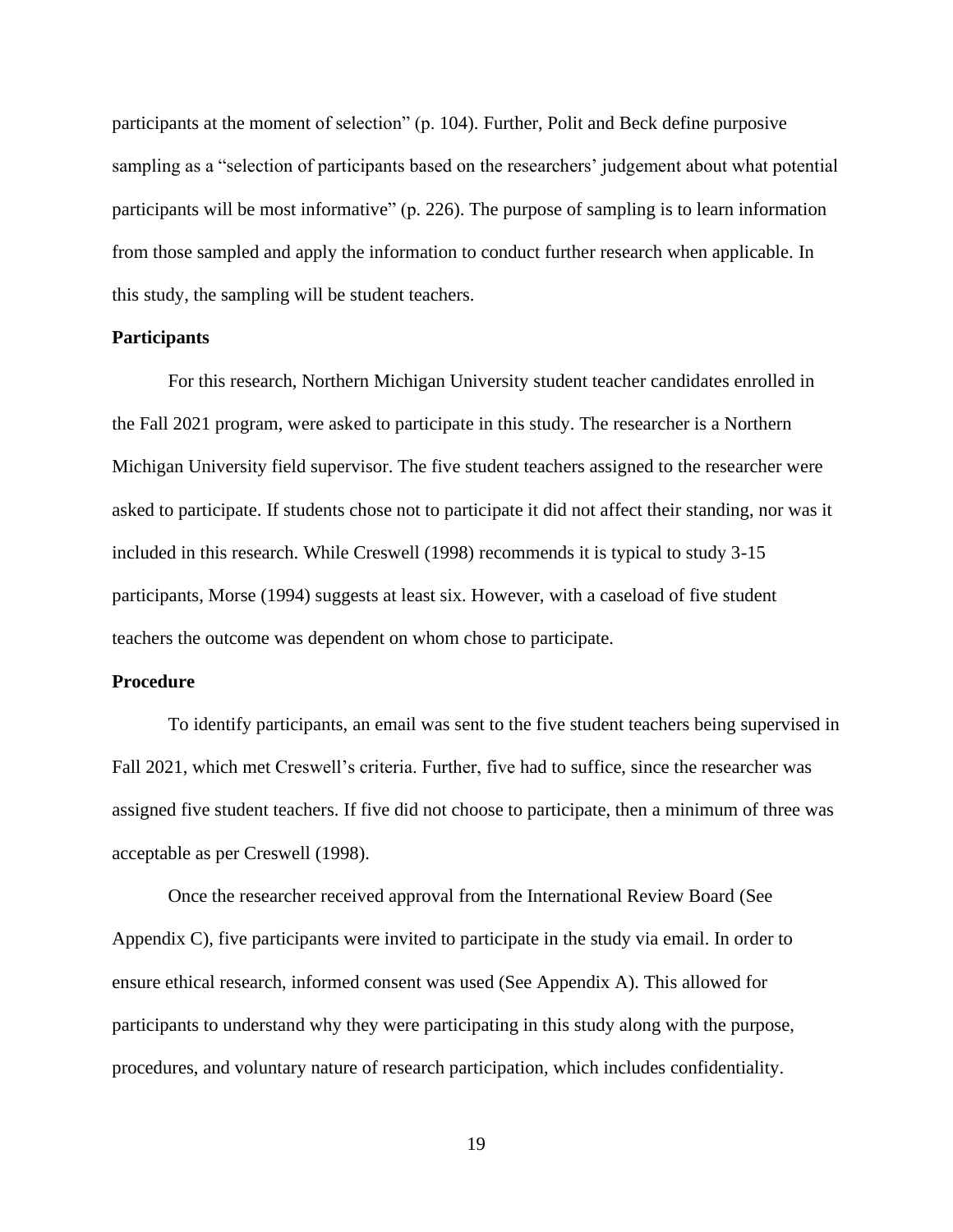Three student teachers chose to participate, two males and one female. Each were assigned to different school sites within Michigan and all were placed in grades 6-12. Once each signed the informed consent form, the researcher scheduled the final Zoom session, which was conducted at the end of each student teacher's teaching placement. All data, including Zoom recordings and transcriptions were stored on the researcher's password protected personal computer. In addition, the researcher used pseudonyms in order to protect participants identity and shared essential background information that can be found in chapter four.

Throughout the semester, student teachers were asked by the researcher to be reflective in their practice. Candidates were observed four times and ongoing dialogue occurred between candidates and the researcher via Zoom. During the individual conversations with student teachers, the researcher was able to weave reflection conversations throughout the semester. The final session consisted of six questions and was recorded via Zoom. The process was unstructured in the sense that participants had an opportunity to speak candidly. According to Creswell and Creswell (2018), the total number of questions should be between 5-10. During the final session, phrases such as *tell me more*, *you mentioned* and others were used to give participants an opportunity to delve deeper and not allow the thinking of the researcher to skew their thought process.

#### **Data Collection**

Due to the use of phenomenological methodology, the data collection consisted of three in-depth individual final sessions via Zoom. The researcher, as the field supervisor, was also able to document numerous conversations throughout the semester. Since each candidate was observed four times, conversations regarding reflection were interwoven during debrief sessions. The final session included six open ended questions and was recorded (See Appendix B).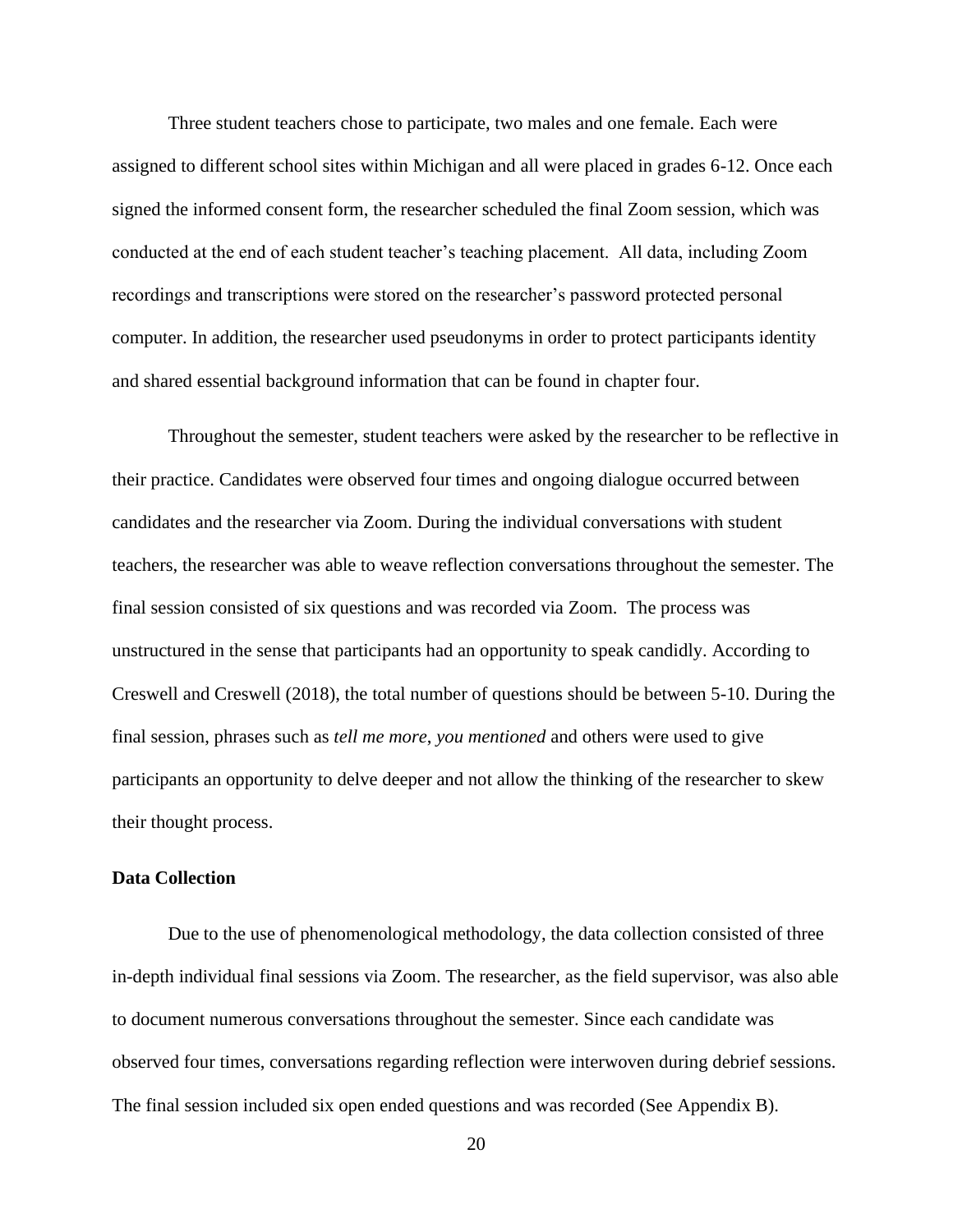During each session, which lasted approximately sixty minutes, copious notes were taken, examined, and listening skills were paramount. "The most appropriate data collection strategy for phenomenological research is the profound interview" (Padilla-Díaz, 2015, p.104).

Textual and structural analysis occurred, as well as *horizontalization* of data. The first step recommended by Moustakas (1994) in the phenomenological process is the *horizontalization* of data. Moustakas recommends that in order to carry out this step, "the researcher needs to be receptive to every statement of the participants experience, granting each comment equal value" (Moustakas, 1994, p. 122).

#### **Data Analysis**

Data analysis in phenomenology is characterized by finding common meaning and themes, *horizontalization* of data, textual and structure analysis (Moustakas, 1994, p. 122). Textual analysis refers to *what* is expressed by the participants, while structural analysis refers to the interpretations of *how* it is conveyed by the participants. Moustakas further recommends the researcher ask the following two questions while reading statements: "1) Does it contain a moment of the experience that is a necessary and sufficient constituent for understanding it?" and 2) "Is it possible to abstract and label it?" (Moustakas, 1994, p. 121). During *horizontalization*, all repetitive statements were removed, as well as any statement that did not directly relate to the specific research questions.

Next, findings were summarized and when applicable direct quotes were used. In order to ensure accuracy, the final Zoom session was recorded to the Zoom cloud and then saved. In addition, audio transcription was selected and utilized. This permitted the viewing of the recording, along with being able to read the actual statements made by each teacher, thus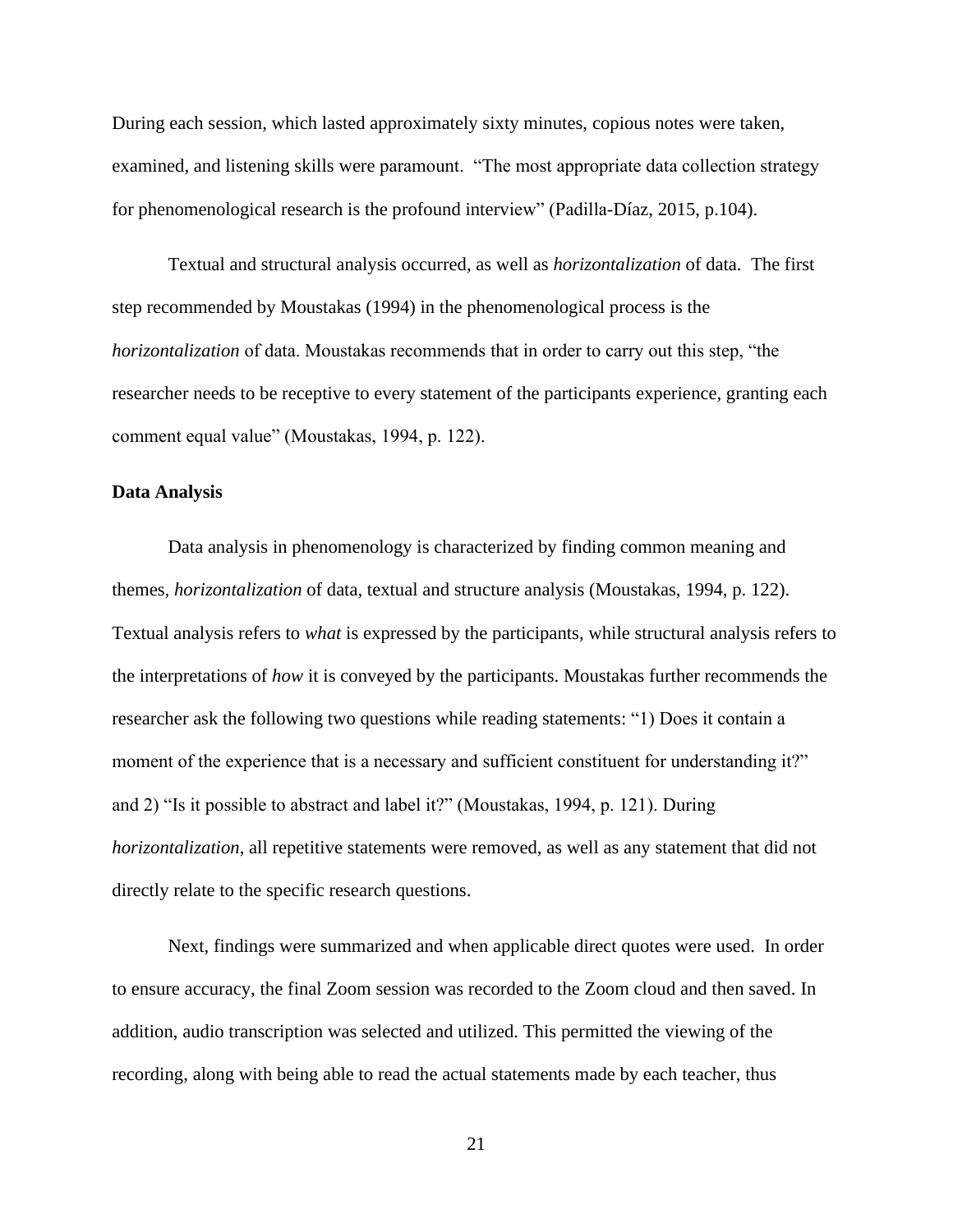allowing further analyzation. Thereafter, thematic coding was used in order to decipher the findings. "The identification of themes provides the complexity of a story and adds depth to the insight about understanding individual experiences" (Creswell, 2015, p. 511). Then, the data was reviewed once more and sorted, while key themes were identified by using thematic coding to identify any commonalities amongst participant responses. On average, five to seven themes emerge in qualitative research studies (Creswell, 2012). However, it needs be taken into consideration that three participants were involved in this study, with three themes emerging and one sub theme.

Within the discussion section, interpretations related to the findings, as well as concerns, issues, and implications have been addressed. "Phenomenological analysis requires describing and analyzing the text to interpret the context" (Padilla-Díaz, 2015, p. 105). Further, Creswell (2013) suggests the following six steps during phenomenological analysis, which were utilized during the study:

- 1. The researcher describes his or her own experience with the object of study in order to identify personal judgments and prejudices so they don't affect the process of analysis.
- 2. The researcher proceeds with the horizontalization of data. This refers to the process where the researcher lists each of the relevant quotes of the studied topic and gives them equal value with regard to the expressions of the group. This is where the textual description begins: What are the participants saying? What are the relevant topics expressed by the research participants?
- 3. The researcher groups the relevant topics into units of meaning.
- 4. The researcher writes the textual description and includes "ad verbatim" quotations.
- 5. The researcher writes the structural description.
- 6. Finally, according to the textual and structural analysis, the researcher proceeds to identify the essence of the phenomenon. What are the common elements repeated in each of the researched participants?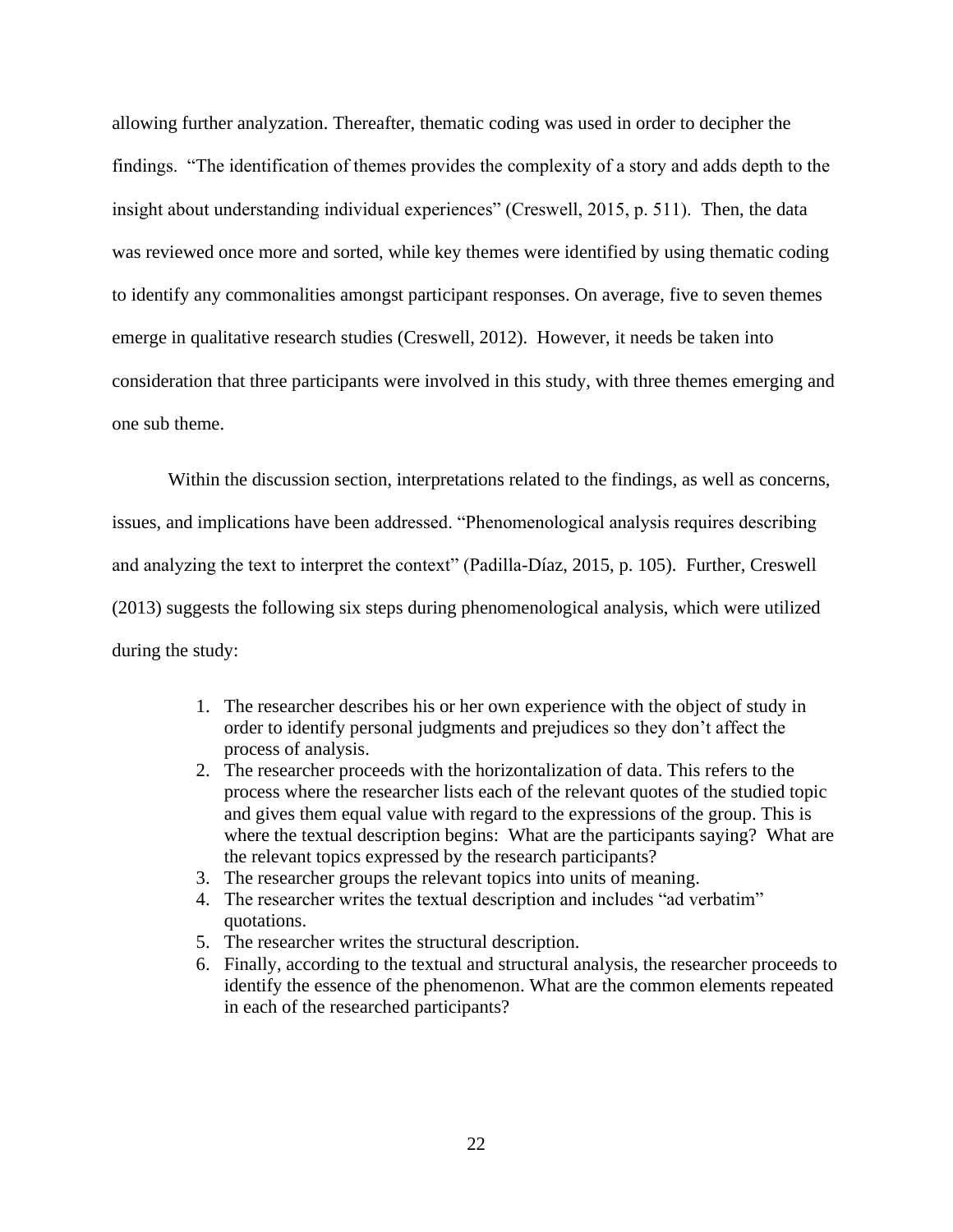Results from this study will be used to inform universities and K-12 schools of reflective teaching practices, processes, and the need for continuing support. Specifically, supporting teacher education programs with guiding reflection, along with understanding the specifics and recommendations needed in order for reflection to change teaching practice. Further, recommendations and suggestions for future research are also provided.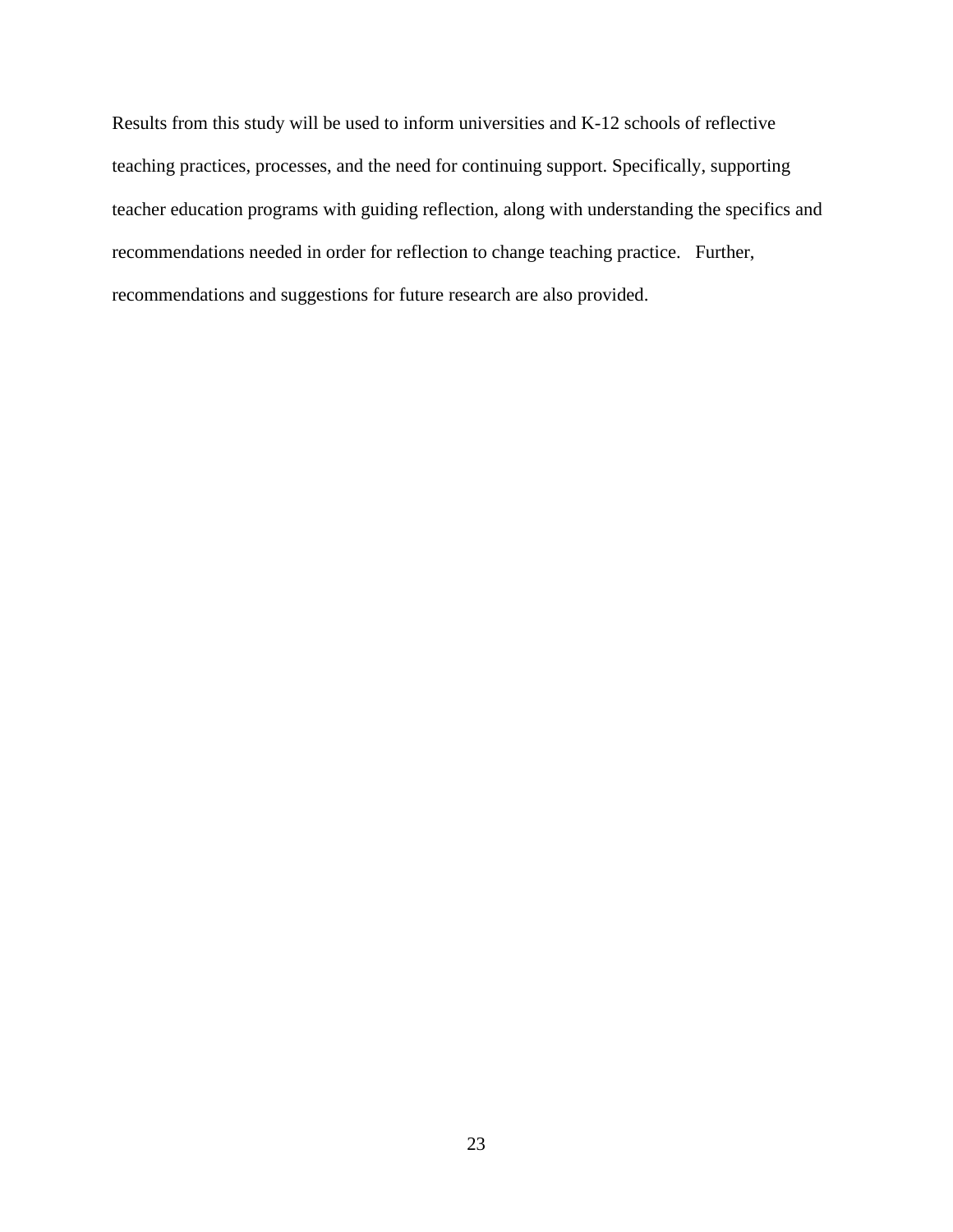#### **CHAPTER IV: RESULTS**

This qualitative, phenomenological study sought to reveal how student teachers use reflection in order to change practice. In the Fall of 2021, the researcher was the field supervisor for five student teachers enrolled in Northern Michigan University's teacher education program. Three chose to participate in this study. The researcher used pseudonyms for anonymity. Two participants were male, one female. All were placed in grades 6-12 classrooms at different schools, which garnered thought-provoking data.

Hadley completed her student teaching at ABC Private K-12 School, which has a total enrollment of 360 students. Her placement was social studies, grade 8 and also taught writing grades 9 and 10. She had one daily prep consisting of 50 minutes. The student to teacher ratio is 15:1. ABC School has a large campus, which includes a gym, library, multiple labs, and a football field. Along with athletics, students are able to participate in numerous extra-curricular activities throughout the school year. The minority enrollment is 4%.

Ryan, on the other hand, was placed at DEF 6-12 Charter School, which has an enrollment of 145. There, students participate in project-based learning. His placement was social studies, grade 7. Ryan had one daily prep consisting of 75 minutes, due to block scheduling. DEF Charter School has a student to teacher ratio of 18:1 and also incorporates STEM into the majority of lessons. Units are designed using Michigan state standards and teachers have an open-door policy in which they support each other by designing lessons that will merge into the other content areas. DEF 6-12 Charter School placed in the top 50% of all schools in Michigan for overall test scores, with math proficiency in the bottom 50%, and reading proficiency in the top 30%. The minority enrollment is 8%.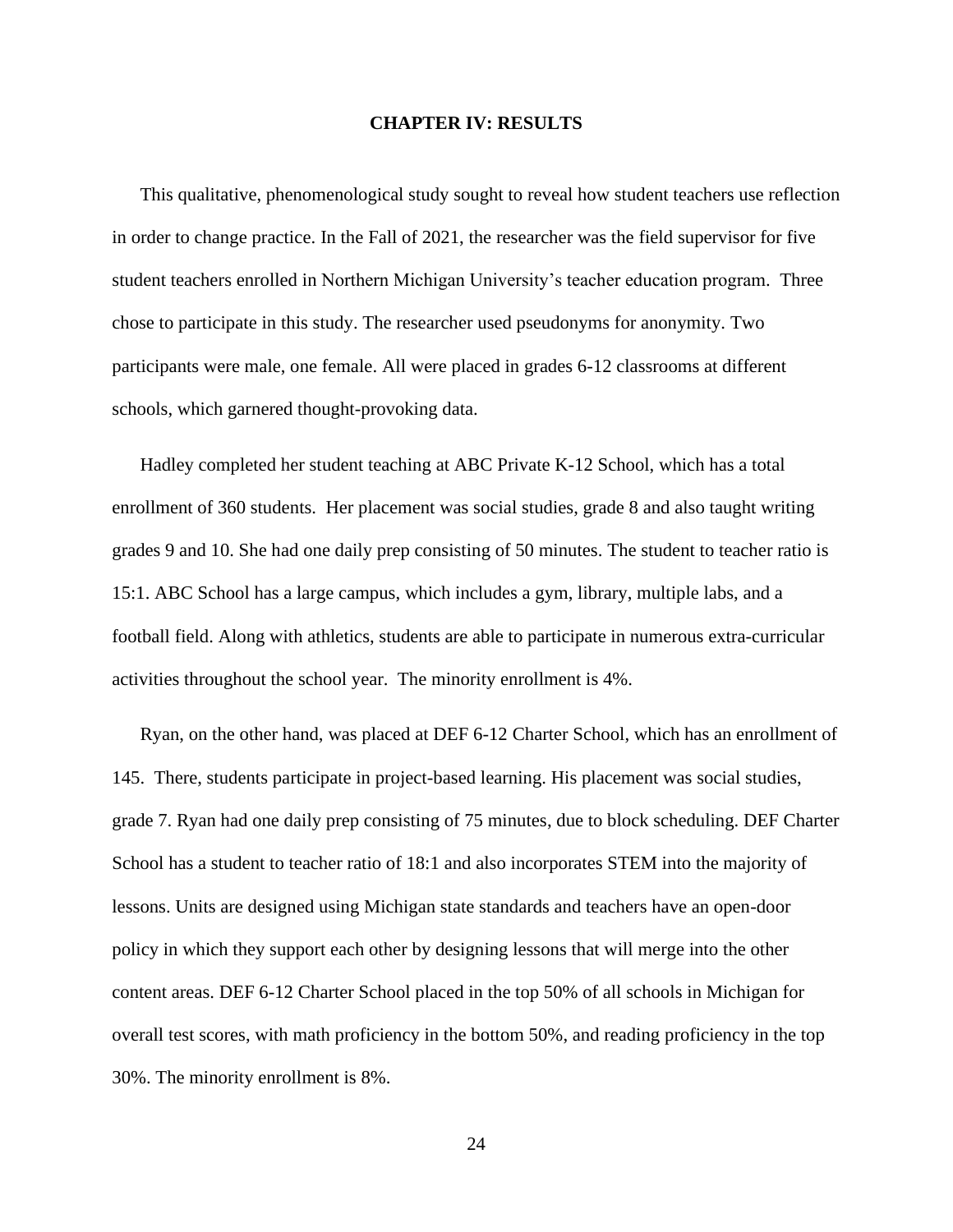Participant three, Austin, was placed at GHI Middle School, which is a traditional public school, within GHI K-12 School District. He had a split placement and taught  $7<sup>th</sup>$  Grade History as well as  $7<sup>th</sup>$  and  $8<sup>th</sup>$  Physical Education. The district, which includes several schools, has an enrollment of 3,100 students, while GHI Middle School has an enrollment of 730. The student to teacher ratio is 20:1. Sports and extracurricular activities are plentiful. The district's average testing ranking is 9/10, which is in the top 20% of public schools in Michigan. The minority enrollment is 12%.

The researcher interviewed participants separately for their final interview via Zoom, which was recorded, analyzed, and transcribed using thematic coding and phenomenal analysis. Once coding occurred, the statements were reviewed and went through a process of "horizontalization" (Creswell, 2009), which means every statement was treated with equal value and statements that were repeated were removed from the final list. Three major themes emerged:

- 1. Time
- 2. Perspective
- 3. Reflective Process

## **Time**

Based upon participant interviews, 100% said time was their number one obstacle for reflection. While time is constant, it is a variable that every person can relate to during their life span. No matter the amount of additional time needed, twenty-four hours per day remains. Therefore, time needs to be effectively managed in order for change to occur. For example, one participant said, "Honestly, time is my number one concern. I simply do not have time to reflect upon my lessons and make needed changes" (Hadley, Zoom interview, December 9, 2021).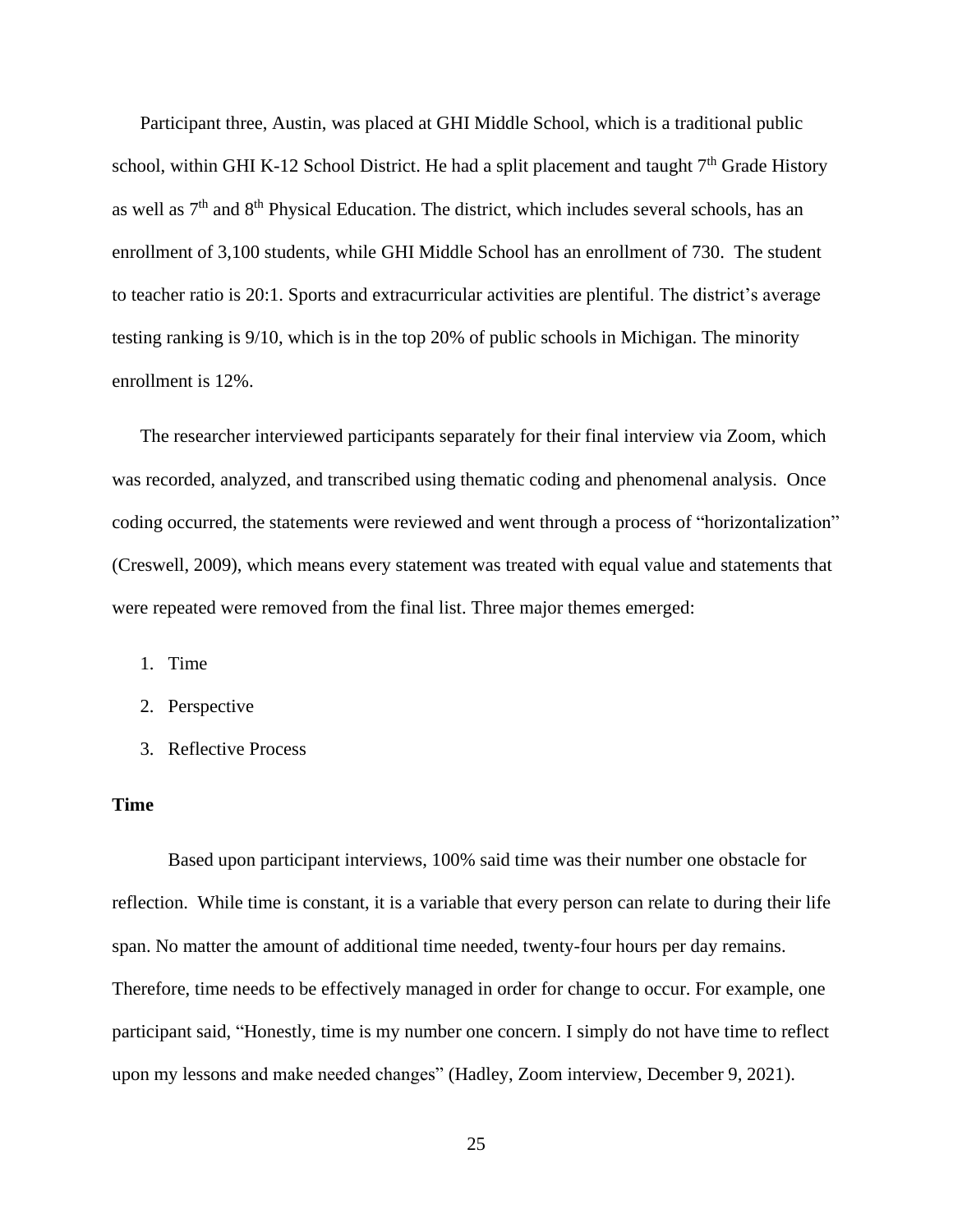Therefore, how can time be allotted and then infused in day-to-day teaching allowing for explicit reflection, rather than becoming an afterthought?

Consider John Dewey's famous quote, *We don't learn from experience. We learn from reflecting on experience.* Educators constantly learn. However, if we do not reflect, do we make the appropriate changes needed for long term success? Between staff meetings, PLCs, lesson planning, lesson revision, parent teacher conferences, and the daily unknowns it is understandable why educators struggle with active reflection. While there is research giving sound strategies and resources, the outcome will remain the same unless time is purposefully scheduled for reflection.

Within time, a sub theme was found. Time, coupled with mental stamina, was noted by two of three participants. During the interview process, Ryan said,

> You know I think my biggest obstacle is time and my brain. A lot of the time, I just want to be done and felt like I really valued my free time. For me, intentionally reflecting is definitely not one of my top five most pressing things. When I was really against the wall, I was not going take time to reflect. For example, on Thursday, I completely forgot what we did on Monday, so with time and energy I am not sure how to combat that. (Zoom interview, December 9, 2021)

Besides time, this data point connects student teacher mindset, personality traits, and individual needs. If mental fatigue is high, reflection may very well not occur. Mental toughness is one avenue that can support student teachers. For example, how are student teachers coping with stress and continual change? Stressors in schools vary, however student teachers will need to address these concerns with their cooperating teachers and field supervisors to navigate. Student teachers will need time to regroup in order to make changes to their pedagogy. Ultimately, time coupled with mental fatigue is a barrier for growth and using to change practice.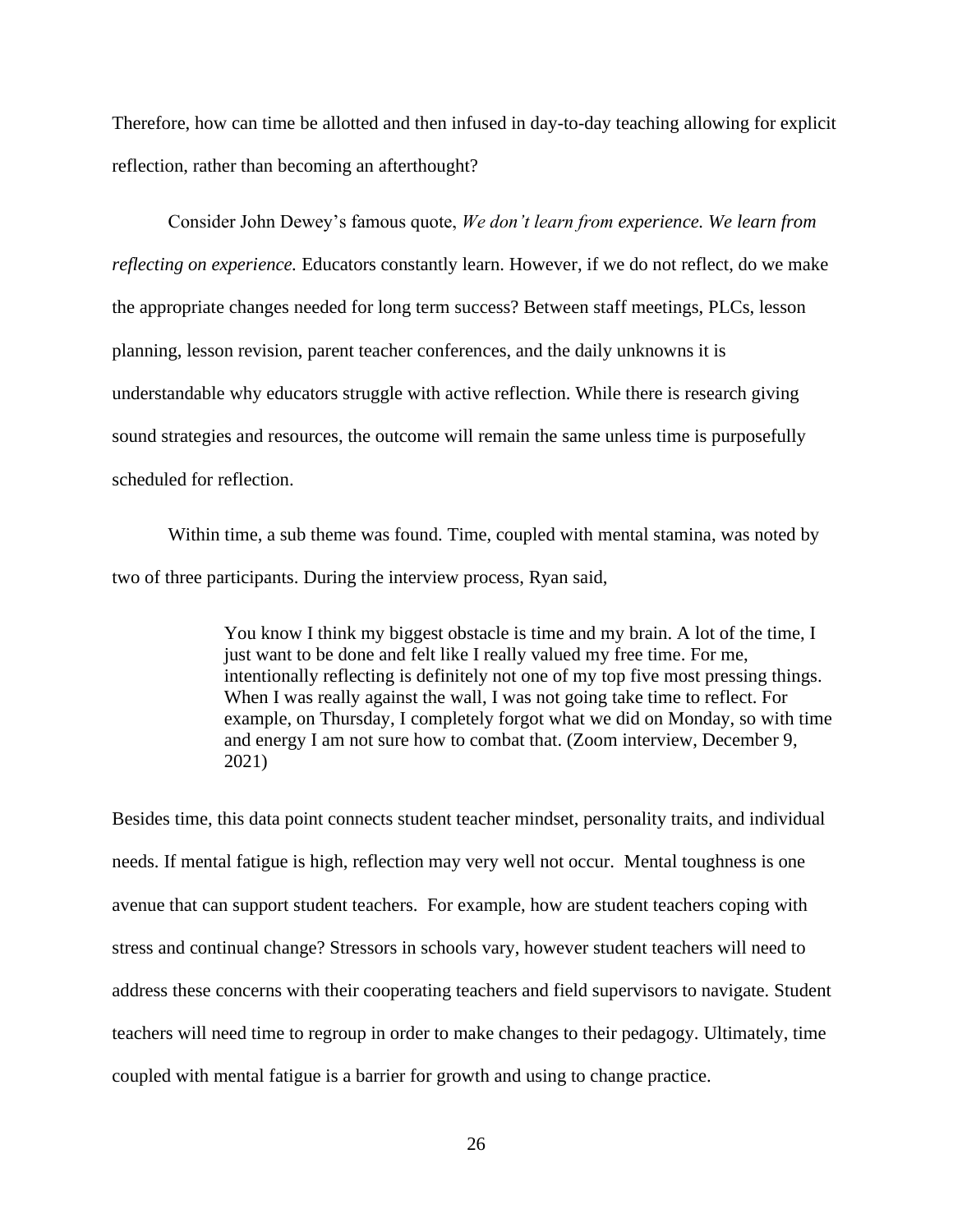#### **Perspective**

Another theme that stood out was perspective. Student teachers must have an awareness of student actions. Often, what a student teacher notices during lessons are different than what students notice. For deeper insight, gaining the perspective of others, including students and colleagues will help support teacher reflection. Hadley said,

> I think the bad experiences are the things that did not work out and were the ones I reflected upon most. Obviously, when something goes really well you are pumped about it and you want to continue that sort of spark in the classroom, so you try and replicate it in a lot of ways but it is not always replicable. (Zoom interview, December 9, 2021)

This data point gives credence to the need of being aware of student reactions, body language, and facial expressions. Austin shared when he received blank stares it made him feel uncomfortable. However, he kept going because he was unsure of what to do in the moment. Ryan shared the same sentiment. Whereas, Hadley shared during her lesson it was evident her students were "dazed and confused". This noticing led her to say, "This is horrible. Let's stop. We will throw this out and start fresh tomorrow." The way in which one perceives a lesson as *good vs. bad* may not necessarily hold true. While Austin further noted,

> I look at the high points and low points of the lesson and if it can be improved upon. But sometimes I do not know if it went well or not. Sometimes it may have gone better than I actually thought, which is confusing. (Zoom interview, December 8, 2021)

Schön (1987) suggests that the reflective teacher brings practice both tacit and strategic knowledge to the forefront. As discussed earlier, it is referred to as *knowing-in-action,* which ultimately leads to spontaneous action not connected to providing an explicit rationale. Whereas, *reflection-in-action*, occurs in the moment, produces change at that specific time, and not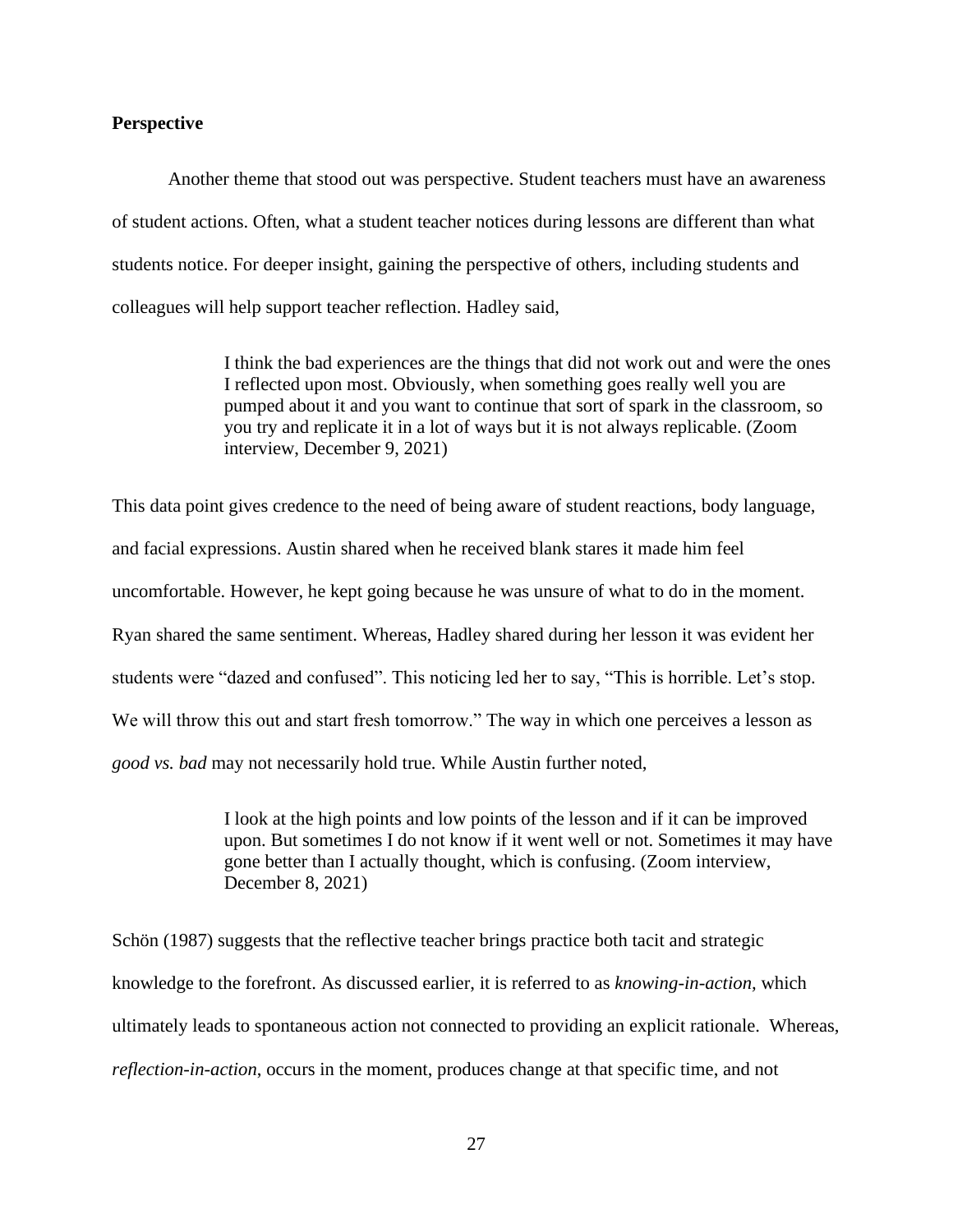necessarily long term but does shape professional behavior. If this holds true, then when one continues to conduct a lesson based upon their belief that it is working, this may be detrimental in the long term because needed change may not happen.

#### **Reflective Process**

After considerable reflection, the third theme that emerged is the reflective process, which needs to be deliberately and explicitly taught. "I think there is definitely some kind of before, during, and after process with reflection. I know the typical term of reflection is to look back and that seems to work" (Hadley, Zoom interview, December 9, 2021). This statement gave me pause. While we know the literal meaning of reflection, what about the process? While some shared, they utilize Google docs to jot thoughts, they are not used on a consistent basis. Throughout the thematic coding process, it was apparent that reflective practice to promote change was not at the forefront of daily teaching. For example, "I do not have any repeat classes, so I do not have the time to redo and try it again" (Hadley, Zoom interview, December 9, 2021). Another example,

> There is so much that is expected of me daily, when would I be able to reflect and then what would I do once I have reflected, especially since most of my lessons are due the week prior? I mean, I do reflect but there is no direct connection most of the time. (Austin, Zoom interview, December 8, 2021)

This data provided valuable information in needing to teach the process and the practice simultaneously. The reflective process is one that must be intentionally taught in order to create effective reflective practitioners.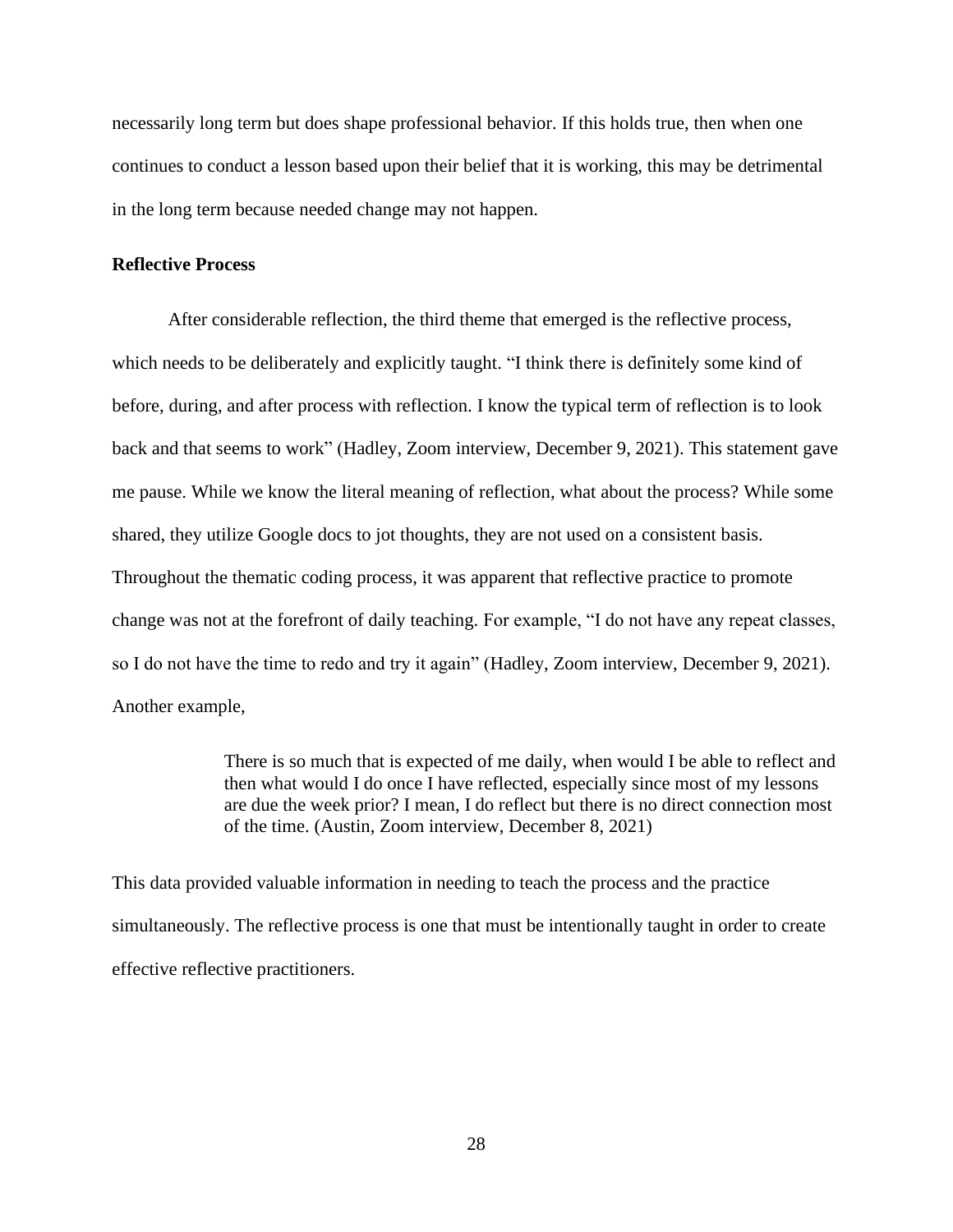## **Conclusion**

In conclusion, three specific themes emerged during the coding process: Time, Perspective, and Reflective Process. According to participants, they appreciated the opportunity to answer the six interview questions and reflect upon reflecting. Interestingly, Austin shared he changed his teaching practice after reflection with regard to his transitions. "After we talked through my second observation, I made a decision to make my transitions smoother and quicker but had I not had time to discuss and reflect with you, it may not have happened." The implications of teaching reflection are tenfold. Ideally, reflective teachers are more apt to develop into reflective learners. Therefore, teaching student teachers how to efficiently reflect, will effectively improve their skills, and support their success while learning about student strengths, needs, as well as their own.

These findings are intended to support teacher education programs, including Northern Michigan University's higher education, student teaching placement and beyond. The need for innately understanding the reflective process and being intentional practitioners is vital.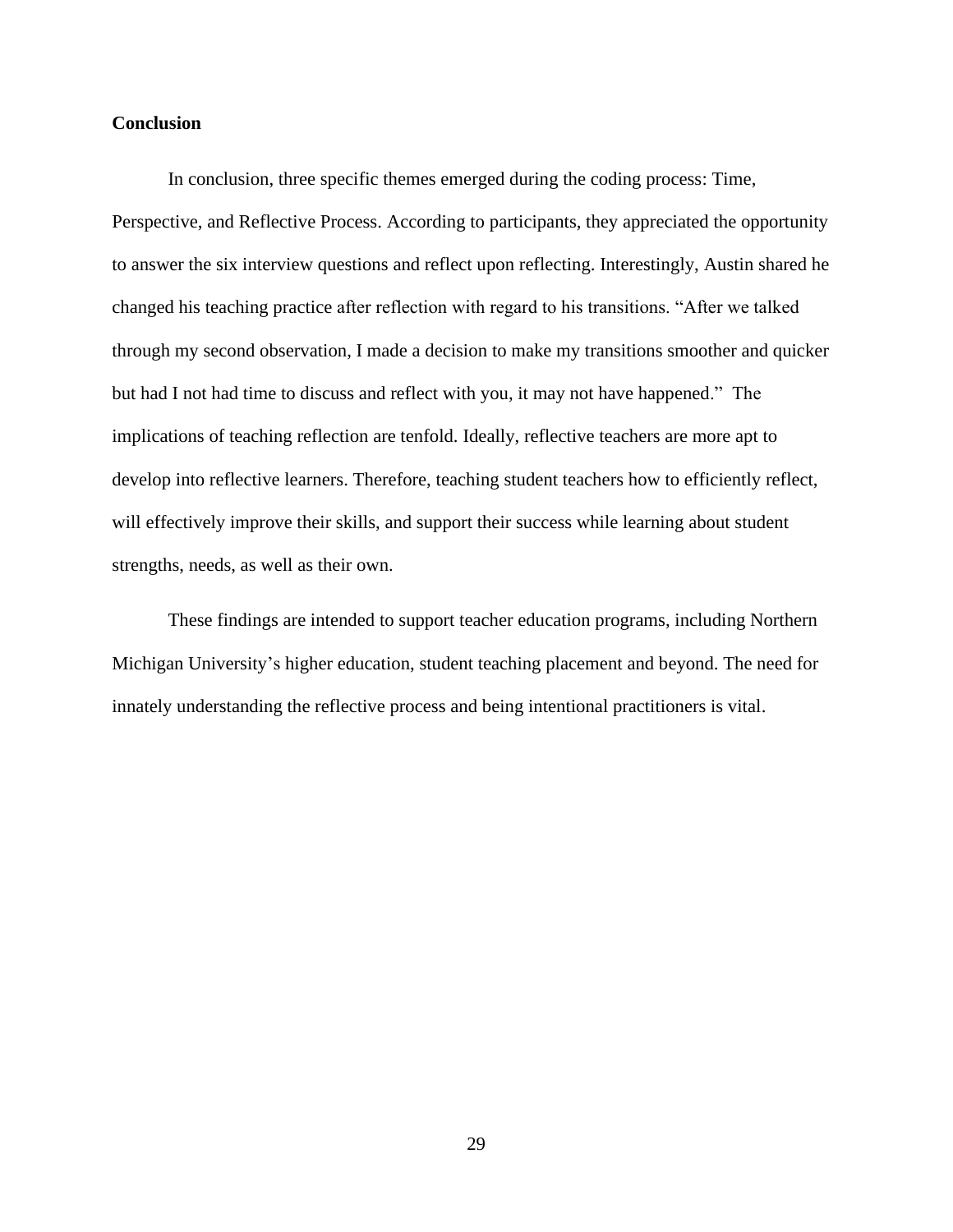#### **CHAPTER V: DISCUSSION AND RECOMMENDATIONS**

#### **Overview of Study**

This phenomenological study was to examine how reflection changes teaching practice. Specifically, *how do student teachers use reflection to change practices during student teaching experiences?* However, during the analysis and coding, it was evident that a broader takeaway is *if* reflection changes teaching practice. "Critical reflection is the process by which adults identify the assumptions governing their actions, locate the historical and cultural origins of the assumptions, question the meaning of assumptions, and develop alternative ways of acting" (Cranton, 1996, p. 211). After conducting three thorough interviews, the following themes emerged:

- 1. Time
- 2. Perspective
- 3. Reflective Process

The end goal of this research was to learn how reflection changes teaching practice but instead it helped understand the dynamics of reflection, the difficulties that arise, and how creating sound reflective practices will support the continuing efforts of reflection in order to change teaching practice.

### **Discussion Recommendations**

Reflection has been an ongoing expectation for educators, no matter how many years in the field. On its own, the term reflection is up for interpretation. For some, it simply means thinking about something, for others, it conjures a deeper thought process that makes changes to current behaviors and promotes action (Loughran, 2002). Within education, reflective practice is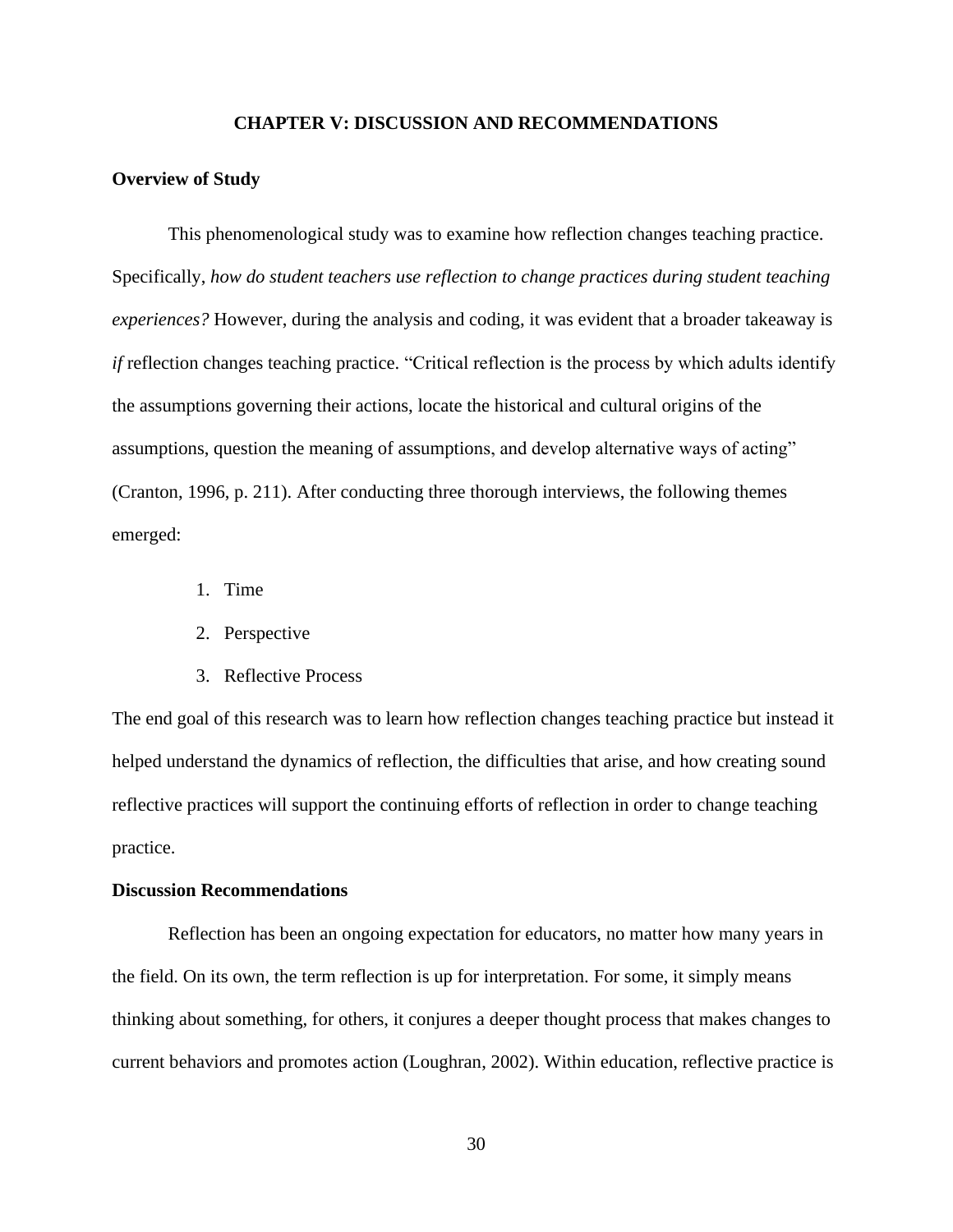a cognitive process in which one processes and monitors their thinking, so that teaching practices are continually improved.

#### *Time*

Although the term reflection is often used in teaching, the likelihood it will change practice is minimal unless changes are made. Needing more time is the overarching need, yet time is also constant. Therefore, how do we bridge time with ongoing reflection? Teachers must be emboldened with opportunities for reflection in order to support their own practice. With time being a major need, a shift in thinking must occur with reflectional practice and connecting these opportunities with a sound process.

The research from this study concludes that student teachers struggle with time and the rationale for ongoing reflective practice. What if a course was designed that would allow not only student teachers but all teachers to build upon their reflective process within educational programs? In Australia, student teachers have a four-year teacher education course that combines university studies with practical experiences in schools (Coffey, 2014). Coffey further states, "Throughout the four years students will be encouraged to develop their reflective skills through consistently asking themselves questions about their performance and how they might improve" (p. 88). Those with a current degree can enroll in a one-year certification program that comprises of classes in curriculum, classroom management and methodology, as well as classroom experience.

Building time into an educator's schedule may be another component that for many is lacking. While some do in fact reflect, it is not so much about the skill as it is about the process and aftermath. How does reflection change teaching practice? This is the end goal. If reflection is not changing practice, then one must look into why not? While time is a definite factor, so is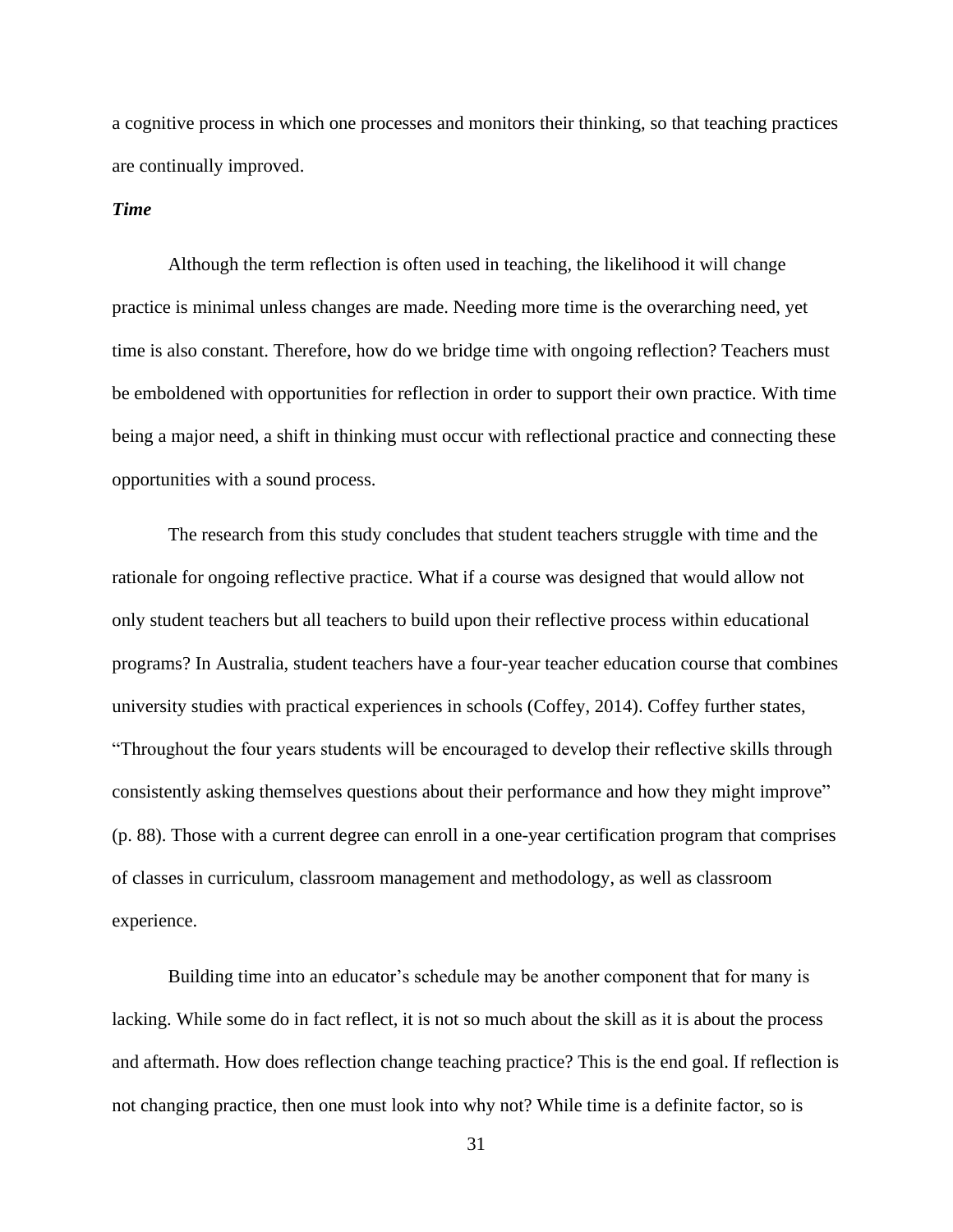understanding the process. Reflection is much deeper than a quick review of what occurred. In education, it is a method for understanding the fundamental dynamics of what worked well, revisions and changes that need to be made, and then actively making those changes. In other words, if reflection is merely superficial, the outcome will remain the same.

#### *Video to develop reflection skills*

In addition to time, educator's reflection skills can be honed. Rich and Hannafin (2009) suggest that while video has been widely used for reflective practice in teaching, newer video annotation tools may help transform teacher reflection. Not only do video annotation tools allow one to document, but it also provides evidence, and gives participants an opportunity to analyze their own teaching through annotation. The difference between a video and video annotation is that a video does not allow for annotation and unless a participant writes copious notes, they may not recall the information shared once viewed. Throughout Covid-19, videos of lessons and Zoom were vital and continued to support teachers in the classroom. The additional beauty of video is that student teachers can be placed anywhere in the world. As long as one has technological capabilities, support from afar can be given. Rather than think of video annotation being used solely for formal observations by field supervisors when applicable, what if used on site to learn more about teacher practice? For example, video annotation tools can support teacher education programs by giving student teachers an opportunity to record a portion of a lesson, then share with their cooperating teacher and field supervisor. During the debrief, the video would be used to analyze and follow up practice during the student teacher's field experience with both parties, which further develops skills for all.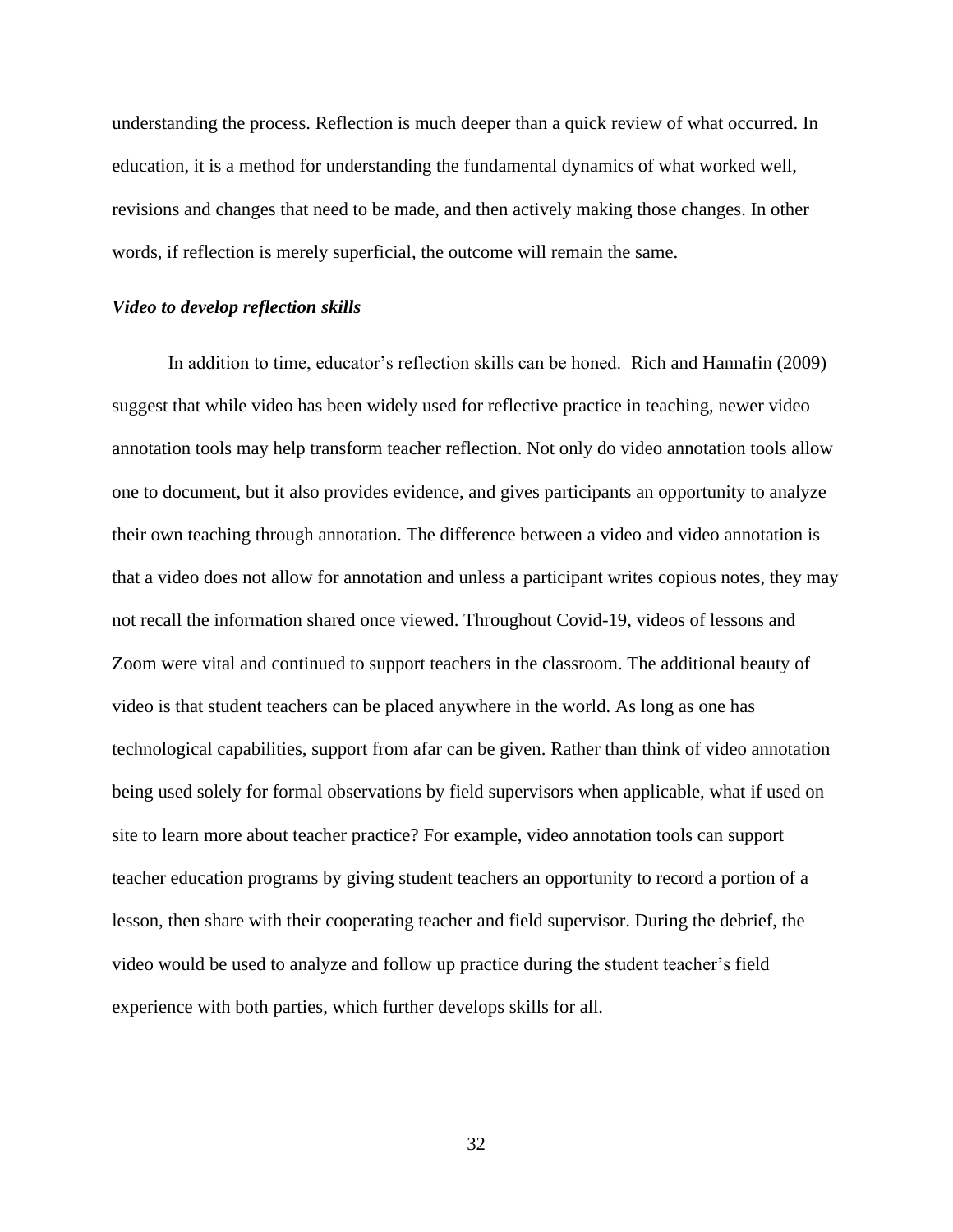## *Northern Michigan University's Teacher Education Program*

Throughout the research, transformative learning was at the forefront, which is the process of effecting change in a *frame of reference* (Mezirow, 1991). Mezirow states that within transformative learning,

> New information is only a resource in the adult learning process. To become meaningful, learning requires that new information be incorporated by the learner into an already well-developed symbolic frame of reference, an active process involving thought, feelings, and disposition. (Mezirow, 1997, p. 10)

Within Northern Michigan University's teacher program, student teachers have multiple times to reflect, especially after an observation with the field supervisor. After an observation, a debrief occurs between the teacher and field supervisor, followed by a written report that is sent to the student teacher. After review, the student teacher answers three reflection questions on each observational report.

- 1. Through example, describe what went well with this lesson before, during, and/or after?
- 2. Based on the lesson and the feedback you received, what changes would you make to this lesson if you taught it again to the same group of students?
- 3. Summarize the conversation you had with your Cooperating Teacher about this lesson and the feedback you received from your Field/University Supervisor.

Curious, what might occur if question one was completed immediately after the lesson, in the moment? By doing so, this would allow the student teacher to notate their exact thoughts and feelings in the moment. Therefore, a recommendation is to revise the observational report. This would mean time must be included within the lesson plan for completion and the cooperating teacher would be made aware. By answering question one immediately after, this would also spark good conversation between student teacher and field supervisor during the debrief, rather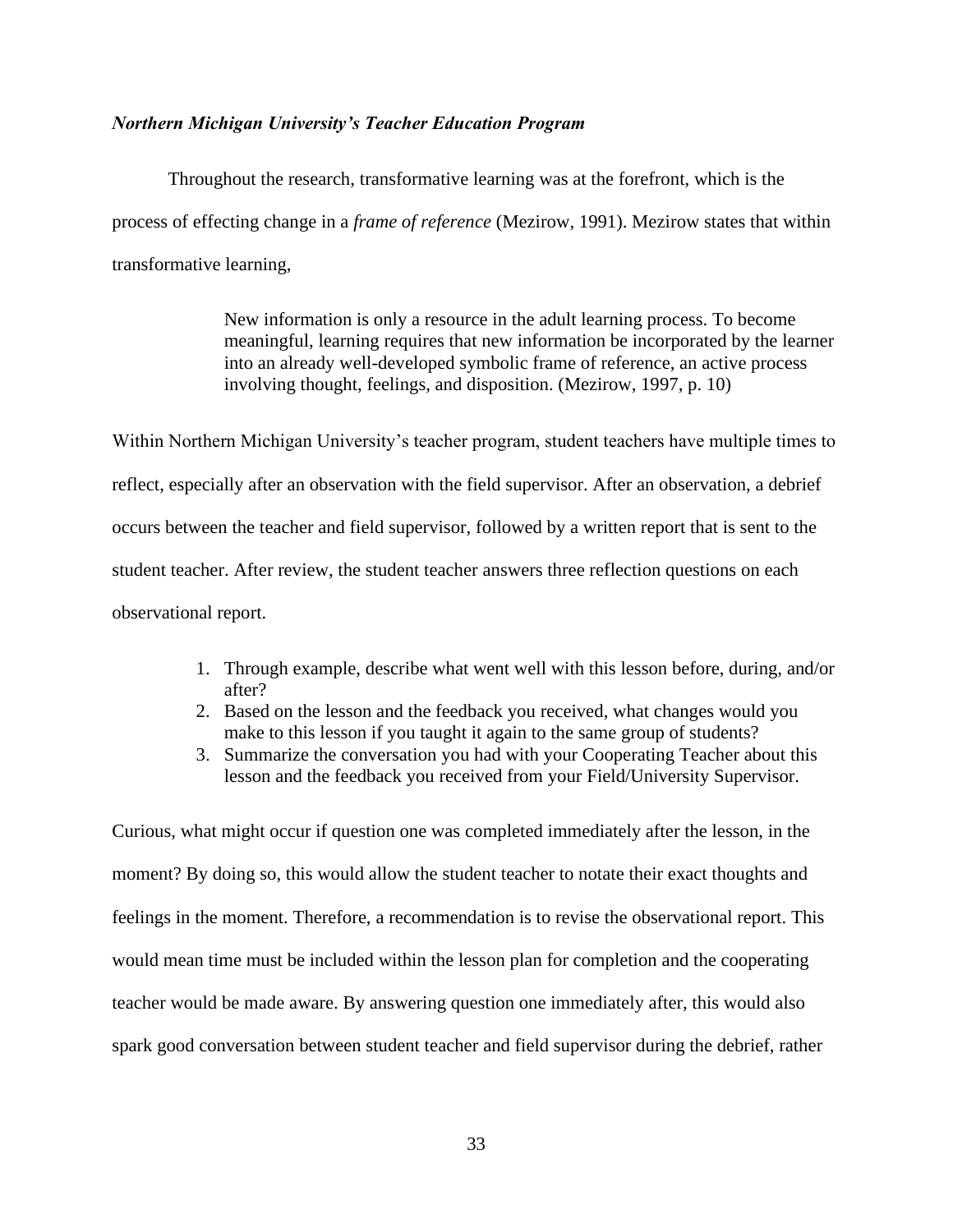than the student teacher completing all three questions after the debrief. In essence, the cycle of reflection will have already begun.

Shifting the timeframe when student teachers reflect, may ultimately support change in teaching practice. While taking transformative learning theory into consideration and by invoking change within student teachers, the researcher is recommending shifting question one on the current Northern Michigan University observational report to be completed immediately after the observation. This will garner current thinking, which can then be used to support conversations amongst the student teacher and field supervisor throughout the duration of placement, ideally changing student teacher practice.

#### **Limitations**

The researcher supervised five student teachers and three chose to participate, while being 60%, also limited the amount of data received. However, Creswell (2012) states, "It is typical in qualitative research to study a few individuals or cases. This is due to the overall ability of a researcher to provide an in-depth picture which diminishes with the additional of each new individual" (p. 209).

Another limitation is the fact that only student teachers participated. While this was the premise of this particular study, giving credentialed teachers with various levels of experience an opportunity to share their thinking would enhance the findings, potentially finding additional themes or giving credence to the ones already found. It would also give further evidence to *how*  and *if* reflection changes teaching practice.

In addition, a limitation arises when the student teacher no longer has a cooperating teacher and they are on their own. This is why the dynamics of reflection on one's own and with others needs to be taught and completed consistently. Not only for a deeper understanding but for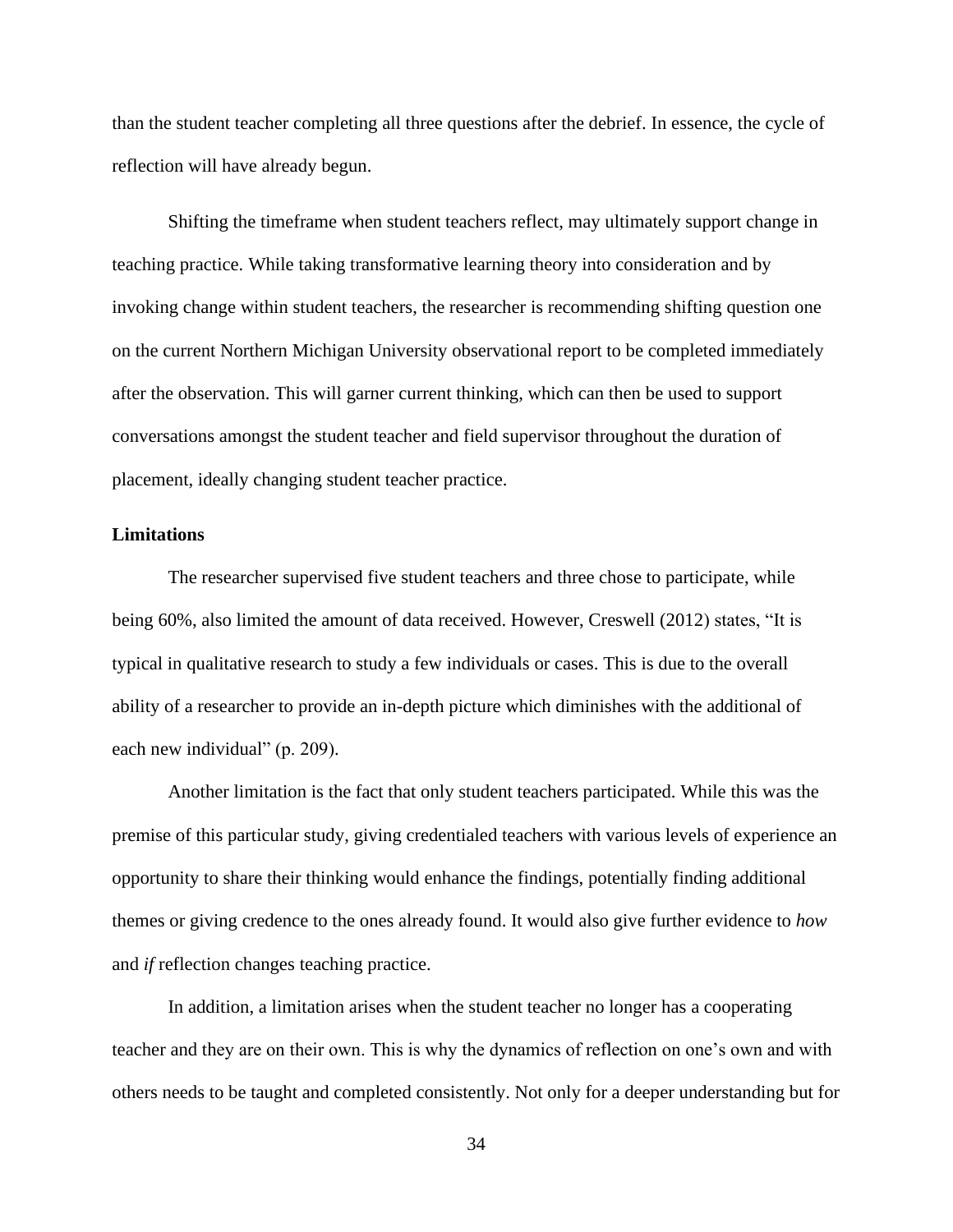accountability purposes. There are many methods to support teacher reflection: end of day reflection, daily rating system, daily binder worksheets, weekly reflection, using two column journaling and many others. While supportive in measure, do they actually fuel change? For example, the following four questions are listed on a daily reflection sheet used at district X:

- 1. Which students stood out today? Why?
- 2. What did not work or could have been more effective?
- 3. What was missing or needed?
- 4. What worked really well today?

Although helpful, how will each question promote change in teaching practice? We need to take a more direct approach and ask what changes must occur based on the lesson outcome. For example, "Teacher X noticed Y and the following change will occur tomorrow because of Z." While lesson planning is essential, critical reflection must occur. Ultimately, intentional reflection is needed to make revisions to lessons, which invariably will change teaching practice, providing one is reflecting with good intent.

## **Recommendations for Future Research**

Does reflection ultimately change teaching practice? The theoretical framework used was transformative learning theory. Mezirow believes in two types of learning: instrumental and communicative. Instrumental involves knowledge, problem solving, and procedural tasks. While communicative learning focuses on how one communicates their emotions and needs (Taylor & Cranton, 2009). Essentially, the learner is aware of a challenge or dilemma, followed by reflecting critically, and testing its validity. If we want learners to succeed, they cannot be afraid to make mistakes. The irony is that the key to transformative learning is being critically reflective but it can also be considered a weakness. Every teacher will encounter situations and dilemmas inside classrooms but how does one guarantee it will be resolved?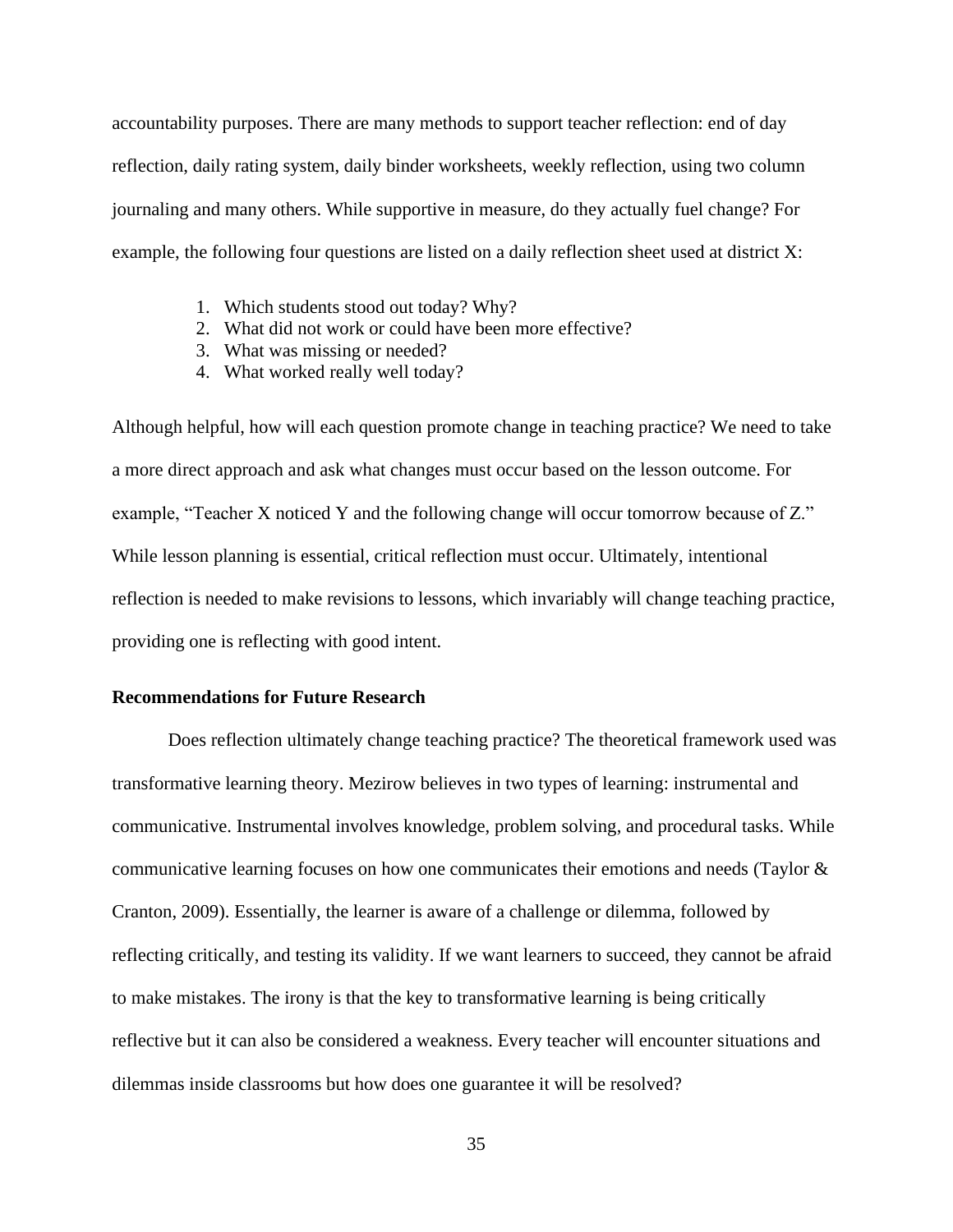Another question to ask, does reflection ultimately change teaching practice and thus serve as a catalyst for student achievement? Based upon this study, more evidence is required. A longitudinal study could in fact focus on change in teaching practices based upon reflective behavior and its impact on achievement over time.

Further, it is evident that time is the leading challenge amongst student teachers infusing reflection into their practice. Knowing this critical component gives programs an opportunity to continually be mindful of how time is partitioned and used daily. A shift in thinking is necessary, especially when noting that reflection is an overarching goal, however, what evidence is shown that reflection makes a difference? This is the missing link. Evidence.

Ultimately, this study raised more questions than answers, however the data is clear. There is a disconnect between reflection and changing teaching practice long term. In the here and now, it *may* change, but changing professional behavior in order to impact our students is one that needs constant support and opportunities for change.

#### **Conclusion**

This study enabled the researcher to provide valuable insight into the reflection process. According to these results, student teachers need time and support for reflection. Time must be given to reflect with intention, along with supportive measures such as *how* and *why* reflection is important during teaching, followed by accountability to promote change. In addition, the reflective process is noteworthy. Many understand the term reflection, but many do not inherently know or are aware of the reflective process. The process gives formulaic advice and sequential steps. The data from this study is a helpful starting point for education programs and schools to think in terms of how reflection, the reflective process, and opportunities for reflection are formulated and how they will guide and change teaching practice.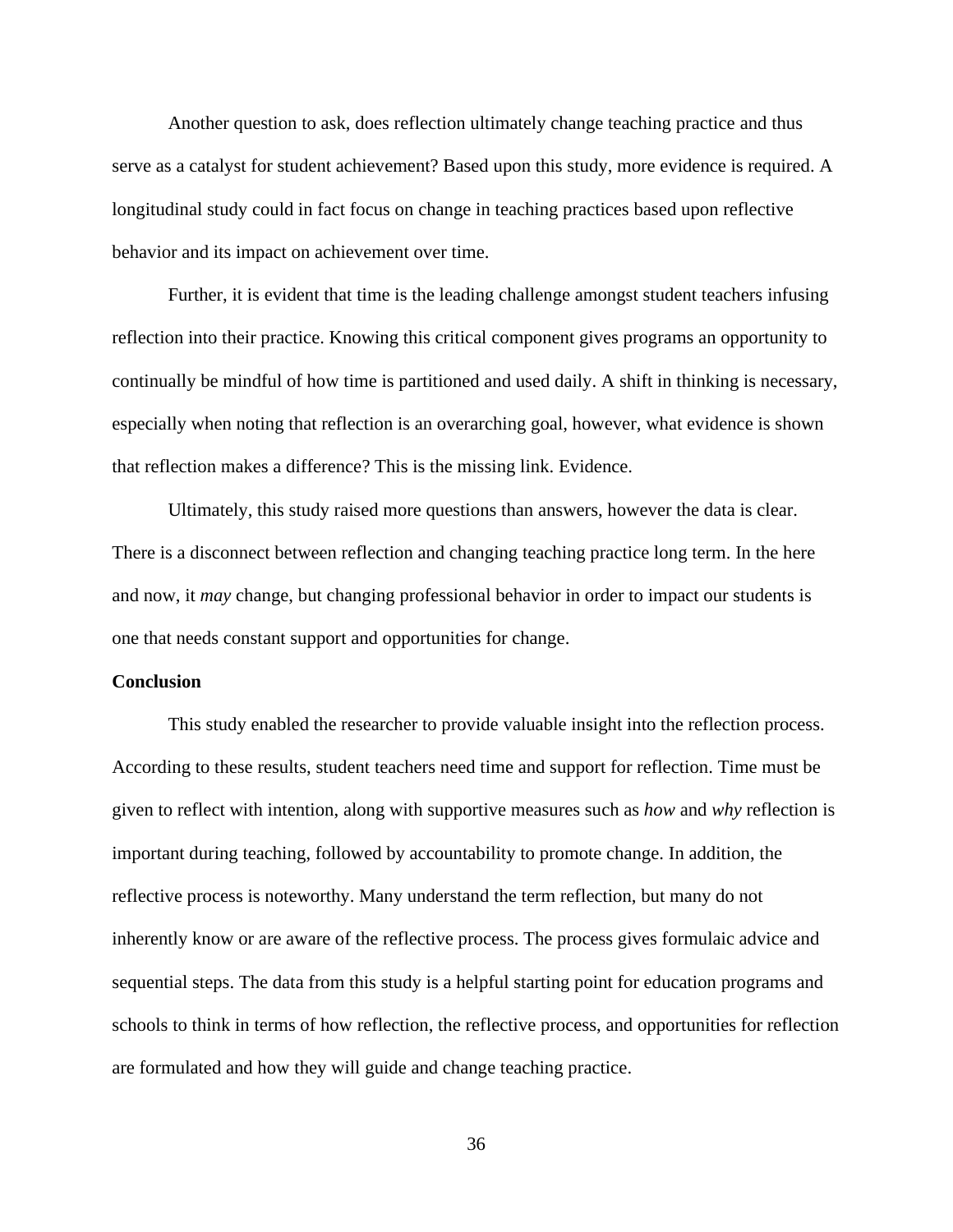#### REFERENCES

- Arslan, P. & Yildirim, S. (2015). Theoretical Frameworks, Methods, and Procedures for Conducting Phenomenological Studies in Educational Settings, *Turkish Online Journal of Qualitative Inquiry*. 6. 1=20. 10.17569/tojqi.59813.
- Barth, R. S. (2013). Culture In Question. M. Grogan (Ed)., *The Jossey-Bass reader on educational leadership* (3rd ed.) (pp. 197-206). Jossey-Bass
- Barth, R. S. (2013). Risk. M. Grogan (Ed.), *The Jossey-Bass reader on educational leadership* (3rd ed.) (pp. 287-296). Jossey-Bass.
- Boyd, E. M., & Fales, A. W. (1983). Reflective Learning: Key to Learning from Experience. *Journal of Humanistic Psychology*, 23(2), 99-119.
- Çimer, Atilla & odabaşı, Sabiha & Vekli, Gulsah & Doç, Yrd & Teknik, Karadeniz & Fatih, Üniversitesi & Fakültesi, Eğitim & Fen, Ortaöğretim & Alanları, Matematik & Bölümü, Eğitimi & Eğitimi, Biyoloji & Dalı, Anabilim. (2013). How does Reflection Help Teachers to Become Effective Teachers? *International J. Educational Research*. Vol.1, ISSN: 2306-7063
- Cochran-Smith, M., & Lytle, S. L. (1993). *Inside/outside: Teacher research and knowledge*. Teachers College Press.
- Coffey, A. M. (2014). Using Video to Develop Skills in Reflection in Teacher Education Students. *Australian Journal of Teacher Education, 39 (9).* Retrieved from <http://ro.ecu.edu.au/ajte/vol39/iss9/6>
- Cranton, P. (1996). *Professional Development as Transformative Learning: New Perspectives for Teachers of Adults*. Jossey Bass.
- Cranton, P. (2000). *Individuation and Authenticity in Transformative Learning.* Paper presented at the Third International Conference on Transformative Learning, New York, N.Y.
- Cranton, P. (2002). Teaching for transformation. *New Directions for Adult and Continuing Education*, no. 93. Retrieved from: [https://learn.edu/wp](https://learn.edu/wp-%20%20%20%20%20%20content/uploads/2020/11/Cranston-transformative-education.pdf)[content/uploads/2020/11/Cranston-transformative-education.pdf](https://learn.edu/wp-%20%20%20%20%20%20content/uploads/2020/11/Cranston-transformative-education.pdf)
- Creswell, J. W. (2007). *Qualitative Inquiry & Research Design: Choosing among Five Approaches,* (pp. 53-84). Sage Publications.
- Creswell, J. W. (2015). *Educational Research: Planning, Conducting and Evaluating Quantitative and Qualitative Research.* (4<sup>th</sup> ed.). Pearson Education Limited.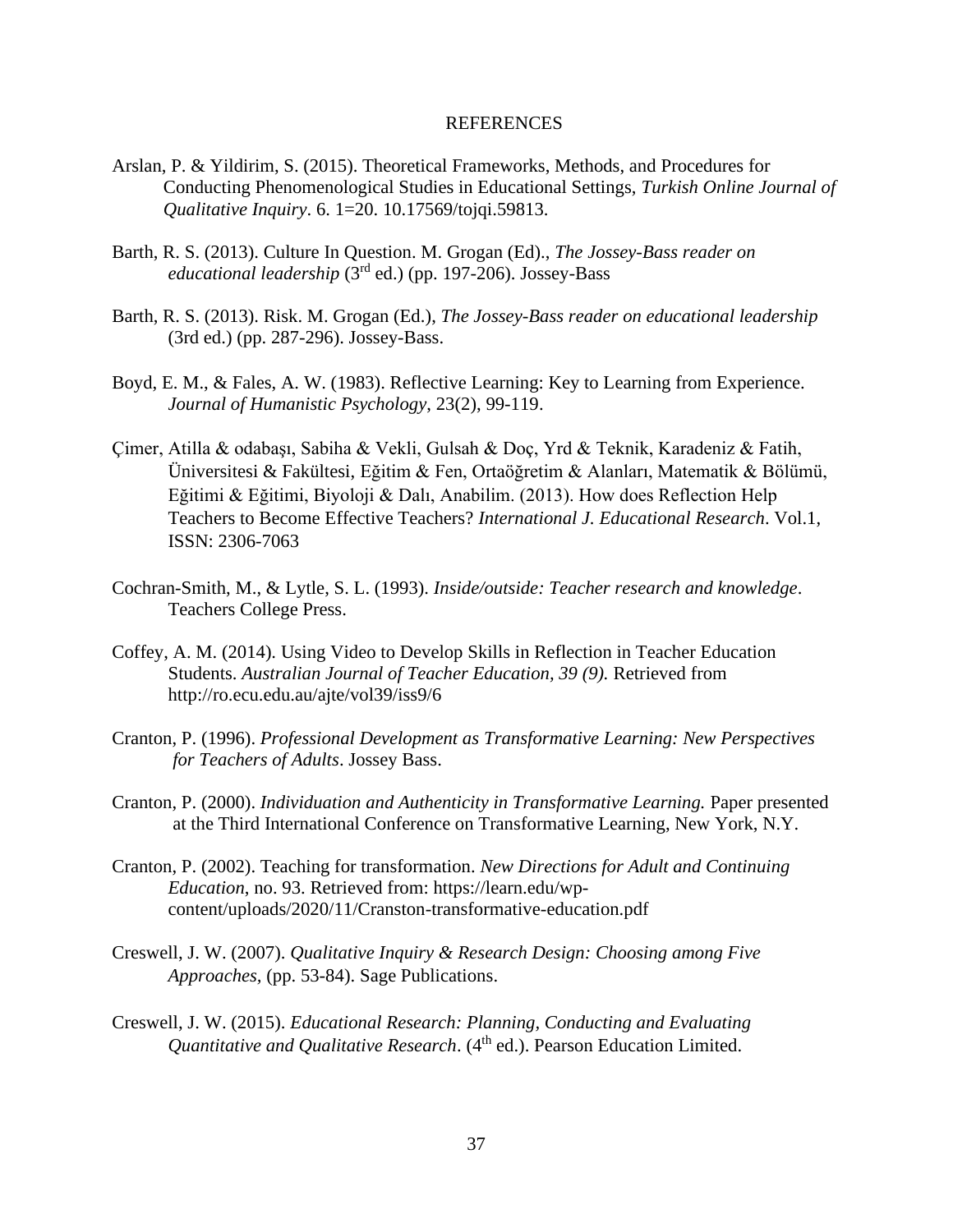- Creswell, J. W. (2018). *Research design: Qualitative, quantitative, and mixed methods approach*. Sage publications.
- Cilesiz, S. (2009). Educational computer uses in leisure contexts: A phenomenological study of adolescents' experiences at Internet cafes. *American Educational Research Journal, 46*(1) 232-274.
- Concrete/Reflective/Abstract/Active-David Kolb, (n.d.). Retrieved on March 23, 2022 from web.cortland.edu/andersmd/learning/kolb.htm
- Dewey, J. (1933). *How We Think: A Restatement of the Relation of Reflective Thinking to the Educative Process*. D.C. Heath & Co Publishers.
- Dewey, J. (1944). *Democracy and Education*. Free Press.
- Edwards, A., & Collison, J. (1996). *Mentoring and developing practice in primary schools*. University Press.
- Elouarat, L., & Saadi, J., & Kouiss, K. (2011). Teaching of operational excellence in Moroccan universities and high schools. *Conference WEE2011*, Lisbon, Portugal.
- Freese, A. (2006). Reframing one's teaching: Discovering our teacher selves through reflection and inquiry. *Teaching and Teacher Education*. 22. 100 – 119. 10.1016/j.tate.2005.07.003.
- Howard, T. (2003). Culturally Relevant Pedagogy: Ingredients for Critical Teacher Reflection, Theory into Practice, 42:3, 195- 202, DOI: [10.1207/s15430421tip4203\\_5](https://doi.org/10.1207/s15430421tip4203_5)
- Husserl, E. (1970). *Logical Investigation* (Vols. 1-2) (J.N. Findlay, Trans.). Humanities Press.
- John, P. (2006). Lesson planning and the student teacher: re-thinking the dominant model. *Journal of Curriculum Studies*, *38*(4), 483–498. <https://doi.org/10.1080/00220270500363620>
- Kamal, J. (2020). Making Time for Reflective Practice. *Edutopia*. Retrieved on February 28, 2022, from [https://www.edutopia.org/article/making-time-reflective](https://www.edutopia.org/article/making-time-reflective-practice#:~:text=Jotting%20down%20short%20notes%20after,how%20to%20improve%20their%20skills.&text=Deep%2C%20thoughtful%20reflection%20is%20at,the%20practice%20for%20many%20educators)[practice#:~:text=Jotting%20down%20short%20notes%20after,how%20to%20improve%](https://www.edutopia.org/article/making-time-reflective-practice#:~:text=Jotting%20down%20short%20notes%20after,how%20to%20improve%20their%20skills.&text=Deep%2C%20thoughtful%20reflection%20is%20at,the%20practice%20for%20many%20educators) [20their%20skills.&text=Deep%2C%20thoughtful%20reflection%20is%20at,the%20pract](https://www.edutopia.org/article/making-time-reflective-practice#:~:text=Jotting%20down%20short%20notes%20after,how%20to%20improve%20their%20skills.&text=Deep%2C%20thoughtful%20reflection%20is%20at,the%20practice%20for%20many%20educators) [ice%20for%20many%20educators](https://www.edutopia.org/article/making-time-reflective-practice#:~:text=Jotting%20down%20short%20notes%20after,how%20to%20improve%20their%20skills.&text=Deep%2C%20thoughtful%20reflection%20is%20at,the%20practice%20for%20many%20educators)
- Kibin. (2022). *The three main cognitive theories and the theory of development*. [http://www.kibin.com/essay-examples/the-three-main-cognitive-theories-and-the-theory](http://www.kibin.com/essay-examples/the-three-main-cognitive-theories-and-the-theory-%20%20%20%20%20%20of-development-halzRmN8)[of-development-halzRmN8](http://www.kibin.com/essay-examples/the-three-main-cognitive-theories-and-the-theory-%20%20%20%20%20%20of-development-halzRmN8)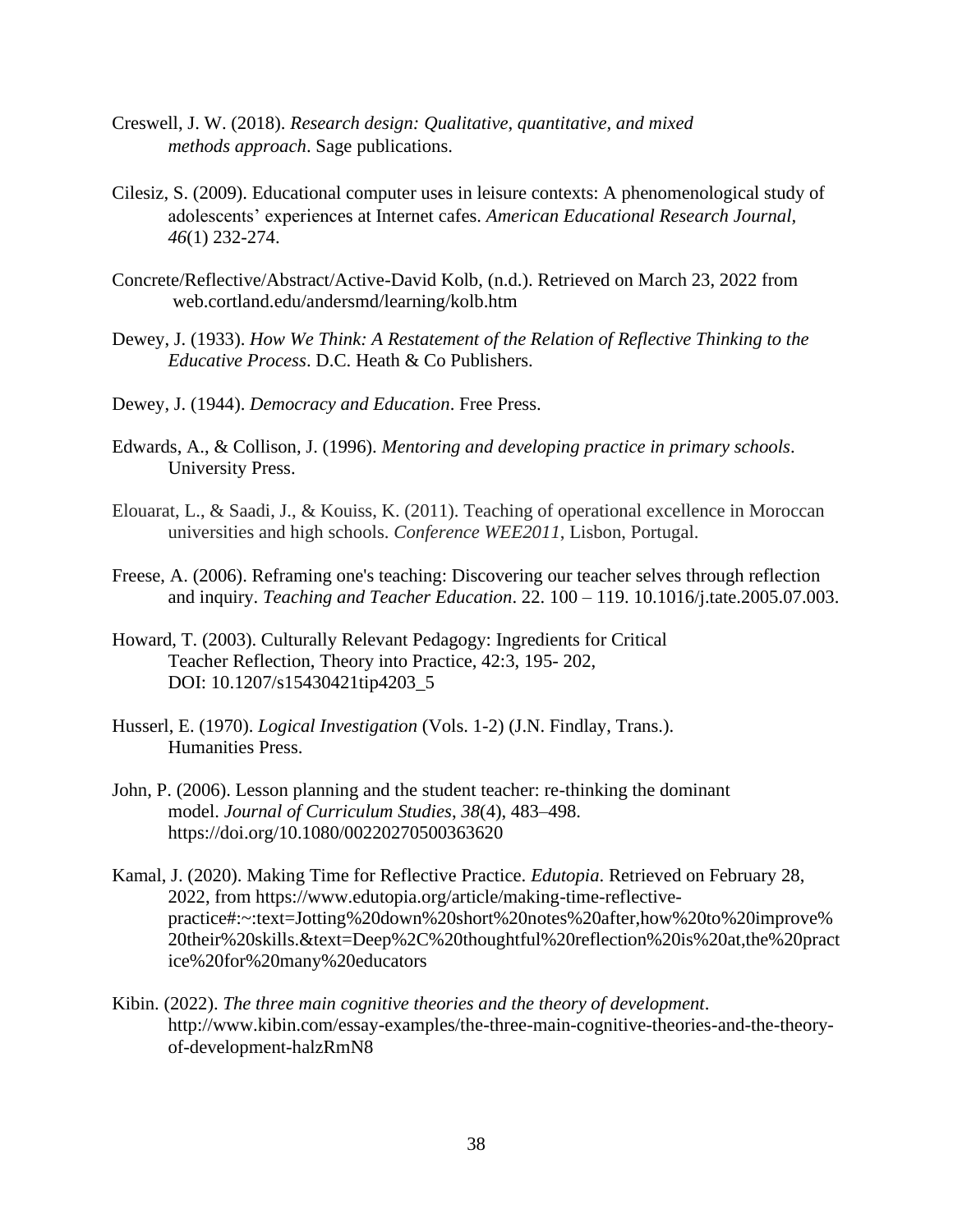- Kolb, D. A. (1984). *Experiential Learning: Experience as a Source of Learning and Development.* Prentice-Hall.
- LaBoskey, K. (1997). Teaching to teach with purpose and passion: Pedagogy for reflective practice. In J. Loughran, & T. Russell, *Teaching about teaching: Purpose, passion and pedagogy in teacher education* (pp. 150 – 163). Falmer Press.
- Loughran, J.J. (2002). Effective reflective practice: In search of meaning in learning about teaching. *Journal of Teacher Education*, 53(1), 33 – 43 <http://dx.doi.org/10.1177/0022487102053001004>
- McKnight, D. (2002). Field experience handbook: *A guide for the teacher intern and mentor teacher*. University of Maryland.
- Merriam-Webster (n.d). Reflection. In *Merriam-Webster.com dictionary*. Retrieved on May 21, 2021, from [www.merriam-webster.com/dictionary/reflection](http://www.merriam-webster.com/dictionary/reflection)
- Merritt, E.G. (2016). Time for teacher learning, planning critical for school reform: students aren't the only ones who need more time to learn; teachers also need more and better time for learning and for planning. (Fixing School Time: For Teachers). *Phi Delta Kappan*, *98*   $(4)$ , 31–36.
- Mezirow, J. (1991). *Transformative Dimensions of Adult Learning*. San Francisco: Jossey-Bass.
- Mezirow, J. & Associates (2000). *Learning as Transformation: Critical Perspectives on a Theory in Progress*. Jossey-Bass.
- Morgan, D. (2014). *Pragmatism as a Paradigm for Social Research*. Qualitative Inquiry. 20. 1045– 1053. 10.1177/1077800413513733.
- Moustakas, C. (1994). *Phenomenological research methods*. Sage.
- National Center on Teacher Quality. (June 2012). TR3 trends: Teacher planning time. *NCTQ Teacher Trendline*. [www.nctq.org/commentary/aricle.do?id=56](http://www.nctq.org/commentary/aricle.do?id=56)
- Newman, B. M., & Newman, P. R. (2018). *Development through life: A psychosocial approach*  $(13<sup>th</sup>$  ed.). Cengage Learning.
- Padilla-Díaz, M. (2015). Phenomenology in Educational Qualitative Research: *Philosophy as Science or Philosophical Science? International journal of educational excellence*, 1(2), 101-110.
- Polit, D., & Beck C. (2017). *Nursing research: Generating and assessing evidence for nursing practice*. (10<sup>th</sup> ed.). Williams & Wilkins.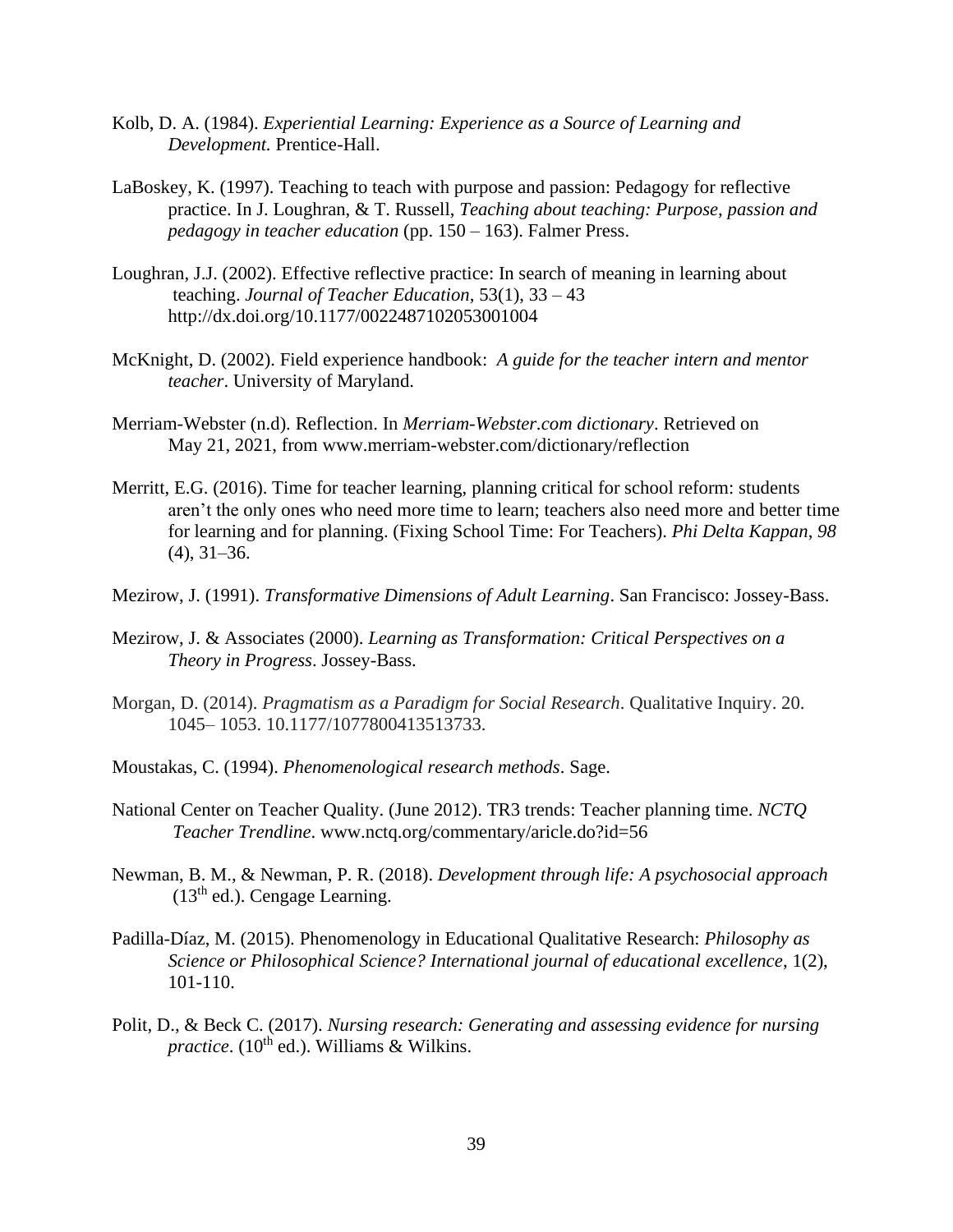- Rich, P.J., & Hannafin, M. (2009). Video Annotation Tools: Technologies to Scaffold, Structure, and Transform Teacher Reflection. *Journal of teacher education, 60 (1),* 52-67. <https://doi.org/10.1177/0022487108328486>
- Schön, D. A. (1983). *The Reflective Practitioner: How Professionals Think in Action*. Basic Books.
- Schön, D. A. (1987). *Educating the Reflective Practitioner*. Jossey-Bass.
- Schön, D. A. (1991). *The Reflective Practitioner*. Ashgate Publishing.
- Shandomo, H. M. (2010). The Role of Critical Reflection in Teacher Education. *In School- University Partnerships*, 4, (1).
- Shankman, M. L., Allen, S. J., & Haber-Curran, P. (2015). *Emotionally intelligent leadership: A guide for students*. John Wiley & Sons.
- Sugrue, C. (1997). Students' lay theories and teaching identities: Their implication for professional development. *European journal of teacher education*, 20(3), 213 – 226. Retrieved from<https://www.tandfonline.com/doi/abs/10.1080/0261976970200302>
- Tillema, H. H. (2000). Belief change towards self-directed learning in student teachers: immersion in practice or reflection on action, Teaching and Teacher Education, Volume 16, Issues 5–6. Retrieved from <https://www.sciencedirect.com/science/article/abs/pii/S0742051X00000160>
- UKEssays. (November 2018). Phenomenology and Interviews in Qualitative Research. Retrieved from [https://www.ukessays.com/essays/health/phenomenology-interviews](https://www.ukessays.com/essays/health/phenomenology-interviews-qualitative-1100.php?vref=1)[qualitative-1100.php?vref=1](https://www.ukessays.com/essays/health/phenomenology-interviews-qualitative-1100.php?vref=1)
- van der Meer, Jansen, E., & Torenbeek, M. (2010). "It's almost a mindset that teachers need to change': first-year students' need to be inducted into time management. *Studies in Higher Education (Dorchester-on-Thames)*, *35*(7), 777–791. https://doi.org/10.1080/03075070903383211
- Van Manen, M. (1990). *Researching lived experience: Human science for an action sensitive pedagogy.* SUNY Press.
- Van Manen, M. (1991). Reflectivity and the pedagogical moment: the normativity of pedagogical thinking and acting, *Journal of curriculum studies* 23.6: 507-536.
- Western Governors University. (2020). Teaching & Education. *What is the transformative learning theory?* Retrieved from: <https://www.wgu.edu/blog/what-transformative-learning-theory2007.html#close>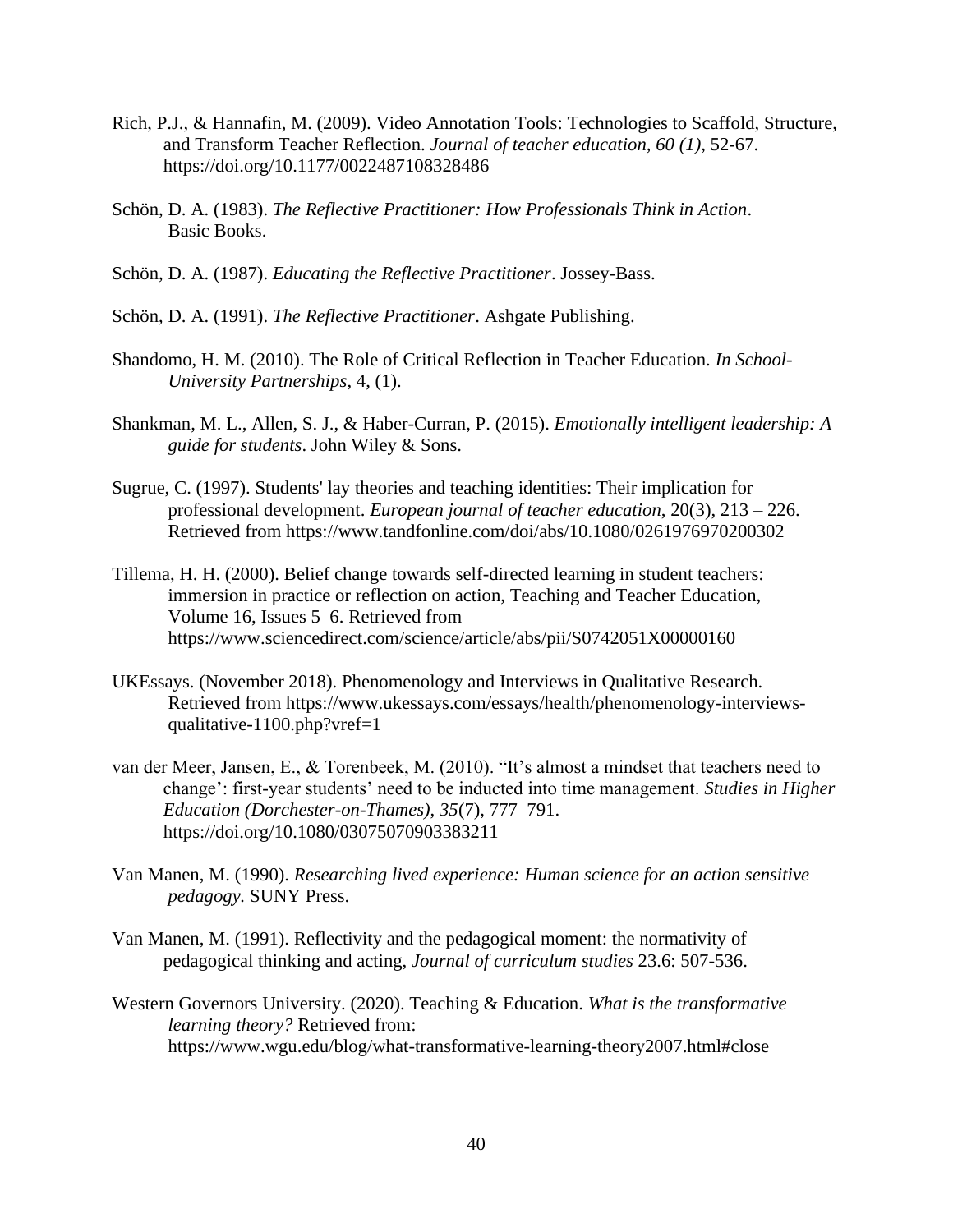- Wiggins, R. A., & Clift, R. T. (1995). Oppositional pairs: Unresolved conflicts in student teaching, *Action in teaching education*, 17(1), 9–19
- Yalcin, A. (2019). Reflection in pre-service teacher education: exploring the nature of four EFL pre-service teachers' reflections. *Reflective Practice*, *20*(1), 111–124. https://doi.org/10.1080/14623943.2018.1564652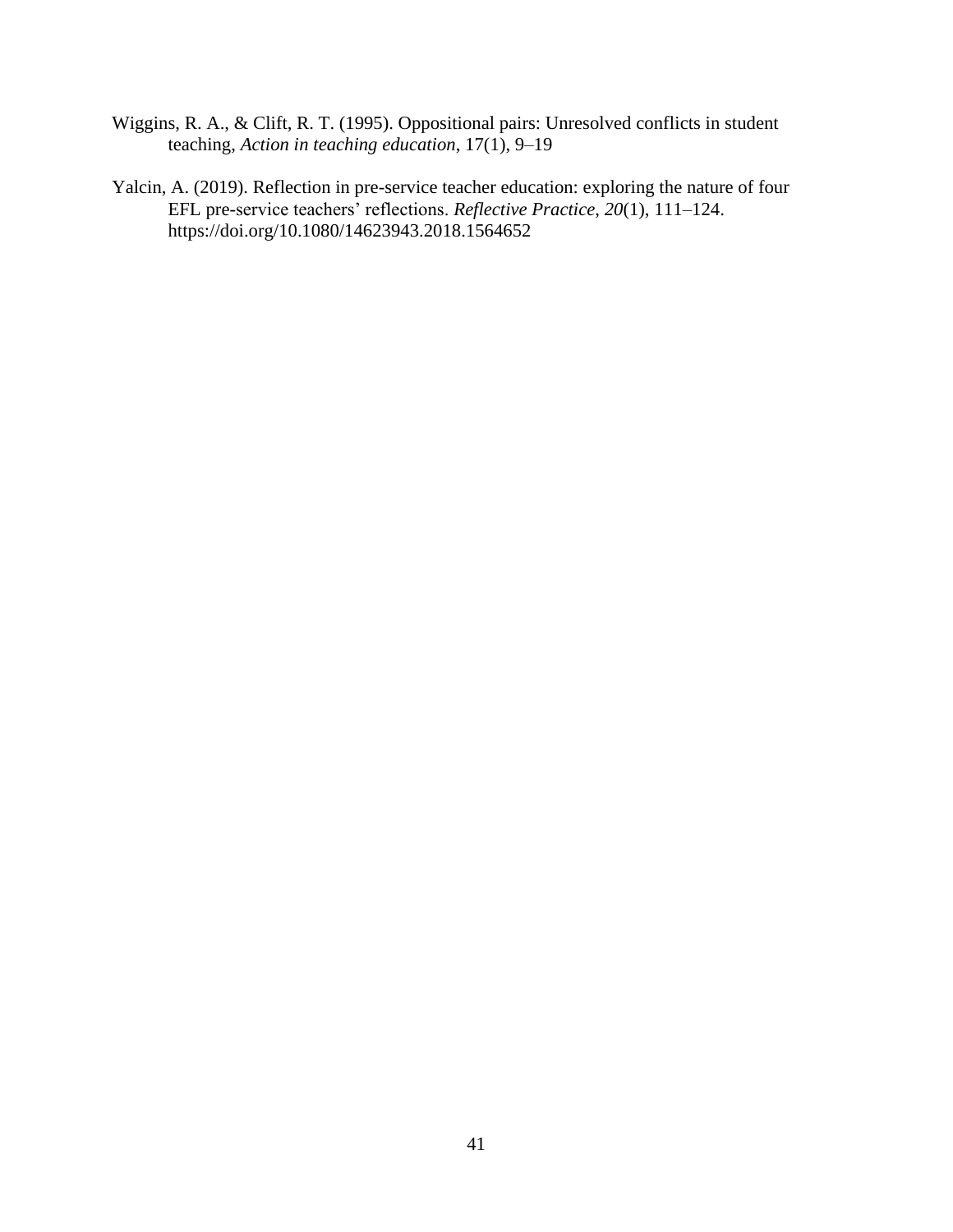## APPENDIX A

## Informed Consent

Northern Michigan University: School of Education, Leadership, and Public Service

Project Study*:* How do student teachers use reflection to change practices during student teaching experiences?

IRB Approval Number: HS21-1217

## **Please read this consent document carefully before you decide to participate in this study.**

## Purpose of the research study:

The purpose of this study is to learn how reflection changes teaching practices.

## What you will be asked to do in the study:

As your field supervisor, reflection will be a common theme and discussion throughout the semester. During our final session, you will be asked open ended questions during a ZOOM meeting about reflection and reflection practices. Thereafter, the information learned will be thematically coded and added to my body of research.

## Time required:

Approximately 60 minutes for final recorded session.

## Risks and Benefits:

There are no known risks associated with this study, as it is informative in nature to support our understanding of how reflection plays a part in our day-to-day teaching practices. The expected benefits of your participation is the information about your experiences. The potential benefits of the study include providing you with a safe, non-judgmental outlet for you to express your honest views. Moreover, what we learn from this research could be used to make policy changes.

## Incentive or Compensation:

There is no incentive for participating; therefore, you will not be adversely affected in any way if you choose not to participate.

## Confidentiality:

Your identity will be kept confidential to the extent provided by law. Your information will be de-identified by an assigned code number. Your name will not be used in any report or publication.

## Voluntary participation:

Your participation in this study is completely voluntary. You have the right to withdraw from the study at any time without consequence or penalty.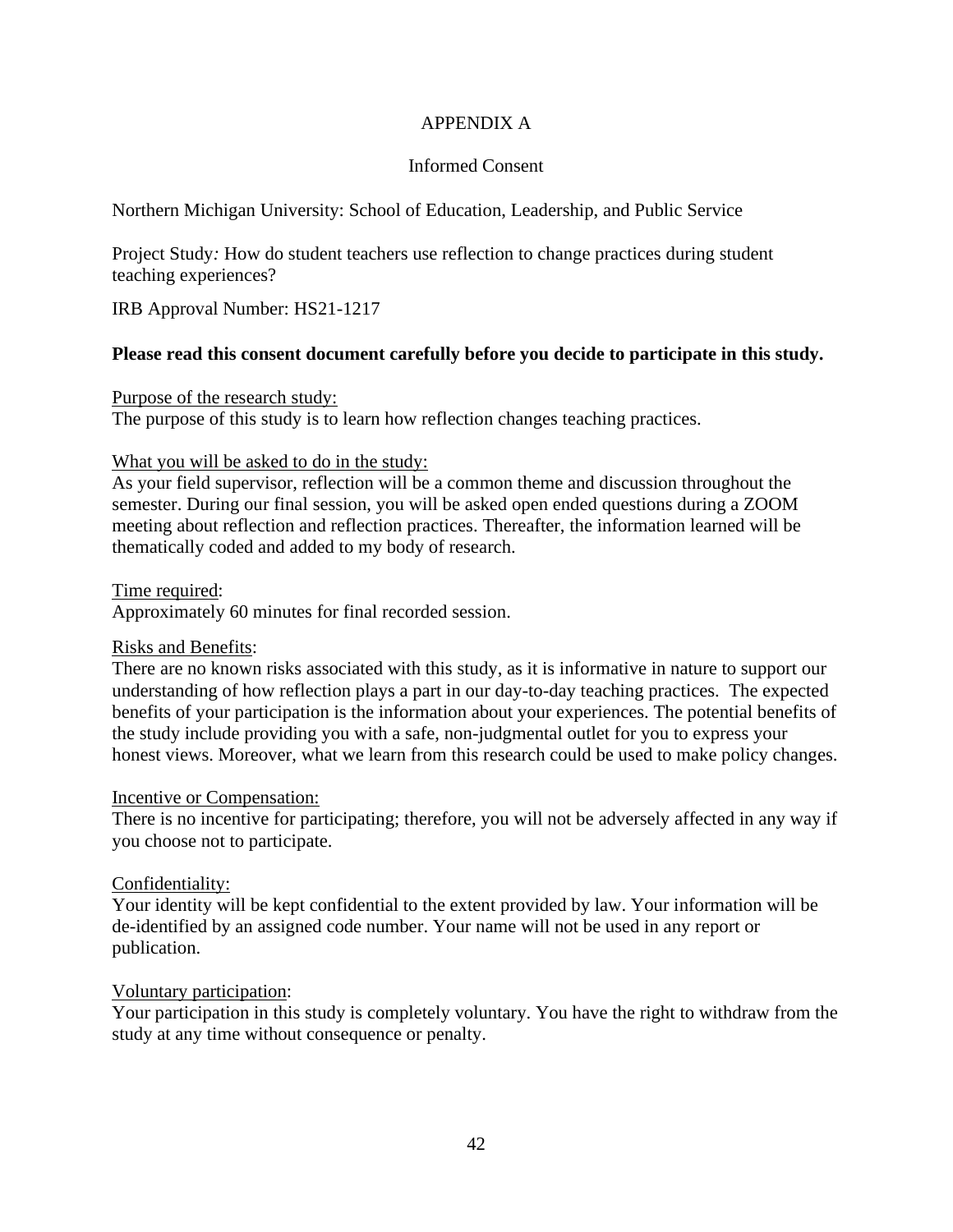## Whom to contact if you have questions about the study:

Any questions you have regarding the nature of this research project will be answered by the principal researcher who can be contacted as follows: Kimberly Salter, Ed.S. Candidate (226- 350-8155) [kisalter@nmu.edu.](mailto:kisalter@nmu.edu)

## Agreement:

If you wish to participate in this study, please sign the form below. You are signing it with full knowledge of the nature and purpose of the procedures.

Participant's Name:

Print\_\_\_\_\_\_\_\_\_\_\_\_\_\_\_\_\_\_\_\_\_\_\_\_\_\_\_\_\_\_\_\_\_\_\_\_\_\_\_\_\_\_\_\_\_\_\_

Signature \_\_\_\_\_\_\_\_\_\_\_\_\_\_\_\_\_\_\_\_\_\_\_\_\_\_\_\_\_\_\_\_\_\_\_\_\_\_\_\_\_\_\_ (Date) \_\_\_\_\_\_\_\_\_\_

I understand that I will be *audio or video recorded digitally* by the researcher. These files will be kept by the researcher on a password-protected computer. I understand that only the researcher will have access to these files.

## **Video recording of study activities**

Sessions may be video recorded to assist with the accuracy of your responses. You have the right to refuse the recording. Please select one of the following options:

I consent to video recording: Yes No

## **Audio Recording of Study Activities**

Sessions may be audio recorded to assist with the accuracy of your responses. You have the right to refuse the audio recording. Please select one of the following options:

I consent to audio recording: Yes No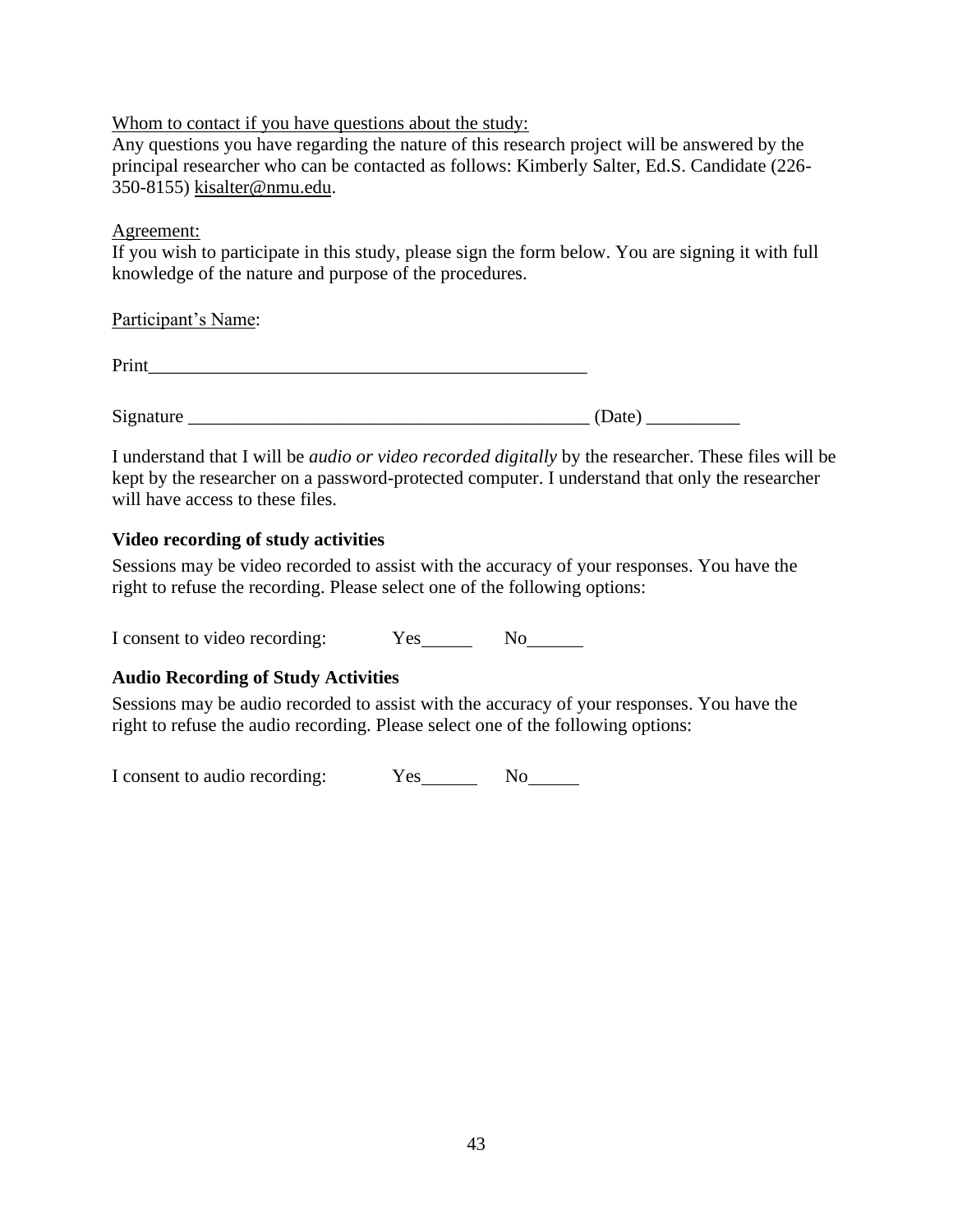## APPENDIX B

## Interview Questions

The process was unstructured, meaning participants had an opportunity to speak candidly. According to Creswell and Creswell (2018), the total number of questions should be between 5- 10. Throughout the final session, phrases such as *tell me more*, *you mentioned*, and others were used to give participants an opportunity to delve deeper.

## **In the context of your student teaching experience,**

- 1. What have you experienced in terms of reflection?
- 2. What does your reflection process involve/entail?
- 3. How does reflection support your teaching practice?
- 4. What situations or contexts have typically influenced your reflection experience?
- 5. Tell me about a practice you changed based on reflection.
- 6. What are the biggest obstacles to improving reflection practice and how will you overcome them?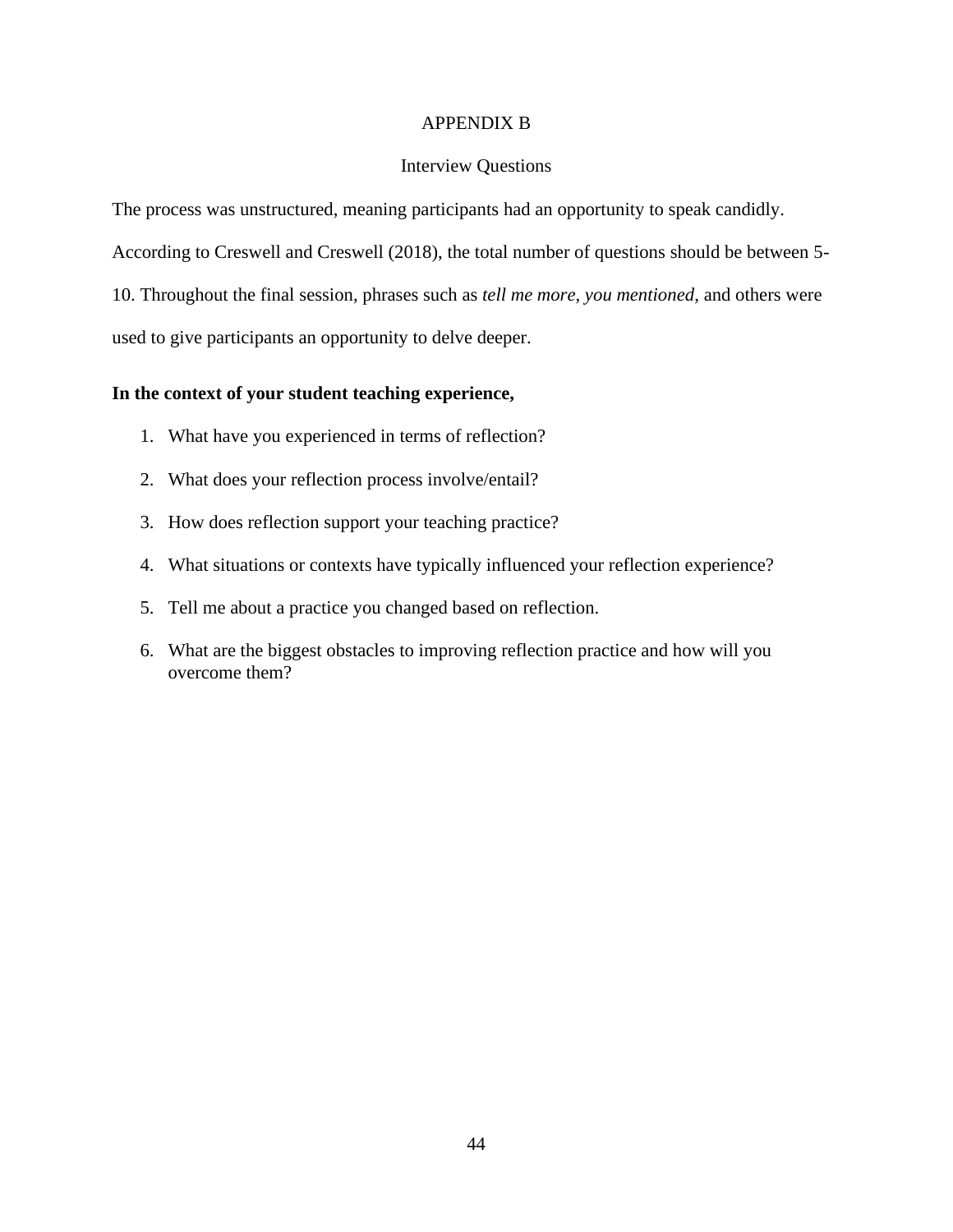# APPENDIX C IRB APPROVAL



Graduate Studies and Research Marquette, MI 49855-5301 906-227-2300  $\label{thm:sum} {\tt www.nmu.edu/graduates tudies/}$ 

## **Memorandum**

| TO:             | <b>Bethney Bergh</b>                                  |
|-----------------|-------------------------------------------------------|
|                 | <b>Kimberly Salter</b>                                |
|                 | School of Education, Leadership, and Public Service   |
|                 | Northern Michigan University                          |
|                 |                                                       |
| <b>DATE:</b>    | March 31, 2022                                        |
|                 |                                                       |
| <b>FROM:</b>    | Lisa Schade Eckert                                    |
|                 | Dean of Graduate Studies and Research                 |
|                 |                                                       |
| <b>SUBJECT:</b> | <b>IRB Proposal HS21-1217</b>                         |
|                 | <b>IRB Approval Date 9/15/2021</b>                    |
|                 | Proposed Project Dates: 8/23/2021 - 12/31/2021        |
|                 | "The Need For Introspective Analysis During Teaching" |
|                 |                                                       |